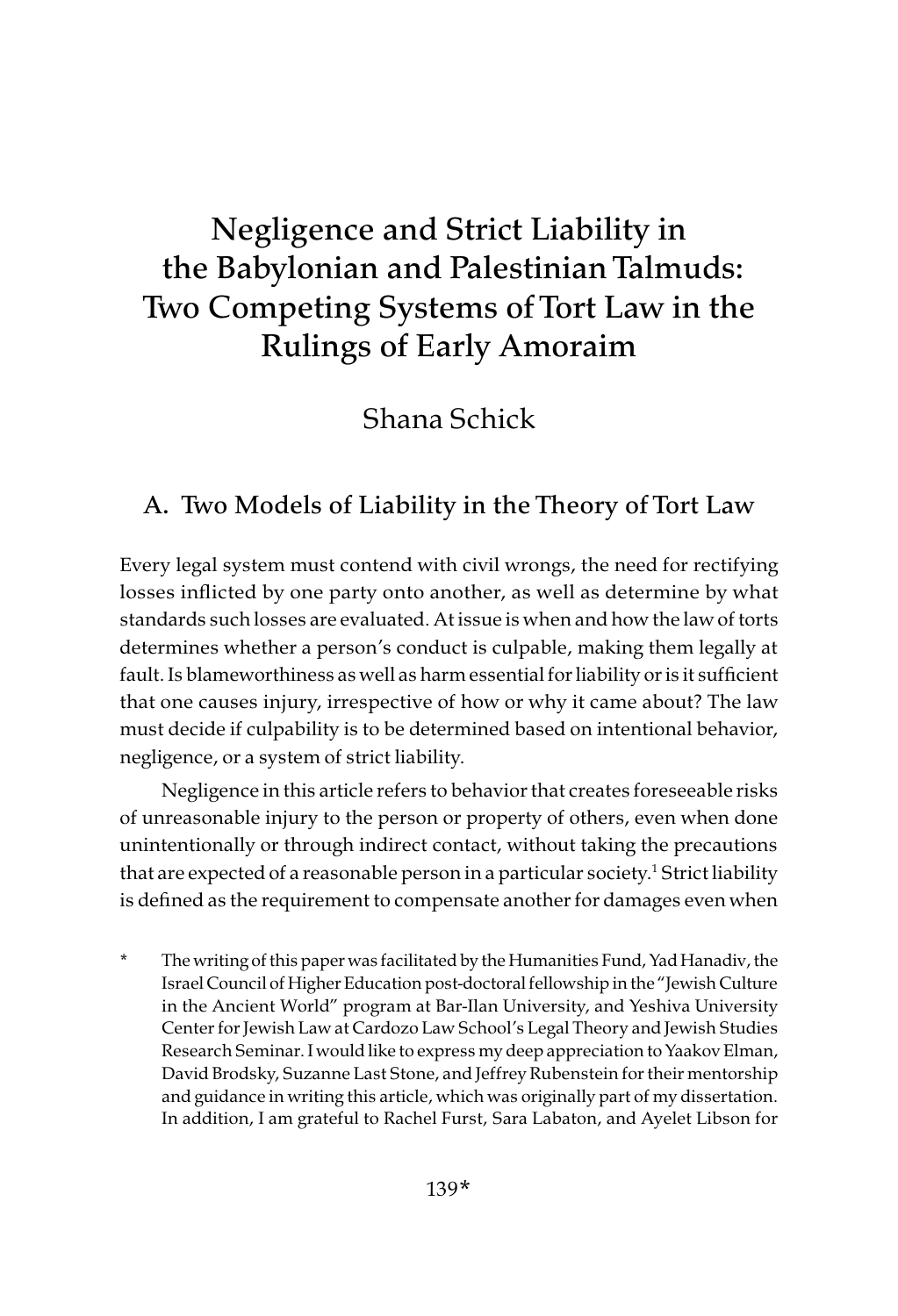the loss is not intentionally or negligently inflicted, and there is no fault on the part of the defendant.2 The parameters dividing negligence from strict liability are not always apparent since both consider the unintended consequences of a person's actions. If defined broadly and at a high level of abstraction, almost any harm can be deemed foreseeable and, therefore, a result of negligence, since all actions by definition can potentially cause harm. Negligence could therefore look very much like a ruling that reflects strict liability. Conversely, if liability is defined more narrowly as based on the intention of the actor and the particular facts of a case, a more limited judgment of negligence will emerge with far fewer risks being deemed foreseeable.<sup>3</sup> Damages that arise from negligence could be considered happenstance, thereby making the defendant morally removed from the damage and, hence, legally exempt.

their helpful comments, along with the two anonymous readers of this article, whose feedback proved indispensable.

- 1 Richard Wright, "The Standard of Care in Negligence Law," in Philosophical Foundations of Tort Law, ed. David G. Owen (Oxford: Clarendon Press, 1995), 249; and Patrick Kelley, "Restating Duty, Breach, and Proximate Cause in Negligence Law: Descriptive Theory and the Rule of Law," Vanderbilt Law Review 53 (2001): 1061. In American law, negligence refers to carelessness and the failure to exercise the standard of care that a reasonably prudent person would exercise in a similar situation (Brian Garner, ed., Black's Law Dictionary: Abridged, 7<sup>th</sup> ed. [St. Paul: West Group, 2000], 846, s.v. "Negligence"). American law also considers the cost of preventing risk. In the famous case of U.S. v. Carroll Towing Co., 159 F.2d 169 at 173 (2d Circuit 1947), Judge Learned Hand established that an actis deemed negligent where the burden of adequate precautions (B) is less than the probability that damages will occur (P) multiplied by the gravity of the injury (L). He formulated his ruling in the following algebraic equation: one is liable for negligence if B<PL. See Ernest Weinrib, The Idea of Private Law (Cambridge, MA: Harvard University Press, 1995), 148-49. However, this approach has received much criticism. For example, Richard Wright argues that there are "insurmountable problems" with this formula, including the impossible task of taking all of the expected costs and benefits into account when deciding whether one should take precautions to protect against a particular risk. He posits rather the "equal freedom theory" of negligence based on the Aristotelian and Kantian theories ofright and corrective justice in which "the defendant is liable for an interactional injury if and only if her conduct foreseeably affected the person or property of another in a manner that was inconsistent with his Right to equal negative freedom, thus generating a corrective justice obligation of rectification" (Wright, "Standard of Care," 257).
- 2 Garner, Black's Law Dictionary, 741, s.v. "Strict Liability" under "Liability."
- 3 Steven Friedell, "Nobody's Perfect: Proximate Cause in American and Jewish Law," Hastings International and Comparative Law Review 25 (2002): 101- 31.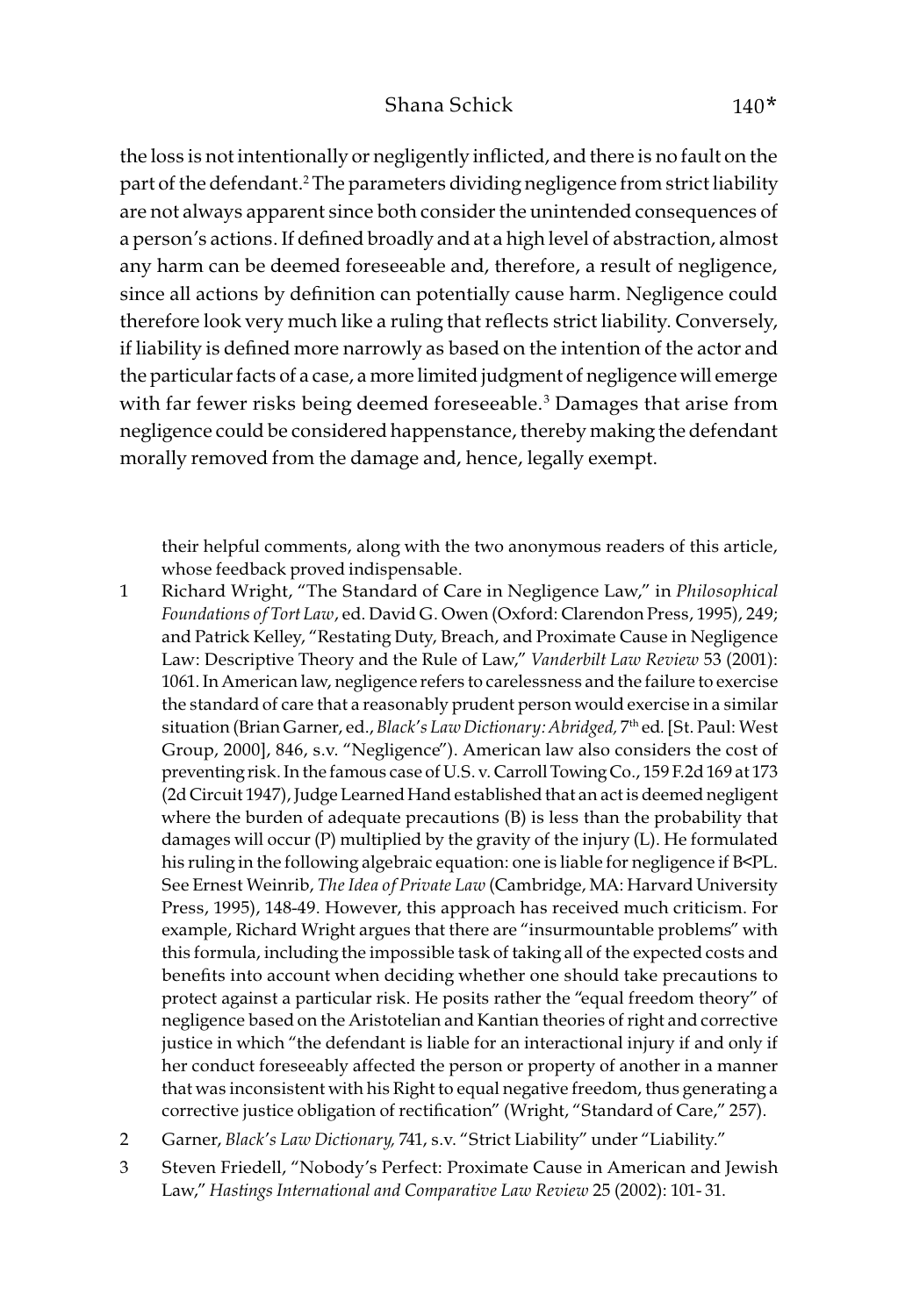In order to understand negligence as a standard distinct from strict liability and as a just mode of determining liability, the essential component that must be factored in—as per modern Anglo-American law—is that the defendant exposed the plaintiff to unreasonable risks that were within his power to mitigate. According to Ernest Weinrib, not taking proper care to reduce possible harm resulting from one's actions "is to treat the world as a dumping ground for one's harmful effects, as if it were uninhabited by other agents," making one morally and legally culpable.<sup>4</sup> However, as opposed to a system of strict liability, one is not liable for remote possibilities of injury when liability is based on negligence. It is only those risks which are foreseeable and ultimately result in injury to the plaintiff that characterize conduct as wrongful and, therefore, worthy of blame.

The argument for imposing a doctrine of strict liability, championed by Richard Epstein, understands tort liability as stemming from a theory of causation.5 In all cases of civil wrongs one party suffers a loss, even if both parties acted properly. Strict liability decides that the actor who causes the injury bears the burden of liability. In other words:

Proof of the non-reciprocal source of the harm is sufficient to upset the balance where one person must win and the other must lose… The choice is plaintiff or defendant, and the analysis of causation is the tool which, prima facie, fastens responsibility upon the defendant.<sup>6</sup>

The perpetrator of harm, and not its recipient, is considered legally responsible for the damaging effects of his actions, thus indicating the close connection between action and accountability.

This article examines whether similar legal principles may be abstracted from rulings in talmudic literature. While explicit legal terms such as negligence and strict liability are not readily apparent in the Mishnah's rulings or

6 Epstein, "Theory of Strict Liability," 169.

<sup>4</sup> Weinrib, Idea of Private Law, 152.

<sup>5</sup> Richard Epstein, "A Theory of Strict Liability," Journal of Legal Studies 2 (1973): 151-204; idem, "Defenses and Subsequent Pleas in a System of Strict Liability," Journal of Legal Studies 3 (1974): 165-216.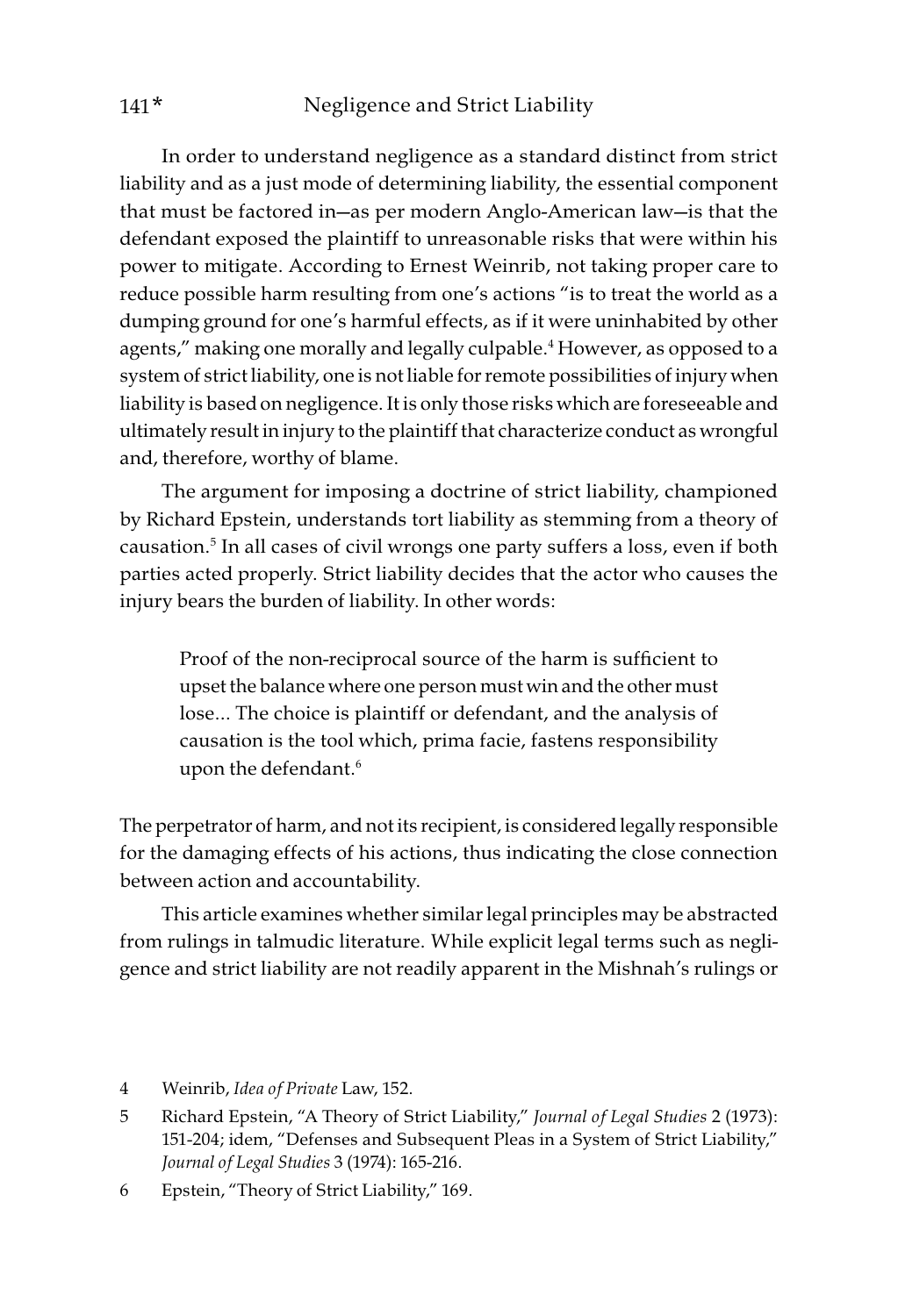## Shana Schick 142<sup>\*</sup>

those attributed to (early) Amoraim,<sup>7</sup> a number of related positions reflect an underlying, albeit conflicting, system of tort liability. Thus, on the one hand, most of the mishnayot of tractate Bava Qamma consider different cases of varying degrees of fault and negligence, indicating a system that determines liability based on fault. At the same time, however, the dictum in m. B. Qam. 2:6, "man always stands forewarned," seems to express the same principle as a system of strict liability.<sup>8</sup> In the amoraic strata, rulings attributed to earlier generations of Amoraim point to two underlying legal models that seem to have been employed by the two groups of Amoraim living in Babylonia and Palestine, respectively, in order to determine tort liability. A comparison of both Talmuds indicates that in Babylonia the early Amoraim favored a position of strict liability, while in Palestine they considered the actor's level of fault. Numerous rulings attributed to the fourth-generation Amora, Rava, likewise demonstrate that he assigned liability only in the presence of intentional action in both civil and ritual law. This is further underscored by those instances in which he distinguishes between intentional and negligent conduct.<sup>9</sup>

The present study seeks to uncover and understand the aforementioned conflicting legal models presented in the Bavli and Yerushalmi. The starting point of such a study depends on the assumption that attributed statements found in both Talmuds may be trusted as reliable reports of the cited rabbis or, at the very least, of their specific generations and/or locales.<sup>10</sup> This is not

- 7 Rabbis of the third generation and onward, however, begin to use terms such as negligence, intention, and coercion. See David Daube, "Negligence in the Early Talmudic Law of Contract," in Collected Works of David Daube: Talmudic Law, vol. 1, ed. Calum M. Carmichael (Berkeley, CA: University of California at Berkeley Press, 1992), 305-32; Yaakov Elman, "Toward an Intellectual History of Sasanian Law: An Intergenerational Dispute in Hērbedestān 9 and Its Rabbinic and Roman Parallels," in The Talmud in Its Iranian Context, ed. Carol Bakhos and Rahim Shayegan (Tübingen: Mohr Siebeck, 2010), 59-60; Leib Moscovitz, Talmudic Reasoning: From Casuistics to Conceptualization (Tübingen: Mohr Siebeck, 2002).
- 8 See discussion below.
- 9 See my dissertation, "Intention in the Babylonian Talmud: An Intellectual History" (Ph.D. diss., Yeshiva University, 2011).
- 10 Jacob Neusner has championed the skeptical approach. See his In Search of Talmudic Biography: The Problem of the Attributed Saying (Chico, CA: Scholars Press, 1984); idem, Reading and Believing: Ancient Judaism and Contemporary Gullibility (Atlanta: Scholars Press, 1986), 21; idem, "Talmudic History: Retrospect and Prospect," in History of the Jews in Babylonia, vol. 1, The Parthian Period (Chico, CA: Scholars Press, 1984), xxviii-xxxv. See also William Scott Green, "What's in a Name? The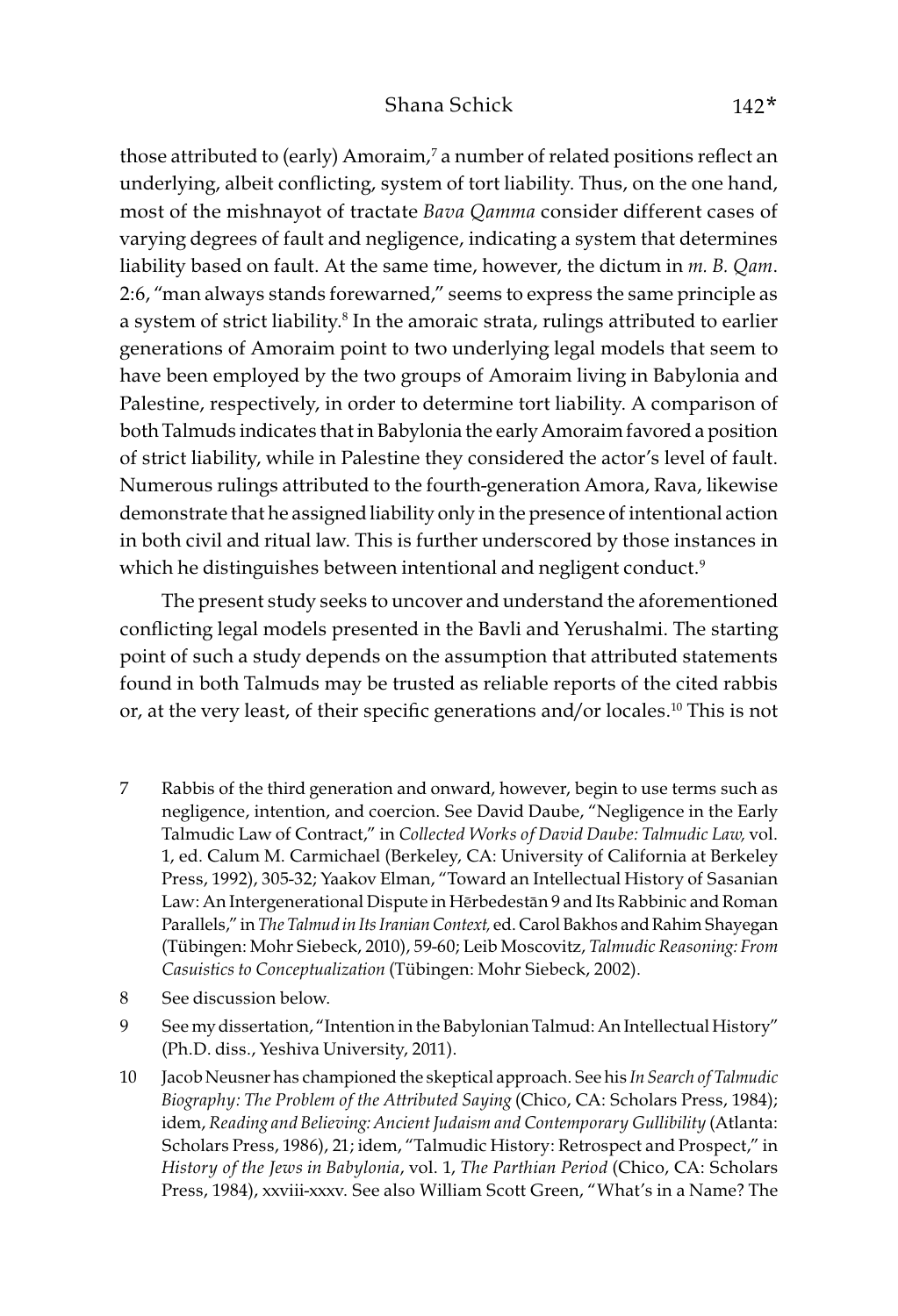to say that the Bavli does not contain some attributed statements that are entirely artificial or include foreign elements added at a later stage, either of which may arise from the process of oral transmission as well as the reworking of amoraic statements into larger sugyot by the Bavli's redactors.<sup>11</sup> While it is beyond the scope of the present study to engage in a lengthy discourse on the matter, suffice it to say that a number of studies have already pointed to methodological tools that may aid in the verification of attributed statements in the Bavli,<sup>12</sup> which include corroboration with other statements made by a particular rabbi's generation and school both in the Talmud and in other independent rabbinic texts.<sup>13</sup> In the case of the present study, the attributed statements examined show consistencies with their associated generations and, moreover, are commented on, and thus confirmed, by later generations. I therefore assume that the attributions and formulations I examine are generally reliable, but still appreciate that there were concepts and themes that coalesced at the final level of redaction.<sup>14</sup>

Problematic of Rabbinic 'Biography'," in Approaches to Ancient Judaism: Theory and Practice, vol. 1, ed. Jacob Neusner (Missoula, MO: Scholars Press, 1978), 77-96, who likewise espouses a skeptical position.

For responses, see Richard Kalmin, Sages, Stories, Authors, and Editors in Rabbinic Babylonia (Atlanta: Scholars Press, 1994). He also provides a condensed bibliography on the literature of talmudic stories as "evidence for history and biography"; see ibid., 21-23 n. 1. See also idem, "The Formation and Character of the Babylonian Talmud," in Cambridge History of Judaism, vol. 4, The Late Roman-Rabbinic Period, ed. Steven T. Katz (New York: Cambridge University Press, 2006), 840-76; idem, "Rabbinic Literature of Late Antiquity as a Source for Historical Study," in Judaism in Late Antiquity, ed. Jacob Neusner and Alan J. Avery-Peck (Leiden: Brill, 1999), 187- 99; David Kraemer, "On the Reliability of Attributions in the Babylonian Talmud," HUCA 60 (1989): 175-90; idem, The Mind of the Talmud: An Intellectual History of the Bavli (New York: Oxford University Press, 1990), 20-25; David Brodsky, A Bride Without a Blessing: Texts and Studies in Ancient Judaism (Tübingen: Mohr Siebeck, 2006).

- 11 Brodsky, Bride Without a Blessing, 386-88, 415.
- 12 For a discussion of the various methodological approaches, see Michael Chernick, A Great Voice that Did Not Cease: The Growth of the Rabbinic Canon and Its Interpretation (Cincinnati: Hebrew Union College Press, 2009), 14-20.
- 13 Kraemer, "On the Reliability of Attributions," 182-86; Kalmin, Sages, Stories, chaps. 2, 3, and 7. Also see David Goodblatt, "Toward the Rehabilitation of Talmudic History," in History of Judaism—The Next Ten Years, ed. Baruch Bokser (Chico, CA: Scholars Press, 1980), 37-38.
- 14 Ultimately, if I have done a satisfactory job of showing that theories of liability appear to have developed differently among different generations and locales, I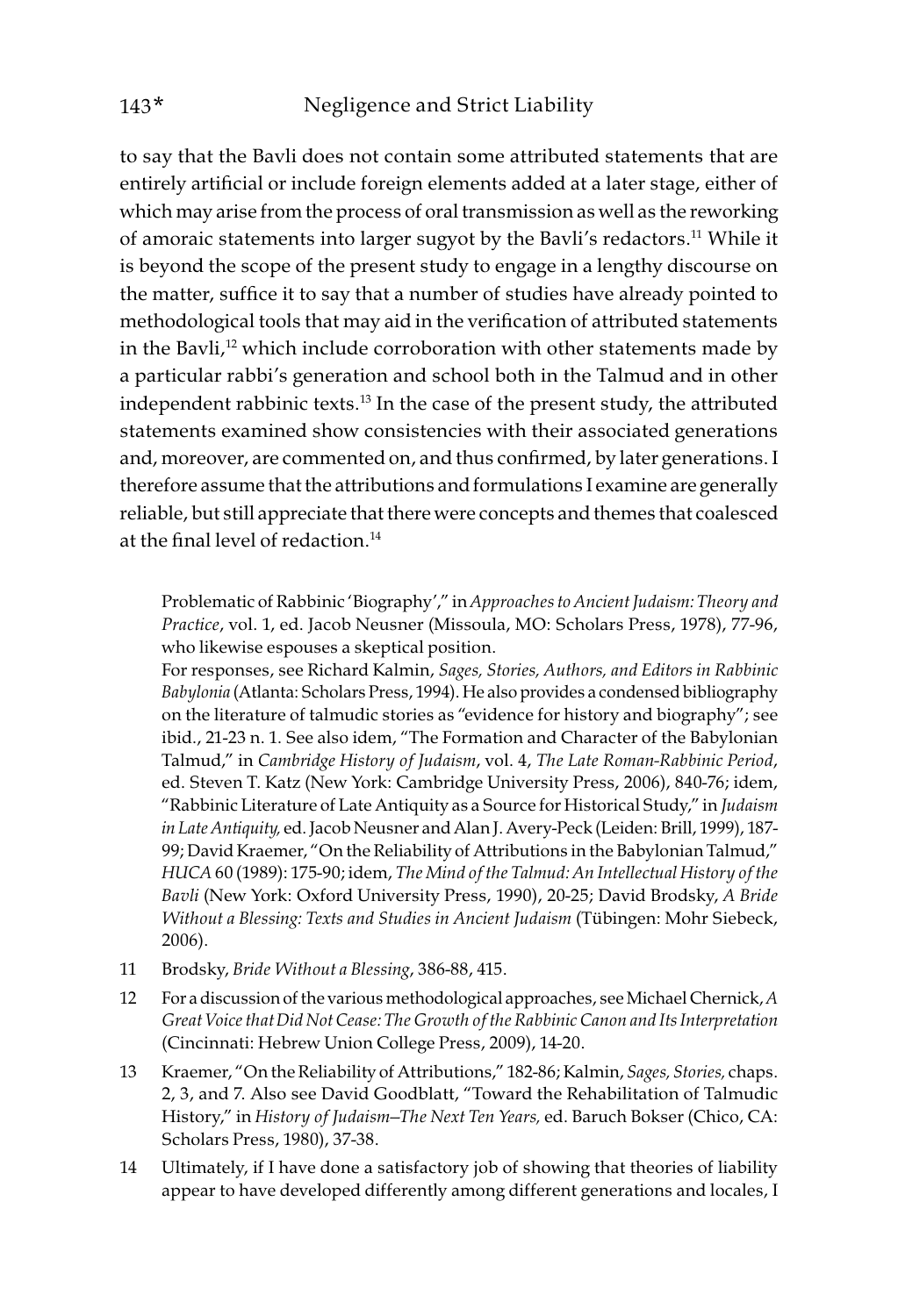## Shana Schick 144\*

The picture is somewhat different with regard to the Yerushalmi. The Yerushalmi, which was closed in the second half of the fourth century, is often viewed as having been preserved in a more unaltered form than the Bavli, since it did not undergo nearly the same degree of redactional activity that the Bavli did. 15 Similarly, since its redaction, the Yerushalmi has been studied and recopied significantly less than the Bavli, resulting in fewer variants in transmission. Given these different factors, therefore, the amoraic statements found within the Yerushalmi are often considered to reflect more accurately the amoraic rabbis' actual thinking, if not their actual wording. The Yerushalmi tractate of Bava Qamma (which is part of tractate Neziqin along with the other two Bavot) is particularly important because of its terse discussions and simple presentation of amoraic statements and baraitot, suggesting that it contains amoraic statements in their more original form before they were embedded into larger sugyot by the redactors of the Bavli.<sup>16</sup> However, due to the dominance of the Bavli over the Yerushalmi, it is also apparent that in many instances the interpretation of the Yerushalmi was determined and greatly influenced by what is found in the Bavli, making it difficult to ascertain the meaning as well

have added either to the evidence that attributed statements appear to be reliable, or that the redactors had their own theory of the development of certain concepts and imposed them on the texts in order to make it appear as if they developed over time. I find the first approach more plausible.

- 15 Leib Moscovitz, "The Formation and Character of the Palestinian Talmud," in Cambridge History of Judaism, vol. 4, The Late Roman-Rabbinic Period, ed. Steven T. Katz (New York: Cambridge University Press, 2006), 663-77.
- 16 See Yaacov Sussman, "Ve-shuv li-yerushalmi neziqin," in Talmudic Studies, vol. 1, ed. Y. Sussman and D. Rosenthal (Jerusalem: Magnes, 1990), 104-13. Many have tried to account for the brevity of y. Nez. Saul Lieberman, for example, suggested that it is the oldest of all the Palestinian tractates of the Talmud, edited before later explanations and sugyot were created on the amoraic statements. See Saul Lieberman, Greek and Hellenism in Jewish Palestine (New York: Jewish Theological Seminary Press, 1994), 7. However, Epstein and Sussman both argue against such a position since there is no definitive proof that it is early. Furthermore, many "late" Amoraim are cited in y. Nez. (Sussman, "Ve-shuv," 72-73). Lieberman also attributed the differences between y. Nez. and the rest of the Yerushalmi as resulting from the different school that allegedly produced y. Nez. Unlike the rest of the printed Yerushalmi, Lieberman posits that y. Nez. was the product of a different group of rabbis that lived in Caesarea. Although Epstein argued against such a view, many, including Sussman, concur with Lieberman. See Saul Lieberman, Talmuda Shel Kesarin (Jerusalem: Azriel, 1931); idem, Sifrei Zuta B: Talmuda shel Kesarin (New York: JTS, 1968), 125-36; and Yaakov Epstein, Introduction to Amoraitic Literature: Babylonian Talmud and Jerusalem Talmud (Jerusalem: Magnes, 1962), 282ff. (Hebrew).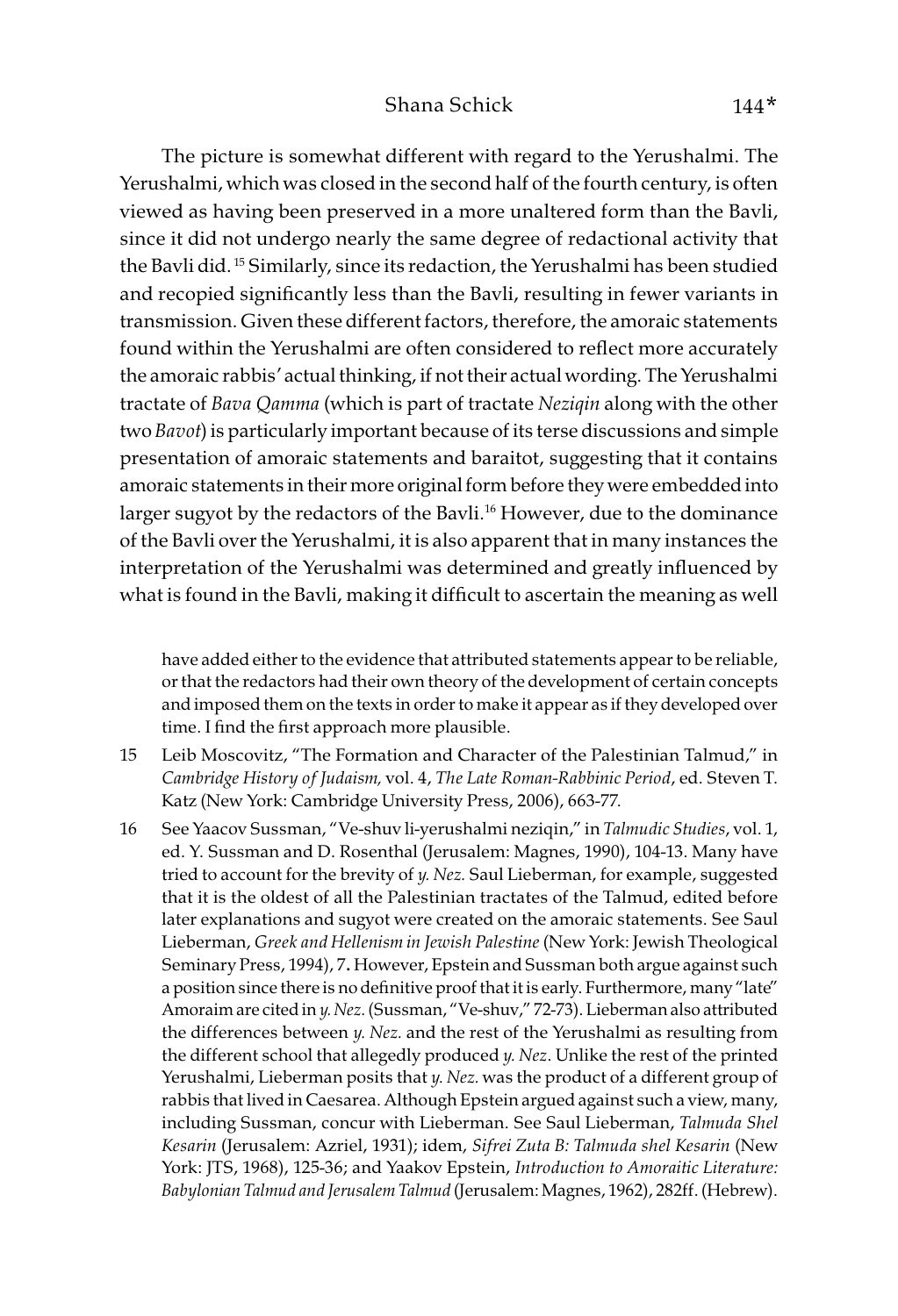as the originality of statements in the Yerushalmi. Fortunately, in the case of Yerushalmi tractate Nezigin, E. S. Rosenthal has produced a critical edition based on MS Escorial, whose superiority is demonstrated by its consistencies with Genizah fragments, making it far more reliable than MS Leiden, the manuscript on which the printed edition is based, $17$  and is the edition used in this article for citing passages from the Yerushalmi.

Passages from the Bavli are cited from MS Hamburg 165 (Gerona, 1184), the most reliable Bavli MS available.<sup>18</sup> In determining whether attributions represent Babylonian or Palestinian traditions, preference will be given to the Talmud in which they are found, unless the country of origin is explicitly stated or a given statement is clearly reflective of positions espoused in the other Talmud.19 Nevertheless, no text may be taken for granted and each must be evaluated with a careful and critical eye.

# B. Legal Models in the Bavli and Yerushalmi

As has already been noted, the Mishnah is unclear as to whether the law requires the application of a standard of strict liability or one that considers fault. We find two seemingly conflicting positions presented in the mishnayot of tractate Bava Qamma. On the one hand, m. B. Qam. 2:6 famously states in categorical terms that a person always stands forewarned, and liability is imposed even for non-volitional acts such as those performed while sleeping, ostensibly

- 17 E. S. Rosenthal, Yerushalmi Neziqin (Jerusalem: Israel Academy of Sciences and Humanities, 1983). See Rosenthal's introduction in which he also points to the superiority of MS Escorial in terms of its preservation of the Galilean Aramaic dialect as well as Greek loan words, as opposed to MS Leiden, which betrays the influence of the Bavli.
- 18 Indeed, it is equivalent to some Genizah fragments in authenticity. See Shamma Friedman, "Geniza Fragments and Fragmentary Talmud MSS of Bava Metzia – A Linguistic and Bibliographic Study," Alei Sefer 9 (1981): 5-55 (Hebrew).
- 19 As Jeffrey Rubenstein has noted with regard to talmudic narratives, "What can be shown with more confidence is that a particular motif is Babylonian, not Palestinian, despite the fact that the Bavli attributes statements containing the motif to Palestinian sages." Jeffrey Rubenstein, The Culture of the Babylonian Talmud (Maryland: Johns Hopkins University Press, 2003), 7. As will be demonstrated below, section 2.b, this is the case in the ruling of R. Ilai reported in b. B. Qam. 27b.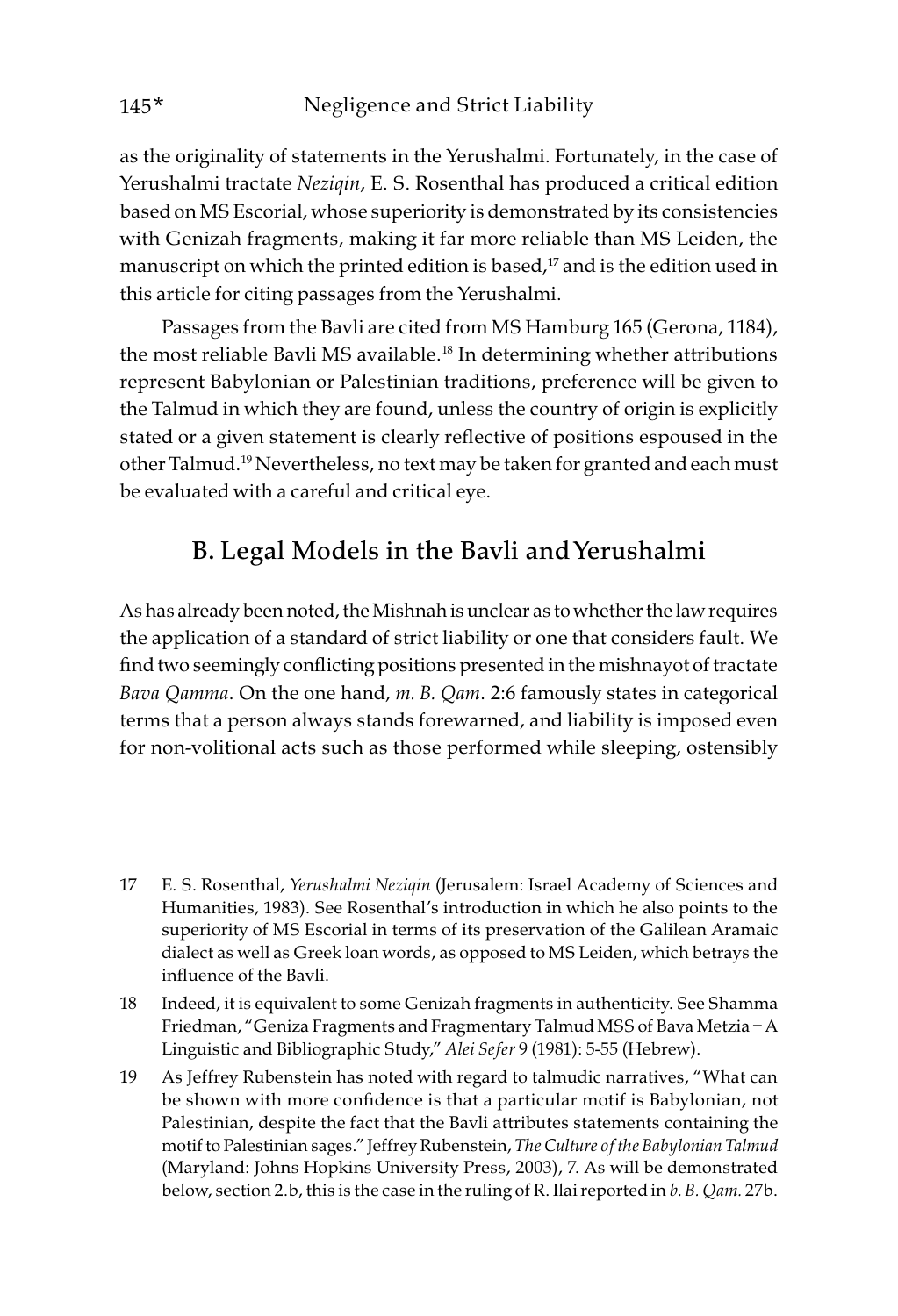conveying a doctrine of strict liability.20 This position is likewise espoused in the Mekhilta de-Rabbi Ishmael, which posits that intentional and accidental torts be treated equally:

"If a fire breaks out" (Exod 22:5). Why is this said? Even if it had not been said I could have reasoned: Since he is liable for damage done by what is owned by him, shall he not be liable for damage done by himself? If, then, I succeed in proving it by logical reasoning, what need is there of saying: "If fire breaks out"? Simply this: Scripture comes to declare that in all cases of liability for damage mentioned in the Torah one acting under duress is regarded as one acting intentionally.<sup>21</sup>

The Yerushalmi likewise reports a similar teaching in the name of the Tanna, R. Ishmael, which expresses a view of liability without fault:

R. Ishmael taught... [The category of] Fire [mentioned in Scripture] teaches that for all of them (i.e., all the prime categories of damages) one is liable for [damages that occur] under coercion.<sup>22</sup>

Like the passage from Mekhilta de-Rabbi Ishmael, R. Ishmael is reported to have deduced from the primary category of fire that one is liable for damages that result even from acts performed under compulsion.

Yet, the balance of mishnayot dealing with torts as well as the Tosefta's treatment of tractate Bava Qamma (hereafter: t. B. Qam.), distinguish between different degrees of risk and negligence, $23$  and lay out a legal framework in which a person's culpability varies depending on the circumstances and degrees of fault.

- 20 See Irwin Haut, "Some Aspects of Absolute Liability Under Jewish Law and, Particularly, Under View of Maimonides," Diné Israel 15 (1989-1990): 8-11. This is at least how this mishnah is interpreted in the Bavli. In the Yerushalmi, however, the mishnah is qualified as describing instances of fault. For a fuller discussion of forewarned as well as a citation of the text, see section 1 below.
- 21 Mekhilta de-R. Ishmael, Neziqin 14. Jacob Lauterbach, trans., Mekilta de-Rabbi Ishmael, vol. 2 (1935; repr., Philadelphia: Jewish Publication Society, 2004), 432.
- 22 y. B. Qam. 2b (MS Leiden).
- 23 Importantly,  $t. B. Qam.$  contains no parallel to the ruling that "a person always" stands forewarned."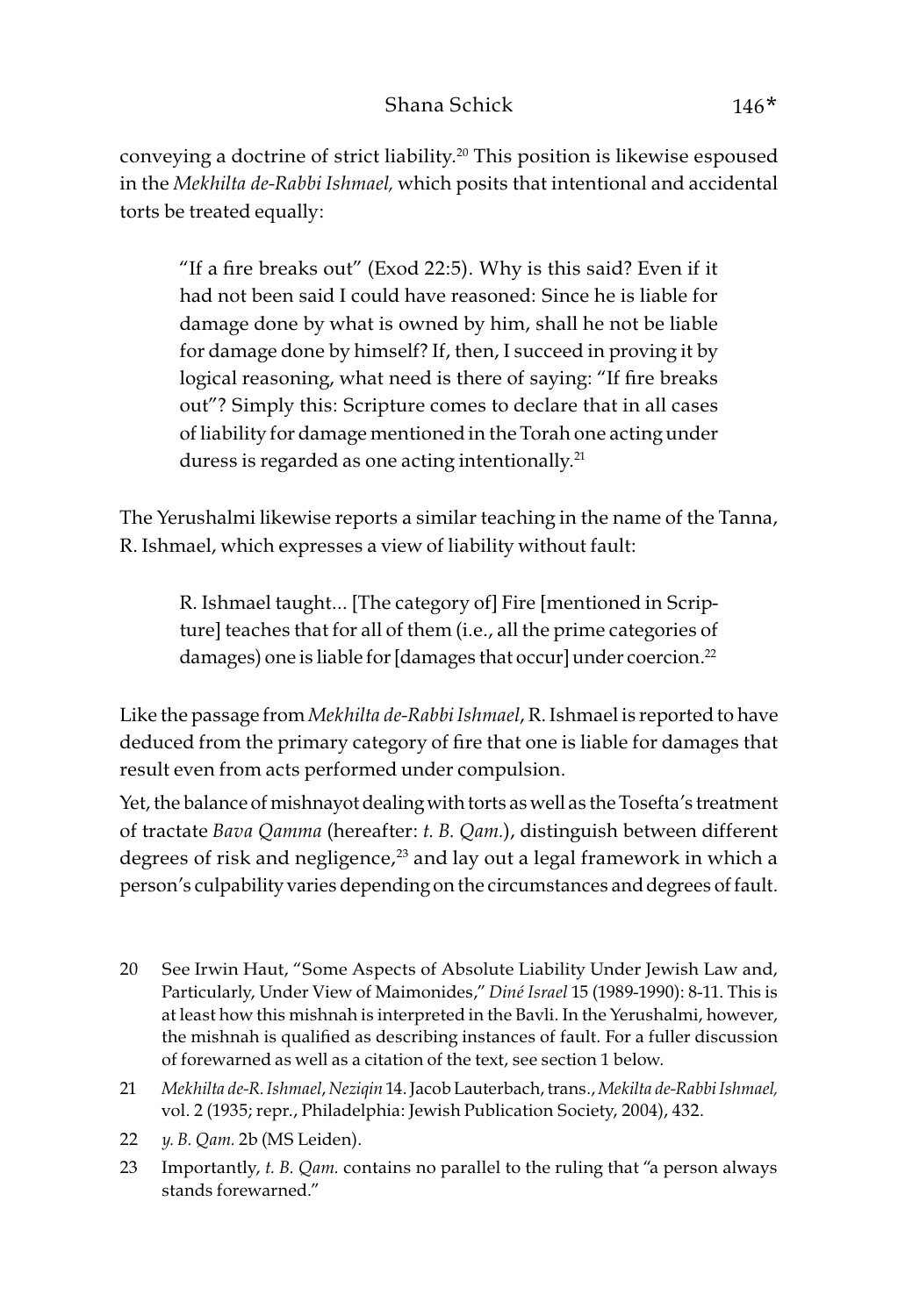Indeed, already in the first mishnah of m. B. Qam., fault and negligence seem to function as the source of liability for injury that occurs through one's actions or property. The four primary categories, or avot, of damages listed here are divided between those that are caused by the legs of an ox, the tooth of an ox, a pit, or a fire.<sup>24</sup> These four types of damages characterize a system that favors negligence in torts by virtue of the fact that all "are prone to doing damage, and they have to be under your watch."25 The primary categories thus refer to properties that carry a high likelihood of potential risk for causing injury and must, therefore, be guarded to ensure that they do not. As such, one is liable for damages that occur because of an obstacle, such as a pit, that he has created in the public thoroughfare or through the everyday activities of his animals.

As the third chapter of m. B. Qam. continues the discussion of how to determine liability, it does so with the underlying assumption that an actor's levels of fault and negligence are at stake. Did the tortfeasor adequately secure his property, engage in an inherently dangerous activity, or follow expected norms when operating in a public domain? In particular, m. B. Qam. 3:1 rules that one who stumbles upon and subsequently breaks a jug that was left out in the public domain is absolved from legal responsibility presumably because he is not at fault.

Thus, we see that while m. B. Qam. 2:6 exhibits a preference for strict liability, the overriding majority of mishnayot favor a system of fault and negligence.<sup>26</sup> Yet, despite this majority, any appearance of conflict between mishnayot, however small, is met with attempts at harmonization within both Talmuds. What we find in this instance is that in both Talmuds, m. B. *Oam*. 2:6 and 3:1 are understood in light of each other. In the Bavli, m. B. Qam. 3:1 is reinterpreted under the assumption that strict liability would apply in accordance with 2:6. In contrast, the Yerushalmi does the reverse, understanding m. B. Qam. 2:6 in the context of 3:1's determination of legal responsibility based on fault and negligence. As will become clear below, these findings reflect two different systems of liability that were espoused by the early Amoraim of Babylonia

- 24 This follows the interpretation of Samuel recorded in the Bavli's discussion of the mishnah in question. The dissenting view of Rav understands the category of "ox" to include all damages caused by oxen (i.e., tooth, leg, and horn), and interprets  $mav<sup>c</sup>eh$  in the mishnah as damages caused by people. See  $b$ . B. Qam. 3b.
- 25 m. B. Qam. 1:1.
- 26 According to the Yerushalmi, all of the mishnayot favor a system of fault and negligence.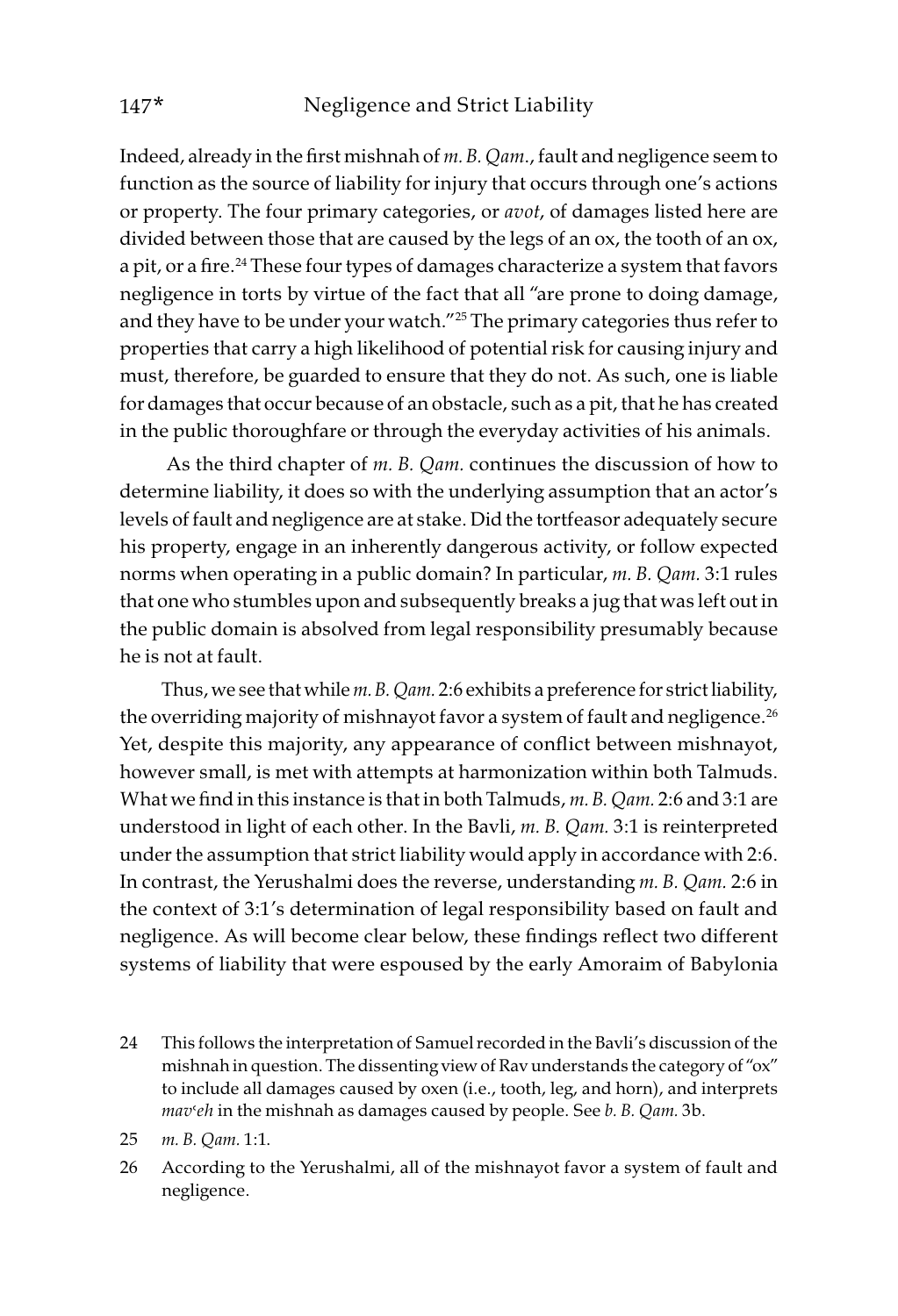## Shana Schick 148\*

and Palestine; the former favored a system of strict liability, while the latter preferred to decide liability based on fault and negligence.

## 1. m. B. Qam. 2:6

As mentioned above, m. B. Qam. 2:6 states the following:

A person is always forewarned whether for inadvertent or intentional [acts],<sup>27</sup> whether awake or asleep. If he blinded his friend's eye or broke vessels he pays full compensation for damages.<sup>28</sup>

On the surface, the mishnah adopts strict liability in its assertion that a person always bears the status of "forewarned" and is even liable for non-volitional acts done while asleep. Nevertheless, the clause stating that inadvertent and intentional torts are treated equally could indicate that there must be some degree of fault on the part of the tortfeasor in order to impose liability.<sup>29</sup> This is because a case of shogeg, or inadvertent action, is generally understood to be a case of an error in which the actor knowingly and intentionally performed an act, but under incorrect assumptions.<sup>30</sup>

- 27 As noted by David Weiss Halivni (Mekorot u-Mesorot: A Source Critical Commentary on the Talmud Tractate Baba Kama [Jerusalem: Magnes, 1993], 98 [Hebrew]), other versions of the mishnah also contain "whether willing or coerced;" see b. Sanh. 72a, Tosafot b. Yevam. 53b, s.v. "hakha." Abraham Weiss views this as a later addition influenced by the statement of Hezekiah; see his Diyyunim u-Verurim be-Bava Kamma (New York: Feldheim, 1966), 382. However, Halivni, ibid., disagrees and instead sees this addition as resulting from m. Yevam. 6:1, as well as from its common usage in the Tosefta.
- 28 The last clause functions to demonstrate the scope of man's liability; it applies to both damages done to people as well as to objects. The example of knocking out an eye is used to parallel the biblical verse, Exod 21:24, which begins with "an eye for an eye"; see Weiss, Diyyunim u-Verurim, 382.
- 29 Many also understand the second clause of the mishnah, which states that the tortfeasor is liable whether he is awake or asleep, in light of the Yerushalmi which explains that one is only liable for damages done while sleeping if the item was present at the time he went to sleep. Since it is normal for one to move about while sleeping, one must insure that all objects are out of harm's way. If, however, one is already sleeping and an item is placed in close proximity to him, he is exempt.
- 30 See m. Ned. 3:2; b. Ned. 25b, where one knows the law, but makes a vow due to a misunderstanding. Also see b. Hor. 6b; m. *Š*abb. 7:1; and, for a general overview, the second chapter of Maimonides' Mishneh Torah, Hil. Shegagot.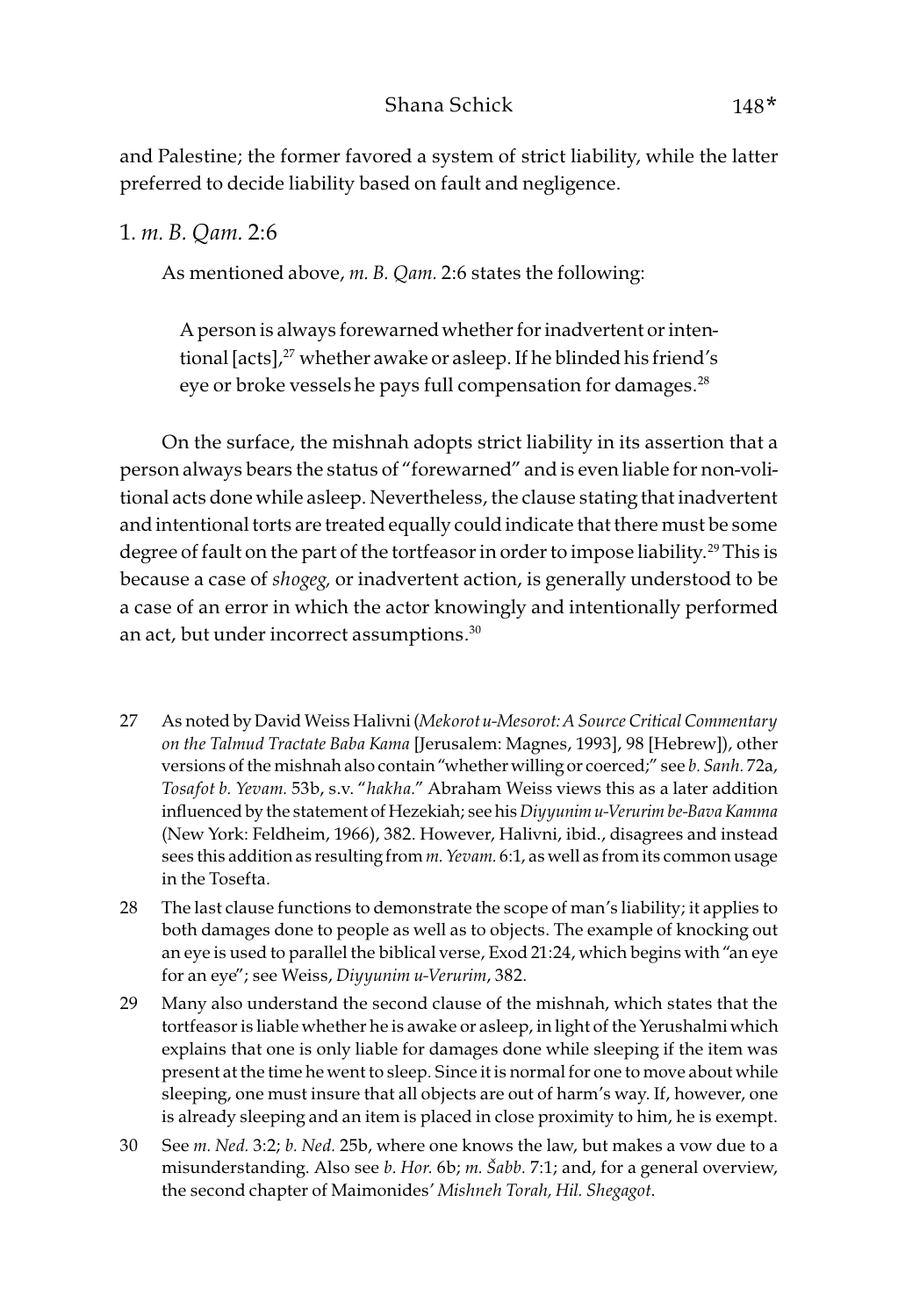Furthermore, the use of the term  $mu$ <sup>c</sup>ad, or forewarned, to imply legal responsibility for damages caused by a person is unusual, since elsewhere in m. B. Qam. and in all of t. B. Qam. it appears only in regard to animals and the types of damages caused by them.<sup>31</sup> There are certain activities that are likely to result in the damage of property, such as eating and walking, for which an animal perpetually retains the status of forewarned since they are common and, thus, foreseeable occurrences.<sup>32</sup> However, one is not expected to anticipate aggressive acts such as goring and pushing, unless the animal does so three times or is of an inherently violent species, such as a lion or a bear.<sup>33</sup> Until an animal engages in an act of aggression three times, it is considered tam, or innocent. The statuses of "innocent" and "forewarned" determine the degree of liability imposed on the owner of the animal; he pays for half the value of damages when his animal is "innocent" and full compensation when it is "forewarned."

Abraham Weiss infers that the ruling in m. B. Qam. 2:6, which states that persons always carry the status of forewarned, refers to the amount that one is liable to pay for tortious actions. Since a person always has the status of  $mu<sup>c</sup>ad$ , he is always required to make full restitution for damages caused by his own action, as is the case where his animal is  $mu<sup>c</sup>ad$ . This is not to say that he is always legally responsible for any damage he does regardless of the absence of fault, but that where he is judged to have acted wrongfully, full compensation is required. Furthermore, Weiss understands the mishnah to limit compensation for inadvertent wrongful actions to damages alone. The inadvertent tortfeasor is absolved of the other four compensations (i.e., pain, medical expenses, loss of income, and humiliation) required when one person intentionally causes bodily injury to another, because they are not required when the injury is caused by one's animal.<sup>34</sup> This is evidenced from the ruling of m. B. Qam. 2:6, which obligates the tortfeasor in nezeq shalem, "full compensation for damages," and

- 33 Weiss, Diyyunim u-Verurim, 382.
- 34 Ibid., 386-87. He states the mishnah's use of the term  $mu$ ad, which normally refers to liability for damages caused by animals, indicates that the determinates for liability for damages caused by a man in this instance mirror what they are when the damages are caused by one's animal.

<sup>31</sup> m. B. Qam. 1:4, 2:4. In t. B. Qam., mu'ad is used only in regard to animals and inanimate objects.

<sup>32</sup> m. B. Qam. 1:4.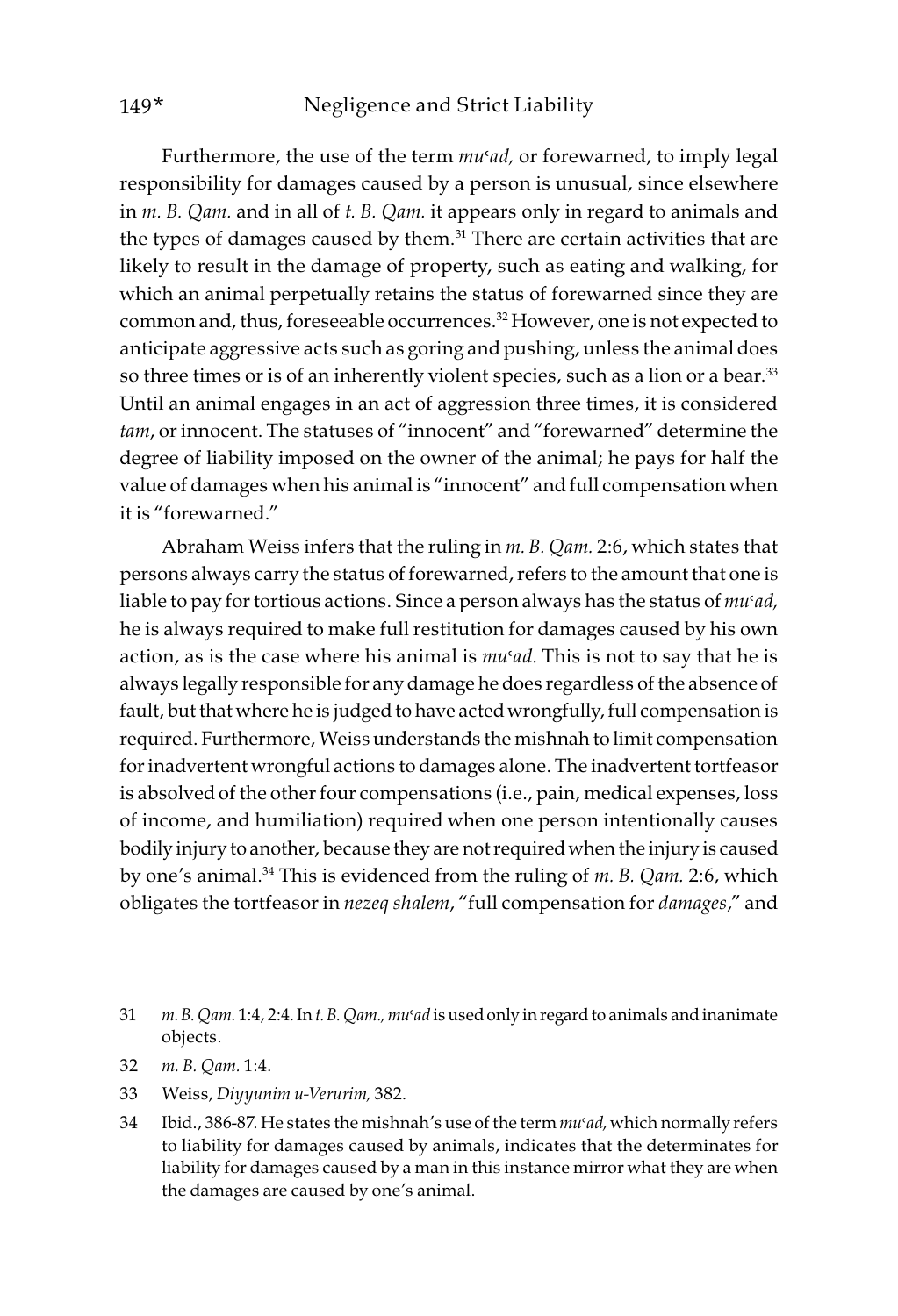makes no mention of the four other compensations, even though it discusses a case of personal injury.

While Weiss has attempted to understand the original meaning of the mishnah in its mishnaic context, the two Talmuds bear witness to the ways in which the early Amoraim interpreted m. B. Qam. 2:6 in drastically different ways.

## a. Yerushalmi – R. Isaac: The Use of Fault

The Yerushalmi (hereafter: y. B. Qam.) contains only one statement with regard to  $m$ . B. Qam. 2:6.<sup>35</sup> The opinion of R. Isaac reads:<sup>36</sup>

R. Isaac said: Our mishnah involves [a case] in which two were asleep (having gone to sleep at the same time). But if one of them was sleeping and his fellow came and lay down next to him, this [person] who came and slept next to him is the forewarned.<sup>37</sup>

R. Isaac understands the mishnah to impose liability for damages done while sleeping only in the presence of fault; namely, where a person is aware of either another person or object nearby at the time that he goes to sleep.<sup>38</sup> In such an instance, one should be attentive to the possible damages that can occur

- 35 There has been much discussion on the striking terseness of  $y$ . B. Qam., or, more precisely, tractate Neziqin, since it is so short no division was made between the three Bavot as in the Bavli. For a thorough discussion and summary of previous scholarship, see Sussman, "Ve-shuv," 104-13. The fact that just one statement appears as the entire discussion on the above mishnah is characteristic of this particular tractate.
- 36 R. Isaac II, a third-generation Palestinian Amora.
- 37 y. B. Qam. 3a. Due to the incomplete text of this passage found in MS Escorial, the passage is based on MS Leiden.
- 38 Weiss explains R. Isaac's exemption as having to do with the principle set forth in m. B. Qam. 1:2, which states, "anything that I have an obligation in guarding, I caused its damages." One is only liable for those items that one has an obligation to watch. In the case where items are placed next to one who is sleeping, there was no obligation placed on him to safeguard them since he was sleeping at the time. He is thus exempt if he subsequently damages them. Weiss, Diyyunim u-Verurim, 383-84, rejected the notion that the exemption is due to his acting out of duress. Naḥmanides offers another understanding of the Yerushalmi, arguing that it does not reject the view of strict liability. Rather, the reason the sleeper is exempt is because the second person who lies down next to him is deemed negligent (*Ḥ*iddushei Ha-Ramban al masekhet Bava Me*ṣ*i>a 82b s.v. "u-ma*ṣ*ati").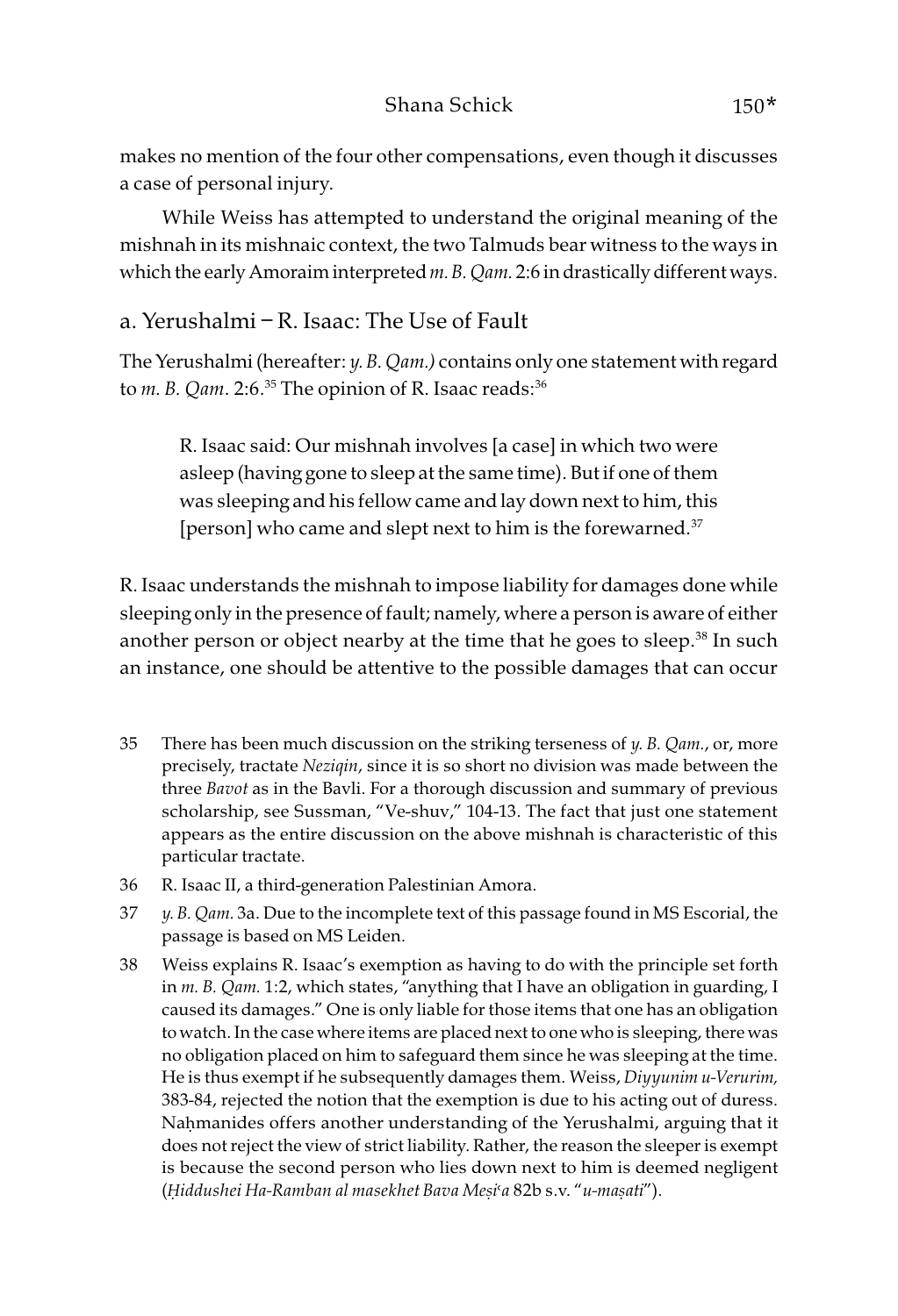through the natural movements during sleep, and must take precautions to prevent such an outcome. However, if at the time that the actor went to sleep, there is neither another person nor object present, one is considered to have taken adequate precautions and is not liable for any damages that may result. In R. Isaac's understanding of the mishnah, a principle of negligence, which takes the fault of the actor into account, seems to be the source of liability and is read into the mishnah in question. $39$  Such an interpretation maintains what Weiss deemed the plain sense of the mishnah.

While the Yerushalmi presents a consistent picture in imposing liability only in the presence of fault, one passage cited in the name of R. Ishmael, the Tanna, presents a challenge to this notion: from the primary category of fire it is deduced that one is liable for damages that result even from acts performed under compulsion.40 However, this position is a tannaitic statement with no similar amoraic view. Furthermore, it is cited in the anonymous strata as part of a discussion explaining the necessity for Scripture to list all of the *avot*, or primary categories of damages. The redactors raised the possibility that Scripture had to list all of the primary categories, because they each have a distinct quality that may be applied to the others. Fire is different in that the damages it causes uniquely obligate a defendant to pay for damages that occur coercively. In the passage in question, however, there is no indication that this was a rule espoused by Palestinian Amoraim. We may, therefore, conclude that the position presented in and espoused by the Amoraim of the Yerushalmi is one that determines liability based on fault.

## b. Bavli – Hezekiah and Rabbah: A System of Strict Liability

The parallel passage in the Bavli does not contain the previously-cited teaching of R. Isaac, but rather records a different understanding of m. B. Qam. 2:6. In contrast to the position presented in the Yerushalmi, b. B. Qam. 26b records the view of the first-generation Amora, Hezekiah,<sup>41</sup> who makes a tortfeasor responsible for the outcome of his acts no matter how or why they came about.

- 39 This is as opposed to the position of strict liability, which is found in the Bavli on the mishnah in question. See Asher Gulak, Yesodé ha-Mishpat ha-Ivri (Berlin: Devir, 1922), 202-203.
- 40 See above, p. 146\*, for the text of y. B. Qam. 2b.
- 41 Originally Babylonian, he immigrated to Palestine with his father, Ḥiyya. See H. L. Strack and Günter Stemberger, Introduction to the Talmud and Midrash (Minneapolis: Fortress Press, 1996), 83.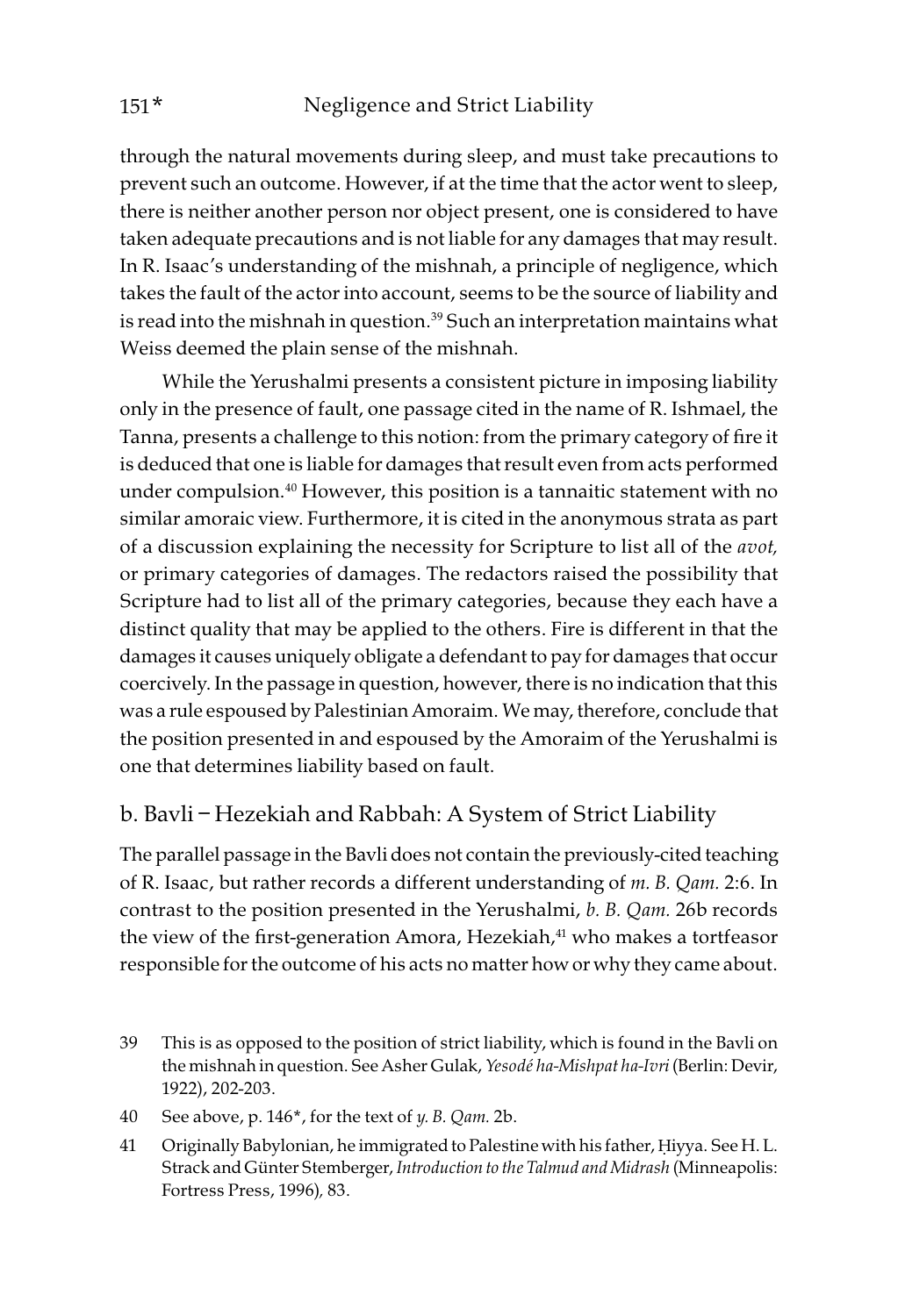In a ruling that does not appear in the Yerushalmi,<sup>42</sup> Hezekiah and his school bring biblical support for the dictum set forth by m. B. Qam. 2:6 that "man is always forewarned":

Hezekiah said and the school of Hezekiah<sup>43</sup> likewise taught: The biblical verse states (Exod 21:25) "a wound for a wound," in order to make one liable for inadvertent [harm] as intentional [harm], and coerced as willing [acts].<sup>44</sup>

Hezekiah understands the Torah's injunction that one is liable for "a wound for a wound" as imposing liability even in the absence of fault; one is liable for any wound he causes, irrespective of how it came about. In doing so, he implicitly embraces the view of strict liability apparent in the mishnah by providing a biblical verse as a proof text and disregarding any reading of the mishnah that might imply otherwise. This is underscored by his replacing the clause, "whether awake or asleep," with the more explicit underlying concept connoted by "coerced as willing [acts]." Hezekiah's strict stance becomes especially apparent when viewed in light of the parallel Yerushalmi passage, in which the mishnah's case of one who is liable for acts performed while asleep is limited to instances of fault.

Weiss pays particular attention to the difference between the mishnah's formulation, "a person is always forewarned  $(mu^{\alpha}d)$  whether for inadvertent or intentional [acts]," and the statement of Hezekiah, "to make one liable for inadvertent as intentional [harm]."45 He infers that Hezekiah's statement equates inadvertent harmful acts with intentional ones in all aspects and requires one who injures another person to pay for damages along with the four compensations that one is required to pay (i.e., pain, medical expenses,

- 42 However, another teaching cited in the name of Hezekiah and his school is recorded in both the Bavli and the Yerushalmi, albeit with a few differences. See b. B. Qam. 35a and y. Ketub. 27c. Hezekiah is recorded as ruling that when one kills another person, whether it is done inadvertently or maliciously, one is exempt monetarily. However, this is not a reflection of his view presented regarding torts since it is unique to the laws of murder.
- 43 Hezekiah and his school are reported as deducing rulings from biblical verses in three other instances, all in the Bavli: b. *Š*abb. 24b; b. Sanh. 15b; and b. Tem. 4b.
- 44 Weiss, Diyyunim u-Verurim, 387 n. 20, points out that Hezekiah's understanding of the mishnah makes one liable even in the total absence of fault.

45 Ibid.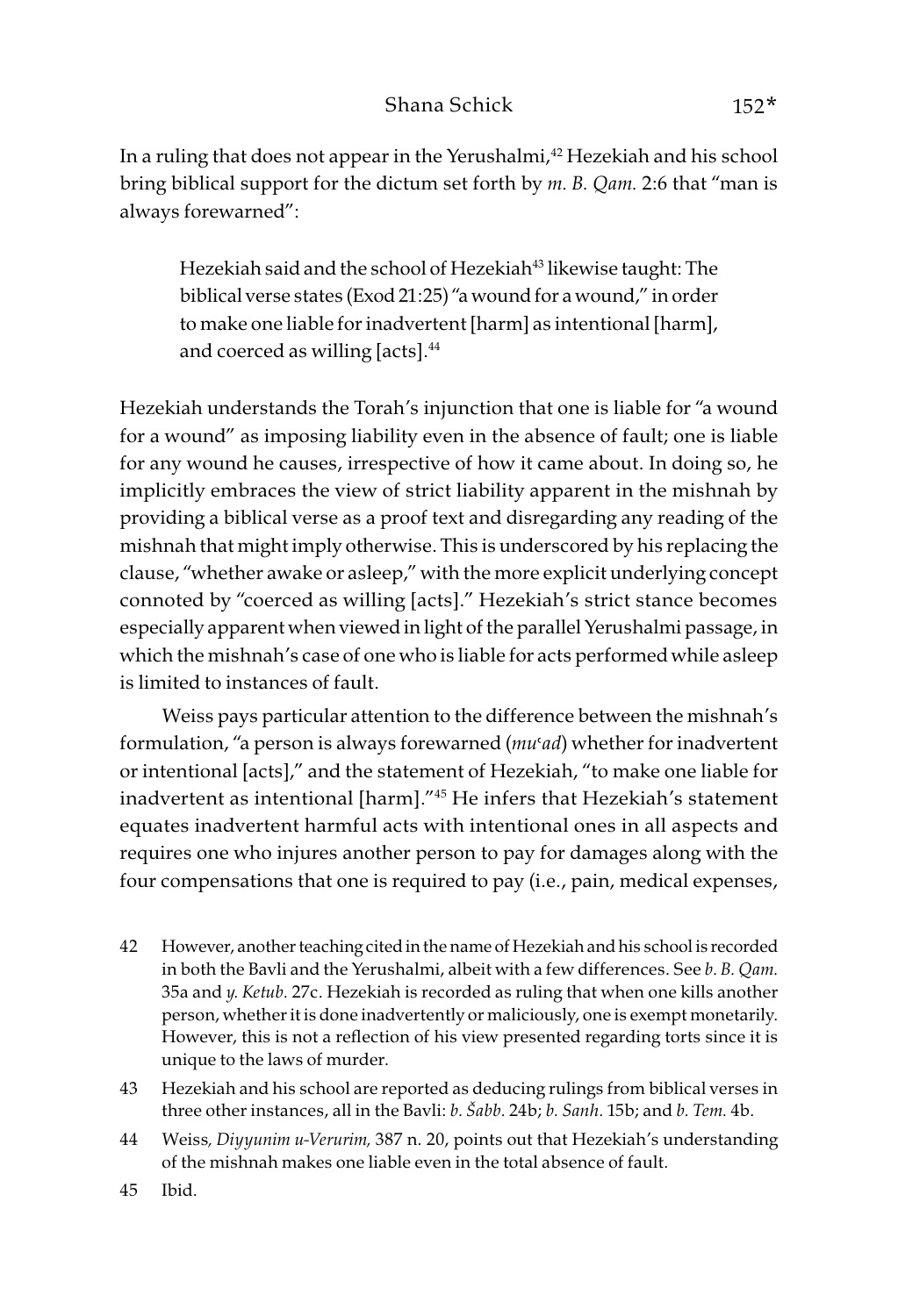loss of income, and humiliation) in cases of personal injury.<sup>46</sup> As noted above, such a position is in opposition to the view that Weiss sees as implicit in the mishnah's ruling; he understands it to impose liability only for damages but not for the other four compensations in cases of inadvertent personal injury.<sup>47</sup> The four compensations are only required when one intentionally injures another person. Hezekiah, however, is reported as imposing them even where there is no intent to injure.

Following Hezekiah's statement and its related discussion, the Bavli records a number of cases cited in the name of Rabbah, a third-generation Amora, who concurs with Hezekiah's understanding of the mishnah in question and imposes liability for damages done without intent. The first of his many cases, and the one that most explicitly expresses his imposition of liability in the absence of fault,<sup>48</sup> states:

Rabbah<sup>49</sup> said: if one had a stone resting on his lap, of which he had never been aware,<sup>50</sup> and he got up and [the stone] fell, with

- 46 Support for Hezekiah's position is found in Mekhilta de-Rashbi to Exod 21:22, which states that where one injures another person, one is liable for all five compensations whether there is intent to harm or not.
- 47 This is also in contrast to the later view of Rabbah in b. B. Qam. 26b-27a (see below).
- 48 In most of his other eleven cases cited therein, there could be a degree of negligence on the part of the actor.
- 49 Or Rava, according to MSS Munich, 95, Vatican 116, Florence II I 7-9. See Shamma Friedman, "The Writing of the Names 'Rabbah' and 'Rava' in the Babylonian Talmud," Sinai 110 (1992): 140-64 (Hebrew), who points out that the orthographic distinction between the names 'Rava' and 'Rabbah' was a later development, and that the differences found in the various MSS are not surprising. Both rabbis were originally referred to as 'Rava.' Friedman also discusses b. B. Qam. 26b and maintains that the correct attribution is Rabbah (154).
- 50 Such a case would be one in which one places an item in another person's lap while he is sleeping. Upon waking, he stands up and the stone that was placed without his knowledge falls and causes damage. See Shi*ṭ*a Mequbbe*ṣ*et, s.v. "ve-lo," cited in the name of R. Jonathan. Alternatively, Rabbah might have been describing a scenario in which the actor is sifting or winnowing grain. In such a case there is a possibility that a stone is mixed in and might land on his lap without his awareness. See m. Be*ṣ*ah 1:8; b. Be*ṣ*ah 13b; b. So*ṭ*ah 14b; and b. B. Bat. 93b-94a. If this is so, there is a certain amount of risk and the actor should therefore take precautions upon standing, though the danger that there is a stone is quite low. My thanks to Professor Steven Friedell, who suggested this interpretation to me.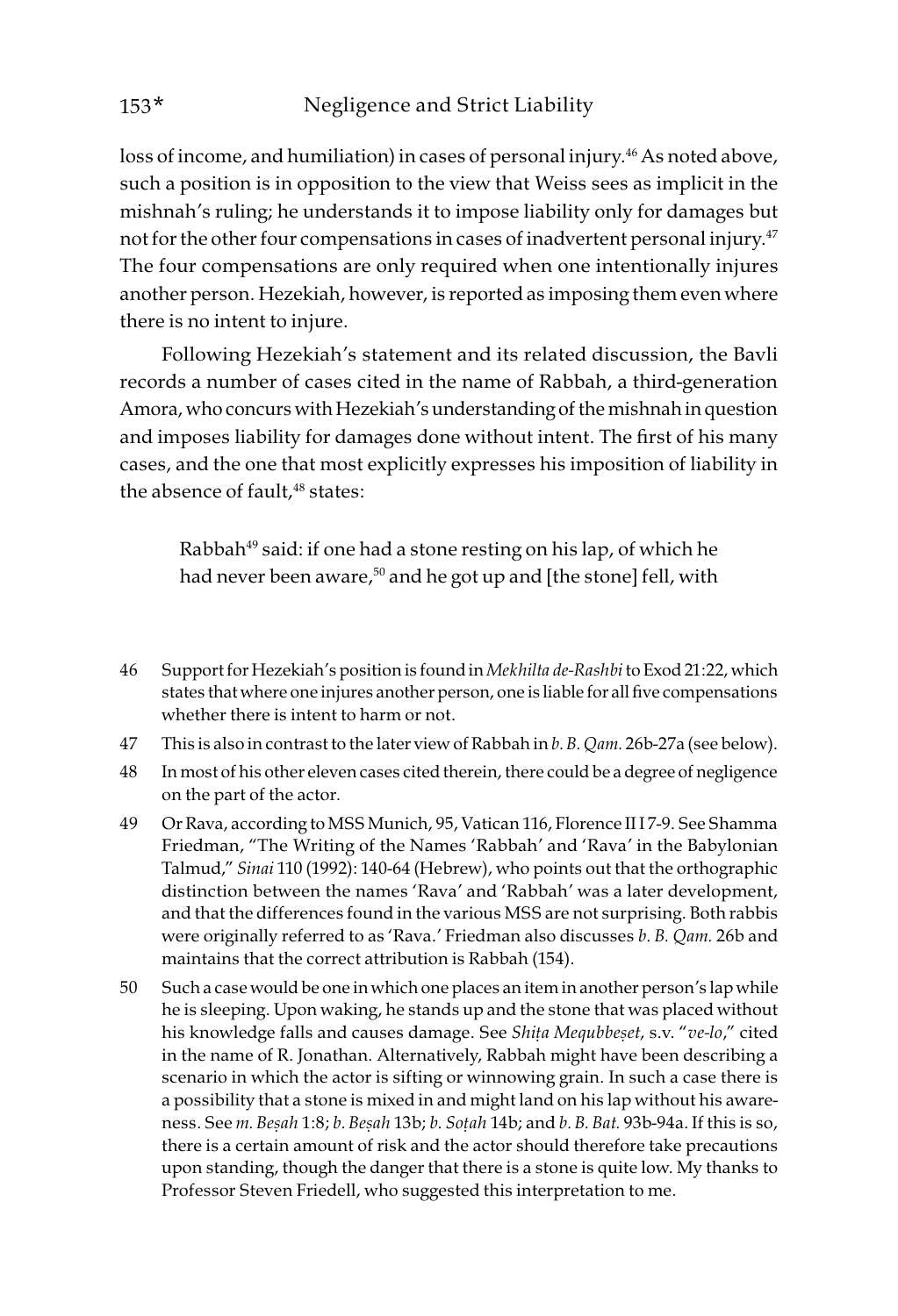regard to damages, he is liable; with regard to the [other] four compensations $51$  he is exempt... $52$ 

In a case in which a tortfeasor stands up suddenly and, as a result of his motion, a stone of which he was unaware falls from his lap and damages someone's property, Rabbah deems him liable.<sup>53</sup> In this case, he had no intent or knowledge of the possible damage, did not anticipate it, and, therefore, could not have taken any steps to prevent it.<sup>54</sup> His ruling regarding damages, therefore, seems to indicate a system of strict liability and not of negligence. In a system of negligence, one is not required to take steps to avoid what are regarded as farfetched risks, nor is one liable for the endless consequences of his activity since every action by definition poses a potential risk. In determining liability for negligence, it is necessary to distinguish between "the potential for harm in the defendant's act from the background harms that are part and parcel of all action."55 In the case at hand, the likelihood that there is a stone on one's lap is quite low; nevertheless, Rabbah considers him legally responsible for damages, consistent with strict liability.<sup>56</sup> Even if Rabbah's reasoning is that damage was caused by the intentional act of standing  $up<sub>1</sub>57$  the logic behind his application of strict liability would be, as Irwin Haut puts it, the "unintended consequences of intentional acts."58 The placement of Rabbah's ruling immediately following

- 51 I.e., pain, humiliation, loss of income, and medical expenses.
- 52 b. B. Qam. 26b.
- 53 However, unlike Hezekiah, he did not extend liability to the other four compensations, just as the mishnah possibly does not. See above discussion.
- 54 If, however, Rabbah was referring to a case where the tortfeasor is sifting or winnowing grain, a situation in which a stone is likely to get mixed in, then Rabbah's ruling might have been motivated by negligence on the part of the actor. Since there is a distinct likelihood that a stone can land on the actor's lap, precautions must be taken to ensure that it will not subsequently fall—though the danger that there is a stone in one's lap is quite low.
- 55 Weinrib, Private Law, 167.
- 56 Weiss, Diyyunim u-Verurim, 388, suggests that liability was imposed in such a case for the same reason that the mishnah imposed liability for damages done while sleeping. Since one is required to check and ensure that there is nothing nearby that could possibly be damaged, he is thus liable if he causes damage.
- 57 As opposed to liability for non-volitional acts, such as the case of one who does damage while sleeping as in *m. B. Qam.* 2:6.
- 58 Haut, "Some Aspects," 39. But this is not to say that Rabbah considered intent, since the tortfeasor has no intent to do harm or even awareness that it is a possibility.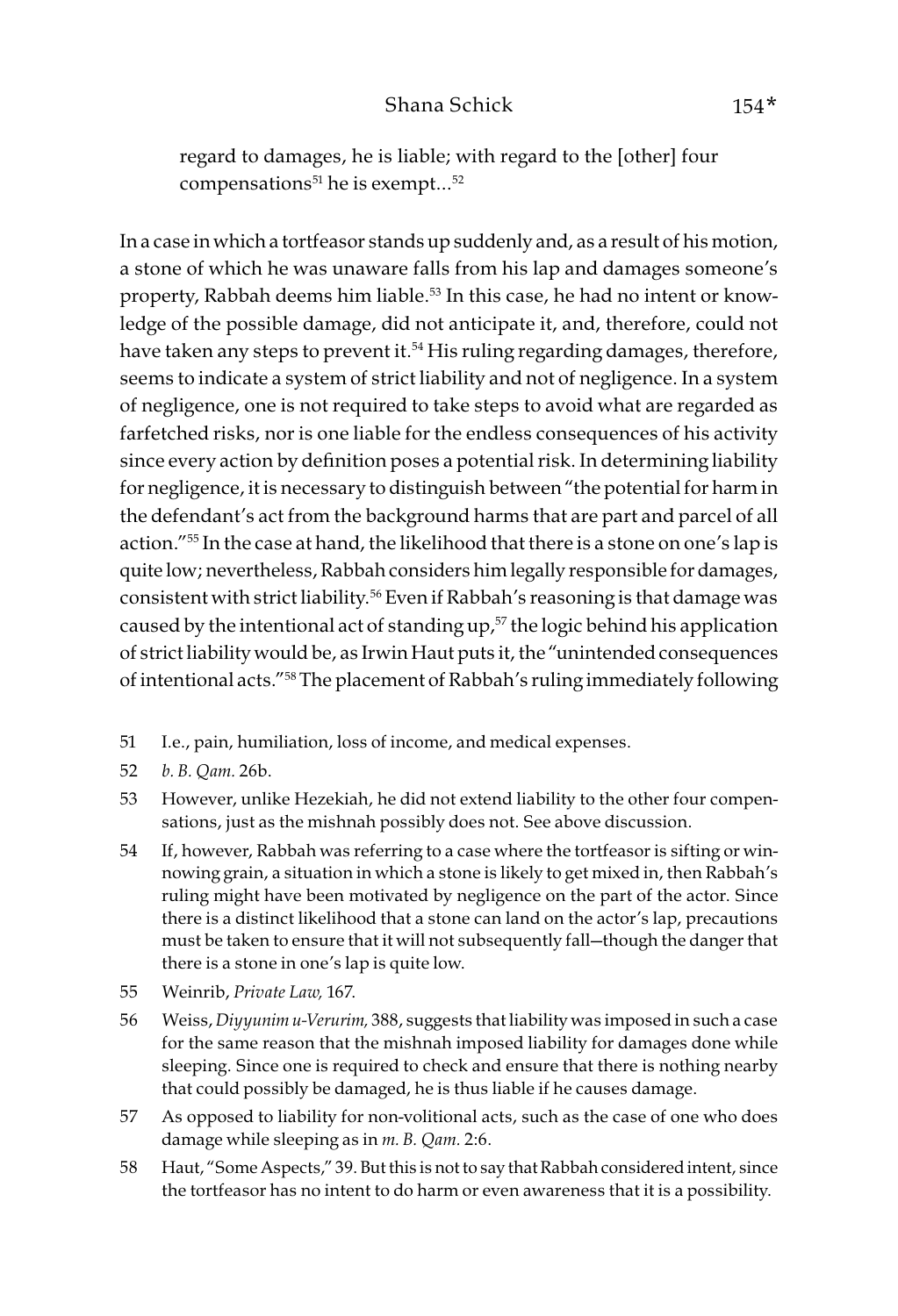Hezekiah's dictum and in the context of the m. B. Qam. 2:6 indicates that the redactors understood him as maintaining a similar stance.

The statements of Hezekiah and Rabbah, which appear only in the Bavli, take *m. B. Qam.* 2:6 at face value and impose liability even for non-intentional acts. Furthermore, Hezekiah possibly goes even further than the mishnah by holding that one is liable for damages caused under compulsion and by imposing all forms of liability in cases of inadvertent injury. 59

In conclusion, m. B. Qam. 2:6 is understood in different ways in both Talmuds. In the Bavli, Hezekiah takes the mishnah's dictum literally, making it explicit that it applies even where one acts under coercion. He even cites a biblical proof text to garner support for this reading. The strict rulings of Rabbah likewise confirm this stance. In contrast, the Yerushalmi reports the ruling of R. Isaac who limits the apparent strict application of m. B. Qam. 2:6 to instances where one acts with some degree of fault. The statements of Hezekiah and  $R$ abbah are absent. $60$ 

## 2. m. B. Qam. 3:1

As opposed to m. B. Qam. 2:6, which at face value implies that a person is always liable, m. B. Qam. 3:1 undeniably applies a rule of liability based on fault. The mishnah states as follows:

One who leaves a jug in the public domain, and another comes, stumbles upon it and breaks it, he (the one who breaks it) is absolved [from paying for the broken jug]. If he is injured by it, the owner of the jug is obligated to pay for his injury.

If his jug broke in the public domain and another slips on the water or is injured by its shards, he (the owner of the jug) is liable…

59 Weiss points out that whether one is liable for all five compensations when one injures another inadvertently was the subject of a tannaitic debate. The view found in the mishnah maintained that, in cases of *shogeg*, one is only liable for damages but not the other four compensations, while Mekhilta de-Rabbi Ishmael ruled that one is liable for everything (supra text at n. 21). Hezekiah thus preferred the view found in Mekhilta de-Rabbi Ishmael (Weiss, Diyyunim u-Verurim, 387).

<sup>60</sup> In general, Rabbah is not mentioned in y. Nez.; see Sussman, "Ve-shuv," 131 n. 179.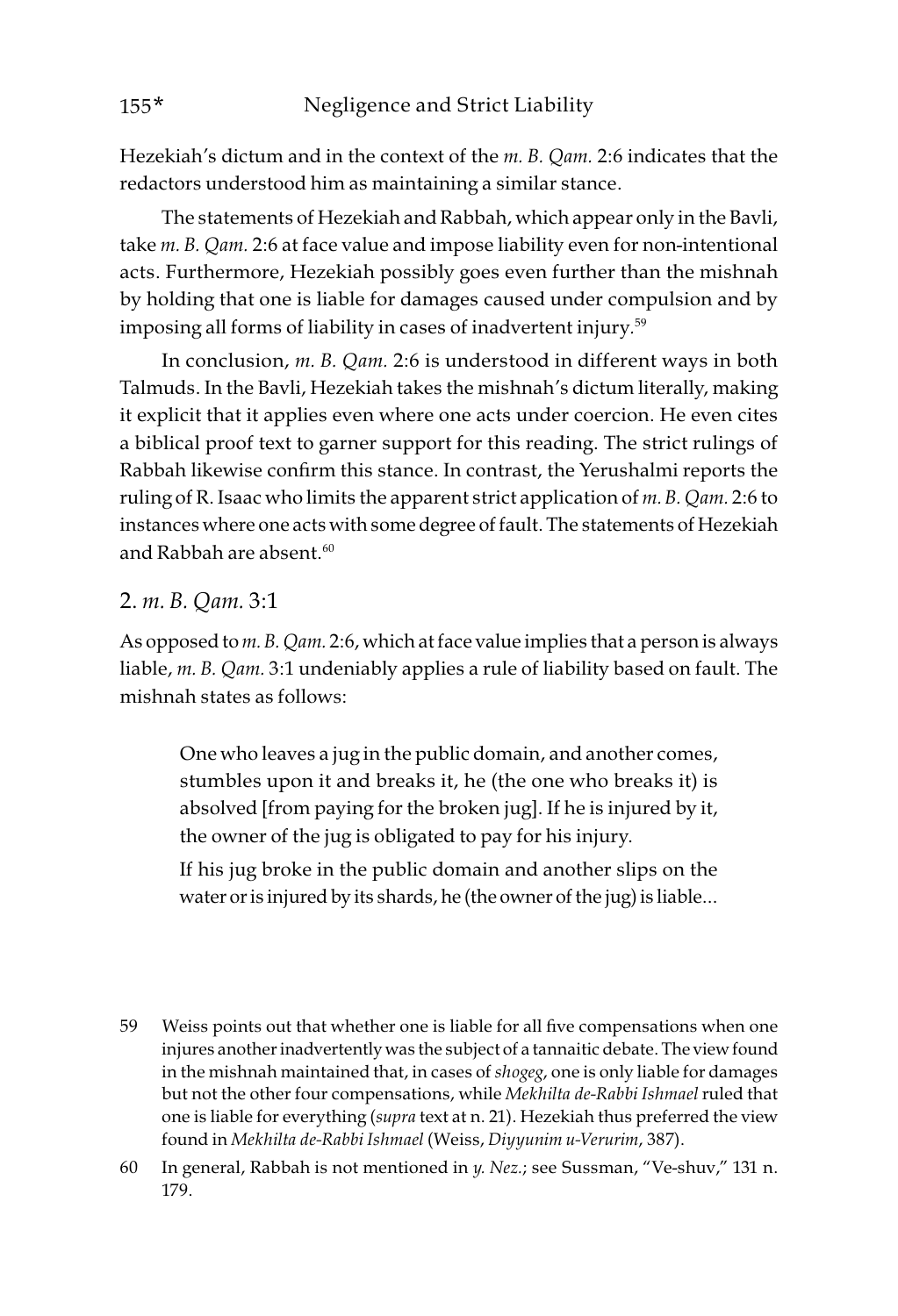As opposed to *m. B. Qam.* 2:6, this mishnah does not impose liability for having been the direct cause of injury, but exempts a pedestrian who accidentally breaks a jug that was left out in the public domain.

As in the previous case, both Talmuds present discussions of the mishnah with opposite conclusions. Remarkably, these different conclusions are reached by citing almost verbatim the same amoraic dicta. This distinction will be discussed in detail.

## a. Yerushalmi – Rav, Samuel, and R. Eleazer: A Ruling of Fault

The Yerushalmi reports the following discussions on this mishnah:<sup>61</sup>

(A) Is it not customary for people to pay attention (mav*ḥ*in) 62 in the public domain?

- 61 Following the text of Rosenthal's edition, based on MS Escorial.
- 62 As opposed to MS Leiden, which states, "Is it not customary for people to leave [belongings] out in the public domain?" The difference in language found in MS Leiden is significant because it does not center on the exemption of the pedestrian and, therefore, comes to a different conclusion than the text in Rosenthal's edition. Instead, it emphasizes the responsibility of the owner of property left out in the public way that is subsequently damaged, where the key factor is whether he has a right to leave his property there. According to MS Leiden, the anonymous question, like the Bavli's, asks why a pedestrian is exempt if property owners have the right to leave their belongings out in the public domain. This is followed by Rav's statement, "where it fills the whole public domain…" According to MS Leiden, Rav's statement means that the only time a property owner may leave out his belongings and receive compensation for any damages, is where the public domain is already filled. However, where the public domain is not already filled, an individual does not have the right to do so and could not collect compensation if his property is damaged. This is followed by Samuel's statement. According to MS Leiden, his statement provides another instance in which a property owner may leave his possessions out—when he leaves it on the corner. It is not clear why placing one's belongings on a corner in the public domain, where it presumably sticks out (as is clear elsewhere in the Yerushalmi, see, e.g., y. 'Eruv. 19b), would give one the right to do so. R. Eleazar's ruling, which follows and presents a far greater problem, is then cited:
	- A. And even if it does not fill the whole public domain,
	- B. if one takes it from here and places it here; this is a pit [that is made].
	- C. And even if it is not placed on a corner, it is not the norm for people to leave [their belongings] in the public domain.
	- D. Where it fills the whole public domain, if one takes it from here and places it here, a pit is made…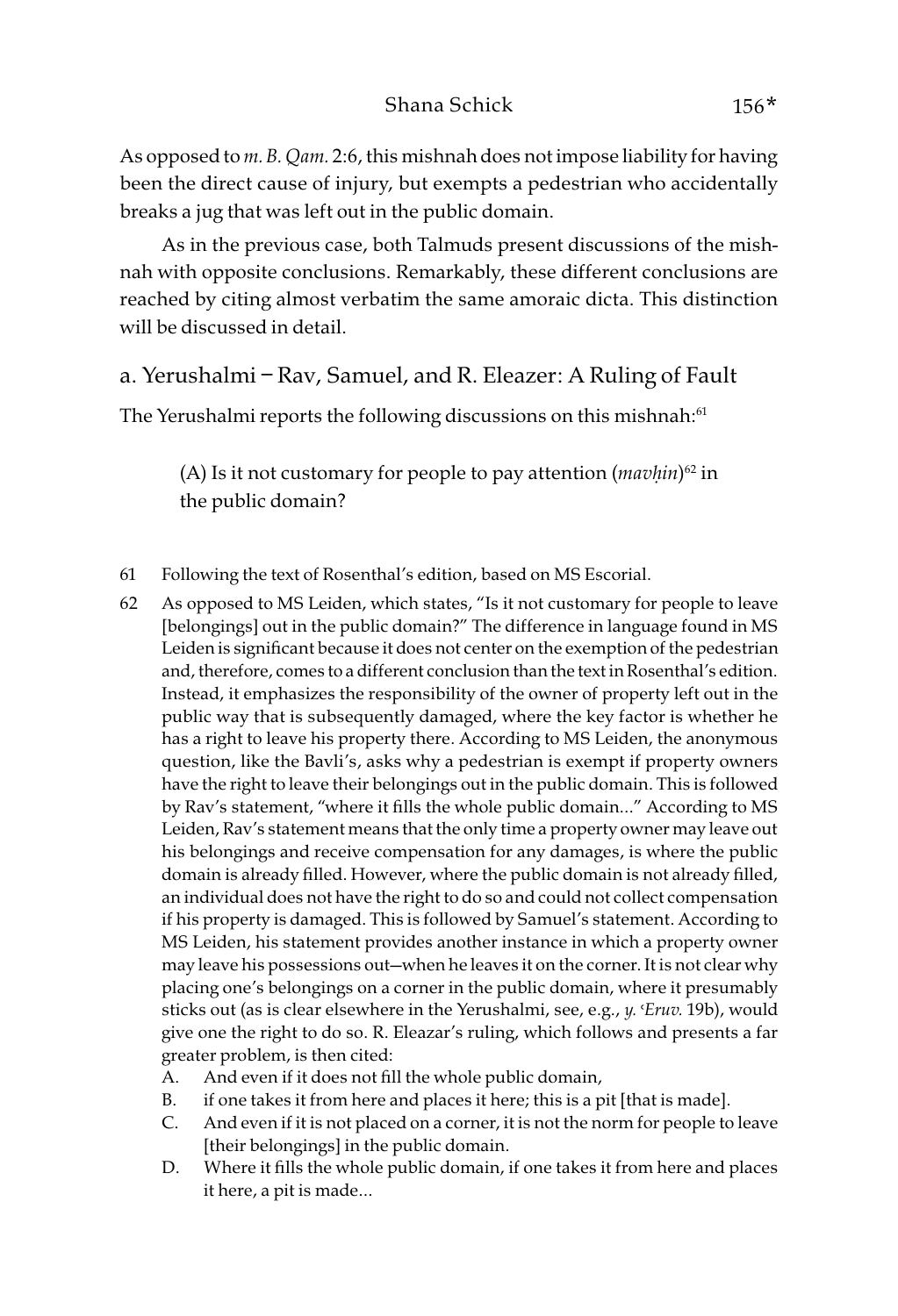(B) Rav said: [when] it fills the whole public domain—but if it does

The last clause of R. Eleazar's phrase cited here (D) states that the problem of moving an item from one place to another, thereby creating an obstacle that qualifies as a "pit," exists when the whole domain is already filled, presumably because he has no way to pass through without causing damage to other people's property. However, this line also appears in (B) as a continuation of the first clause of his statement (A), "and even if it does not fill the whole public domain." However, if the public way is not filled, the pedestrian should have no problem walking and therefore should not be faced with the dilemma of how to avoid creating a "pit." Furthermore, it seems certain that R. Eleazar is commenting on Rav's and Samuel's statements, arguing that the cases as set out by them do not resolve the issue in question (i.e., don't property owners have the right to leave out their belongings?), and (B), therefore, seems out of place. It may thus be inferred that (A) was originally followed by (C), appearing as one clause—just as it does in MS Escorial. However, when read together, R. Eleazar's exclamation that "even" where the whole domain is filled property owners may not leave out their belongings, does not cohere with Rav's ruling, since it already made the same point. We may therefore posit that (B) was copied from (D) and inserted between (A) and (C) in order to separate them.

While MS Leiden, which focuses on the owner of the property, is distinct from the Bavli's discussion, which is centered on the pedestrian, it is very possible that MS Leiden represents an attempt to make the Yerushalmi's sugya of m. B. Qam. 3:1 correlate with the views espoused in the Bavli. The Bavli and the text in Rosenthal's edition of the Yerushalmi cite the same rulings of Rav and Samuel, yet come to opposite conclusions about the responsibility of pedestrians. In Rosenthal's edition, Rav's and Samuel's statements present the exceptional instances in which pedestrians are required to "pay attention" and thus take precautions, while in the Bavli, they present the only situations in which the pedestrian is exempt because there is no precaution available. With the change of one word throughout the sugya, mav*ḥ*in to mani*ḥ*an, the scribe of MS Leiden was able to align Rav's and Samuel's statements with what is found in the Bavli by shifting responsibility back to the pedestrian and assuming that owners have the right to leave their property out. However, as already noted, the text it produces does not provide a coherent reading. Furthermore, the text of Rosenthal's edition is corroborated by the parallel sugya in the Bavli, where R. Abba reports in the name of R. Ilai that "in the West" they say, "because it is not the norm for people to pay attention on the roads." The text of Rosenthal's edition is thus supported in the Bavli by its report of the same Palestinian tradition. For all these reasons, along with the fact that MS Escorial on which Rosenthal's edition is based is generally superior to MS Leiden, it seems likely that Rosenthal's edition more accurately presents the original text of the Yerushalmi and the tradition prevalent in Palestine. See Rosenthal's introduction to Yerushalmi Neziqin in which he points to the superiority of MS Escorial in terms of its preservation of the Galilean Aramaic dialect as well as Greek loan words, as opposed to MS Leiden, which betrays the influence of the Bavli.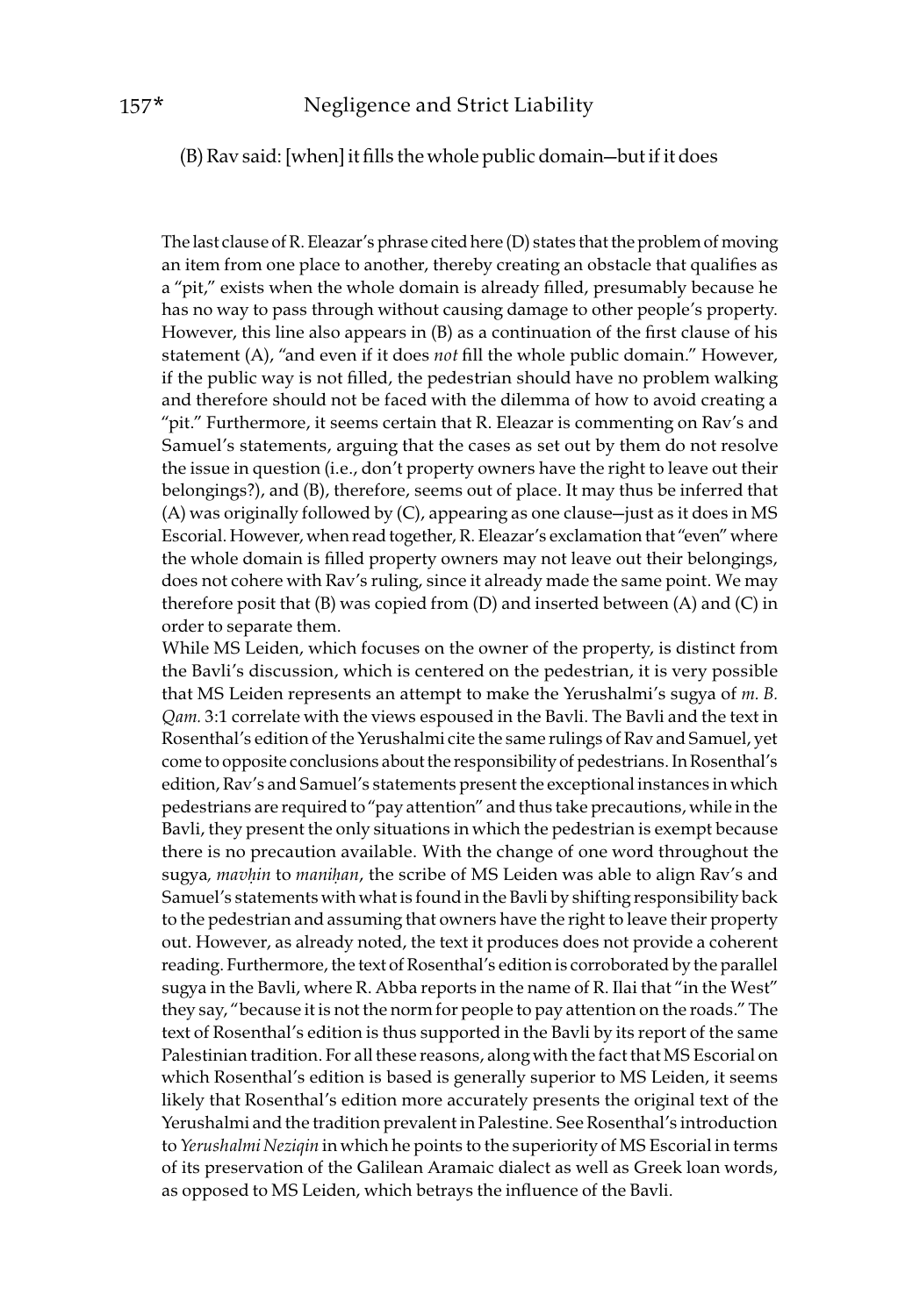not fill the whole public domain, it is not the norm for people to pay attention in the public domain.

(C) Samuel said: when it fills the whole public domain or when it is left on the corner.

(D) R. Eleazar said: And even if [it does not fil]l the whole public domain, and even if it is not left on the corner, it is not the norm for people to pay attention in the public domain.

(E) Where it fills the whole public domain, if one takes it from here and places it here, a pit is made.<sup>63</sup> Rather one should take his stick and break it or pass over it, and if it breaks, it breaks.<sup>64</sup>

Similar to what will be seen in the parallel Bavli sugya, the Yerushalmi's discussion opens with an anonymous question as to why the mishnah absolves the pedestrian of wrongdoing if one is required to pay attention while walking through the public domain  $(A)$ .<sup>65</sup> The anonymous question thus shapes the meaning of and provides context for the ambiguous statements of the Amoraim that follow. This is further accomplished by the clause appearing after Rav's statement (B), which is absent from the Bavli and appears to be redactional,  $66$ "but if it does not fill…" This clause likewise directs Rav's statement toward addressing the anonymous question that opens the sugya. Rav and Samuel, both first-generation Babylonian Amoraim, are reported as answering the question by listing the rare instances in which a pedestrian is required to look where he is walking, thus affirming that normally one is not obligated to do so (B, C). R. Eleazar, a second-generation Amora, $67$  posits that pedestrians are never expected to pay attention when passing through the public domain

- 64 y. B. Qam. 3b.
- 65 See Lieberman's commentary in Rosenthal, Yerushalmi Neziqin, 114.
- 66 Following Shammah Friedman's criteria for distinguishing between amoraic and redactional statements as seen in "Al Derekh Heqer Hasugya," in Mehkarim u-Mekorot, ed. Haim Zalman Dimitrovsky (New York: Jewish Theological Seminary, 1977), 301-308.
- 67 Originally from Babylonia where he studied under Samuel and Rav, he later immigrated to Palestine, where he was a colleague/pupil of R. Yohanan.

<sup>63</sup> The implication is that by moving the jug to a new place, one creates a pit or an obstacle in the public domain for which he would be liable if anyone/thing is damaged by it.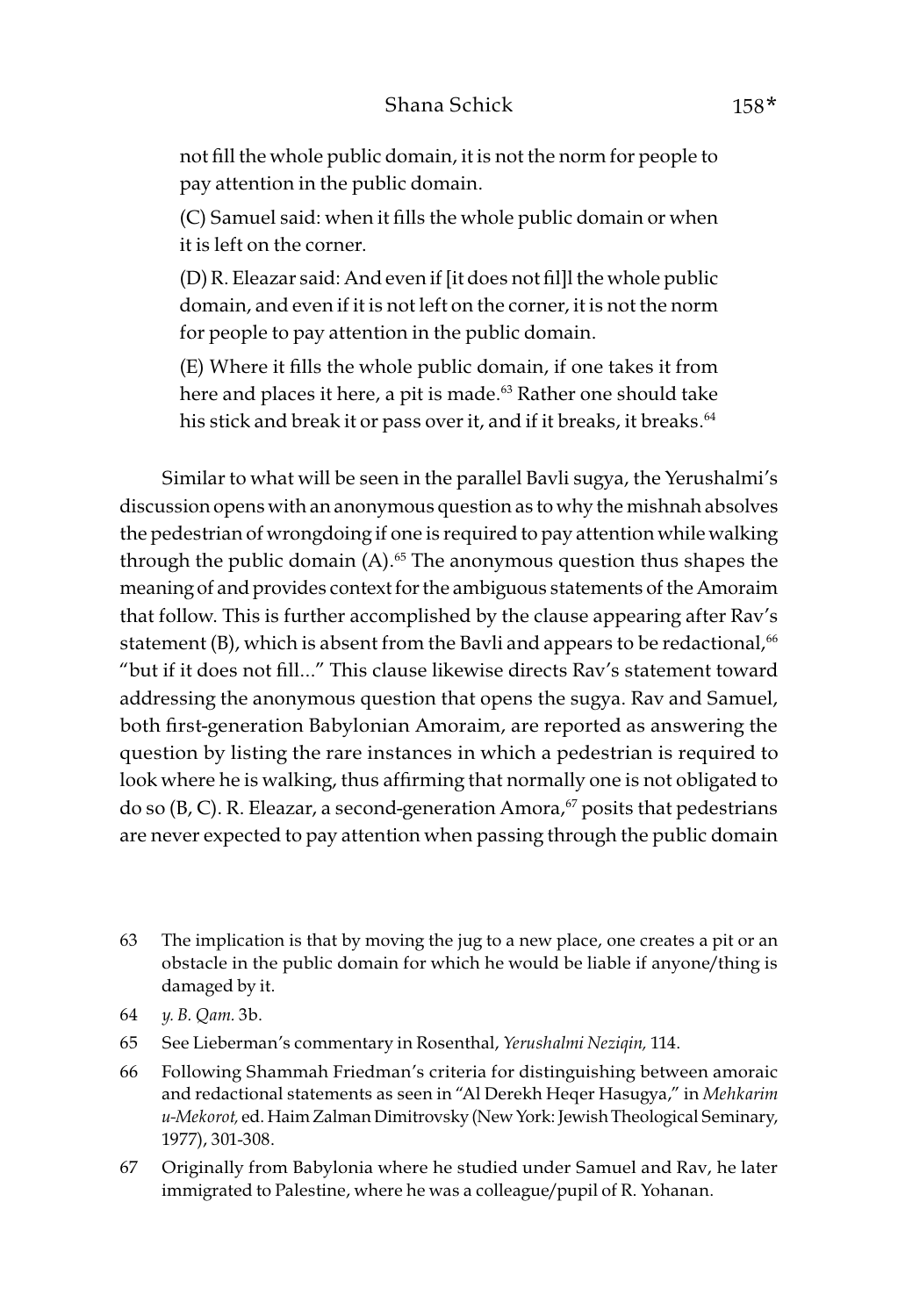(D).68 It is unclear whether the first part of his statement, "And even if… corner," is part of R. Eleazar's statement; if it is, then we can understand him as responding directly to Rav's and Samuel's ruling. Alternatively, it could be a later addition, not part of his original statement, and placed there in order to connect R. Eleazar with Rav's and Samuel's statements. It is also unclear whether (E) is part of R. Eleazar's statement or belongs to the anonymous strata. What is certain is that the ruling of R. Eleazar exempts the pedestrian from liability in all circumstances, and that either he or the redactors have applied this exemption even where one intentionally breaks a jug blocking his path. Intentional harm is justified because it allows a pedestrian to enjoy his inherent right to walk through a public area.<sup>69</sup>

One apparent difficulty with the Yerushalmi sugya, however, is that the statements of Rav and Samuel (and possibly R. Eleazar if he was responding to them) do not directly address the mishnah, but rather those rare instances when it is customary for people to pay attention when passing through a public area. As opposed to the mishnah, Rav's and Samuel's cases present the only occasions in which the tortfeasor is liable, since they are the situations in which one is expected to pay careful attention while walking. Without the anonymous question that precedes them, Rav's and Samuel's statements are incomprehensible, since on their own they appear to qualify the mishnah. Notwithstanding this possible difficulty, Rav's and Samuel's opinions are consistent with what has already been seen in the Yerushalmi—a system of strict liability is rejected, as evidenced by exempting the tortfeasor. The stance of this sugya, like that of m. B. Qam. 2:6, is that pedestrians are usually, if not always (as per R. Eleazar and perhaps the redactors), exempt from liability.

## b. Bavli – Rav, Samuel, and R. Yohanan: A Ruling of Strict Liability

A very different conclusion is found in the parallel Bavli sugya. In contrast to their presentation in the Yerushalmi, the Bavli describes Rav and Samuel as limiting the exemption of the mishnah to those instances where the act is deemed to be out of the control of the passerby. Furthermore, only in the Bavli

<sup>68</sup> In the Bavli, the attribution to R. Eleazar is absent, but the same ruling appears in the name of his student, R. Ilai. Furthermore, R. Yohanan's position is presented as stating what is attributed to Samuel in the Yerushalmi. Samuel's ruling in the Bavli is likewise absent from the Yerushalmi.

<sup>69</sup> See David G. Owen, "Philosophical Foundations of Fault in Tort Law," in Philosophical Foundations of Tort Law, ed. David G. Owen (Oxford: Clarendon Press, 1995), 220.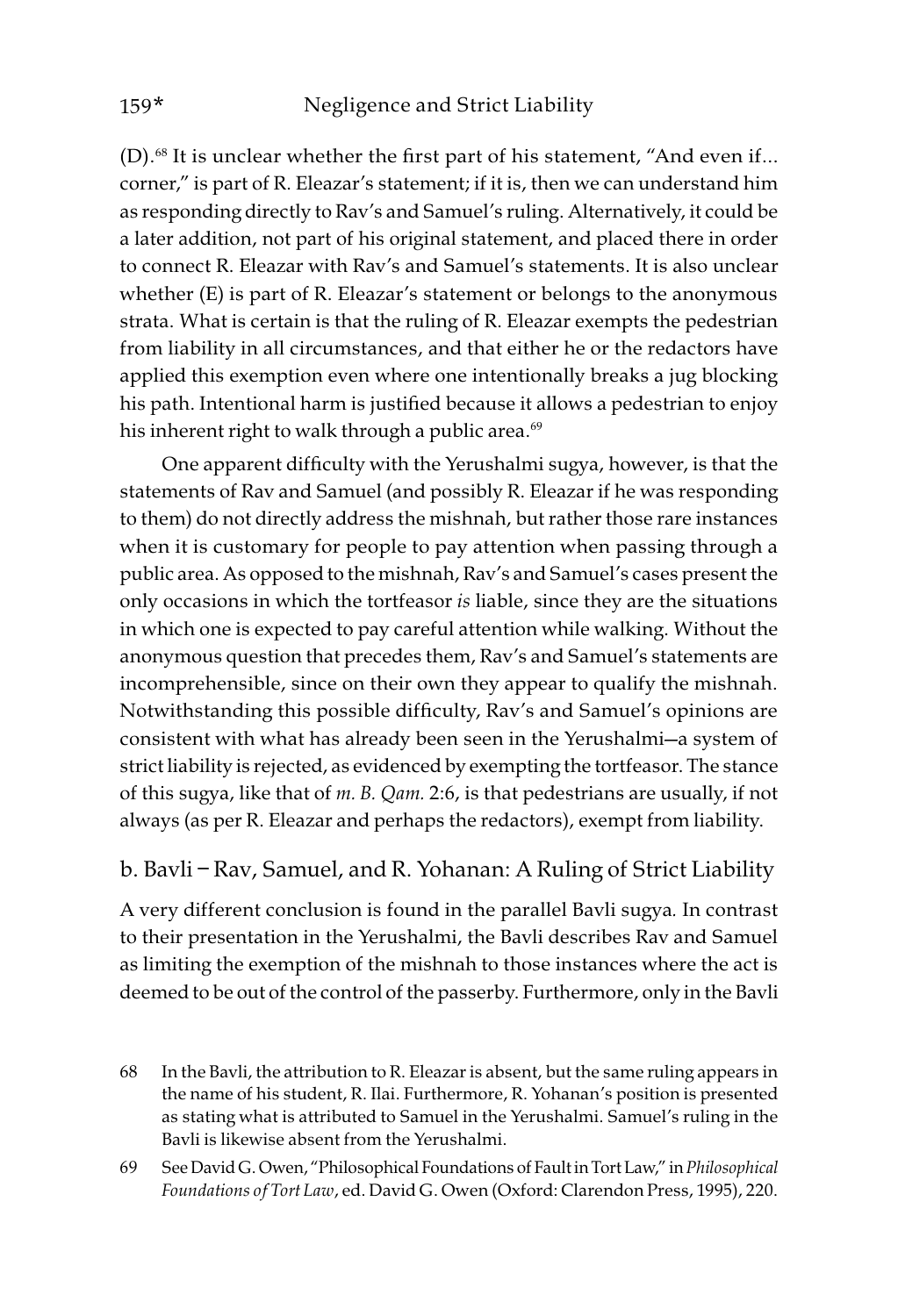do the statements of Rav and Samuel (and R. Yohanan) directly address and hence qualify the mishnah. It states:

(A) Why is he (i.e., the pedestrian who stumbles in m. B. Qam. 3:1) exempt? Isn't he required to look and walk?<sup>70</sup>

(B) They said at the school of Rav in the name of Rav: [the mishnah speaks of a case] where the whole public domain is filled with jugs. Samuel said: they taught [this ruling in a case where the public domain is] in darkness.

R. Yohanan said: they taught [that the pitcher was placed] at a corner.

(C) R. Papa said: our mishnah is not precise unless [we interpret it] according to Samuel or R. Yohanan, for if [we explain it] like Rav, why [does the mishnah] specify 'stumble' (nitqal)—even if he broke it (shavar), [he would] also be [exempt]?

(D) R. Zebid said in the name of Rava: that is the law that even if [the pedestrian directly] broke [the jug], [he is] also [exempt]. And [the reason] that the mishnah teaches 'stumbles' is because it wanted to state the latter clause [of the mishnah:]…

(E) R. Abba said to R. Ashi: They say in the West in the name of R. Ilai:71 because it is not the norm for people to pay attention on the roads.72

- 70 Despite the consistency between this redactional question and  $m$ . B. Qam. 2:6, which asserts that "man is always forewarned" and is, hence, liable for any damage he causes whether he acts willfully or inadvertently, many of the medieval commentators were bothered by the assumption guiding this question—namely that the one who stumbles should be liable. See, ad loc., Tosafot; Shi*ṭ*a Mequbbe*ṣ*et citing R. Pereṣ; R. Shlomo ben Aderet's *Ḥ*iddushei Ha-Rashba; and Rosh, each of whom tries to reconcile the assumption of this sugya with passages elsewhere in the Bavli which indicate that there is no liability in the absence of fault.
- 71 This attribution is found with multiple variants throughout the textual witnesses: "R. Ilaa" in MSS Escorial G-I-3, Munich 95, Florence II I 7-9; "R. Ula" in ed. Vilna; "R. Eleaza" in MS Vatican 116. Pisqei Ha-Rosh and Rif also contain the attribution to "R. Ilai." *Ḥ*iddushei Ha-Ra'avad states "R. Ilaa."
- 72 This means that one is exempt in all cases where one stumbles and breaks something left out in the public domain, without the qualifications of Rav, R. Yohanan, and Samuel; see Rashi, s.v. "lephi." Ra'avad explains this exemption as having to do with the fact that jugs and similar objects are not usually left out in the public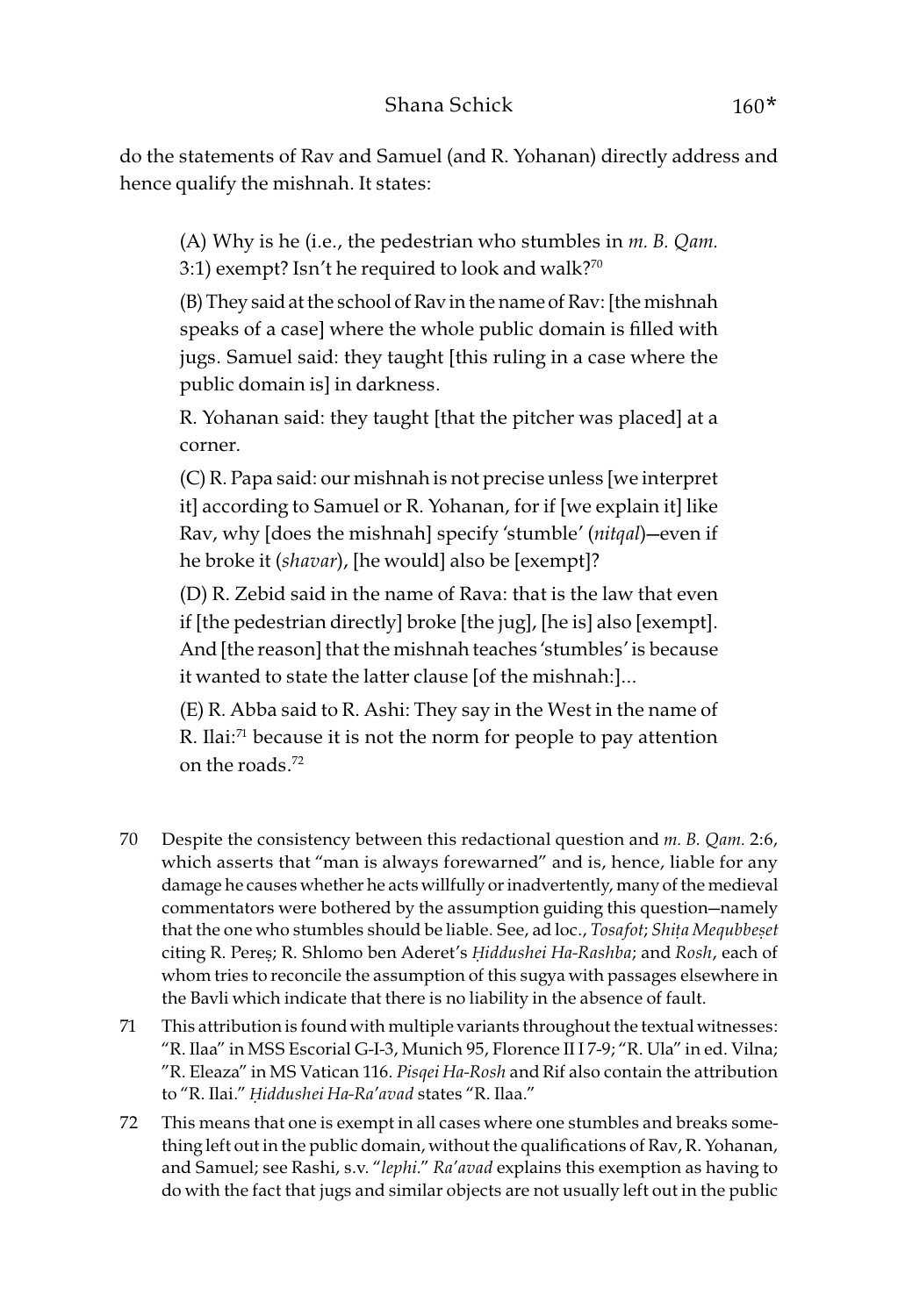(F) There was an incident in Nehardea and Samuel made one liable. In Pumbedita and Rabbah73 made one liable.

(G) Samuel's [ruling] accords well, [for he is following] his [own] teaching [cited above]. But as for Rabbah, should we say that he holds like Samuel?<sup>74</sup>

(H) R. Papa said: There (in the case of Rabbah's ruling), it was on a corner of a press,75 since he did it (i.e., the owner of the jug left it out) with permission<sup>76</sup> [the pedestrian] was required to look as he walked.<sup>77</sup>

This sugya, in its final, redacted form, captures the shift among Babylonian Amoraim from a regime of strict liability to one that considers fault. This is underscored by the chiastic structure of the sugya: $^{78}$  (A)=(H) both state that

domain. Therefore, one does not anticipate them while walking and is exempt if he damages them. In *Ḥ*iddushei Ha-Ra'avad, an attempt is also made to reconcile this position stated by R. Ilai with the one that appears in b. B. Mesi'a 82b, which states that one who stumbles is considered negligent (s.v. "ha").

- 73 "Rava" in MSS Hamburg, Vatican 116, ed. Vilna; "Rabbah" in MSS Escorial G-I-3, Munich 95, Florence II-I 7-9, ed. Soncino, and Rif's Sefer Ha-Halakhot. See Friedman, "The Writing of the Names," 140-64, for an extensive discussion on attributions of 'Rava' and 'Rabbah.' The fact that the incident is reported as having occurred in Pumbedita strongly suggests that Rabbah is the correct attribution.
- 74 The talmudic commentary Penei Yehoshua explains that the redactors only cited Samuel when questioning Rabbah's ruling since Samuel is cited immediately prior to Rabbah as issuing a ruling in accordance with his understanding of the mishnah. He also notes that the redactors were troubled by Rabbah's strict ruling since the law in this case is seen to follow the position held in the West cited by R. Ilai (s.v. "be-gemara").
- 75 Michael Sokoloff, A Dictionary of Jewish Babylonian Aramaic (Baltimore: Johns Hopkins University Press, 2002), 875b, s.v. "azura"; Rashi (s.v. "qarna") similarly states: "the corner next to an olive press."
- 76 Rashi (s.v. "deho'il") explains that when the olive press was full, it was customary for those waiting to leave their vessels filled with olives outside in the public domain until there was room to bring them inside the olive press.
- 77 b. B. Qam. 27b.
- 78 Chiastic structure is a literary feature found in many ancient—including biblical and rabbinic—and classical texts and is often employed to highlight the point at the center. For examples in the biblical texts see, e.g., Umberto Cassuto, A Commentary on the Book of Genesis: From Noah to Abraham, trans. Israel Abrahams (Jerusalem: Magnes Press, 1964), 46, 98; Jacob Milgrom, The JPS Torah Commentary: Numbers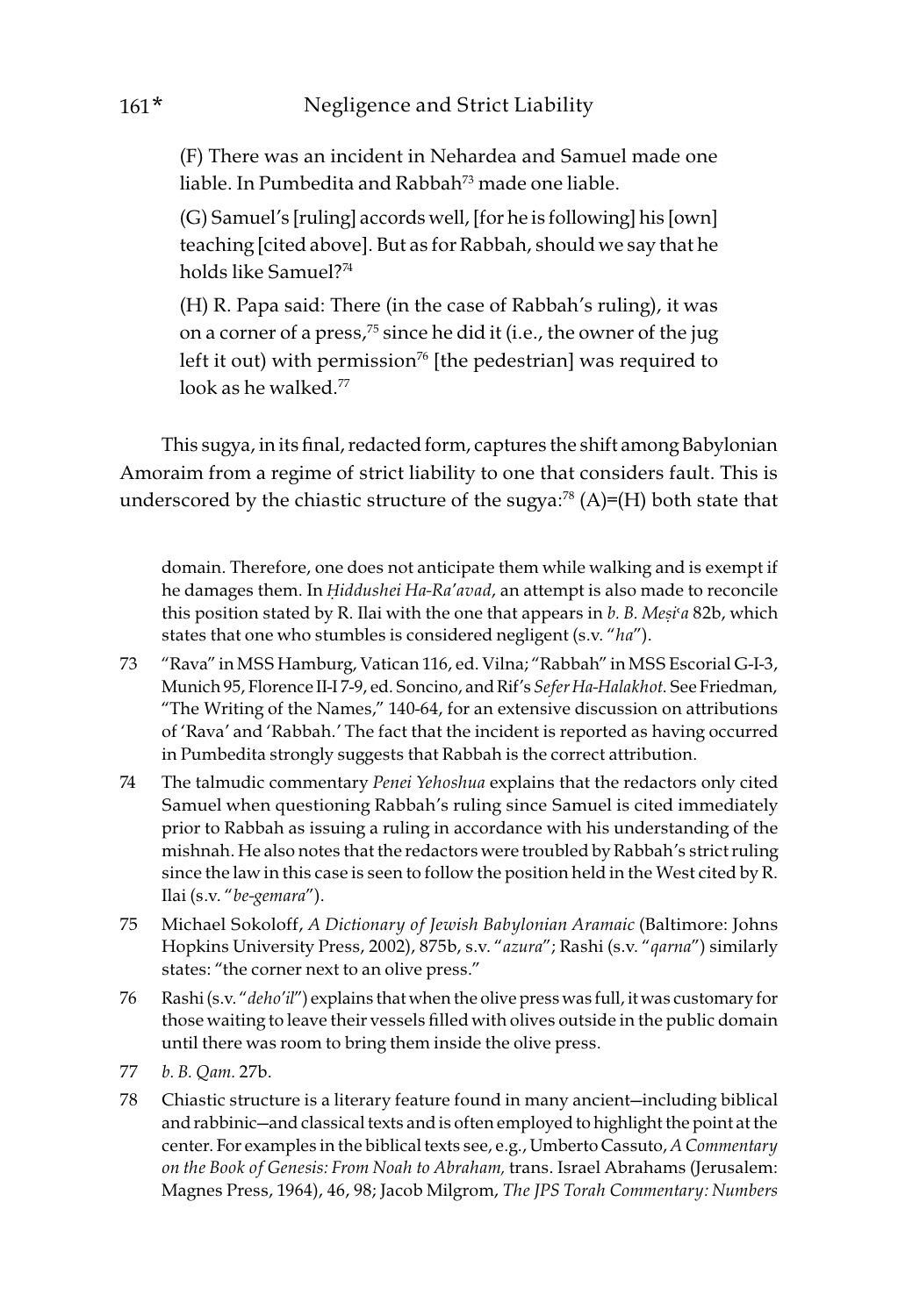pedestrians are required to look as they walk; (B,C)=(F,G) discuss and question the early amoraic strict stance; and (C)=(D) report the later Babylonian amoraic and Palestinian rulings, which consider fault. The placement of the late Babylonian and Palestinian positions in the center, thereby making them the focal point of the sugya, highlights their importance to the Bavli's redactors. This will become evident below.

Similar to the Yerushalmi, the Bavli sugya begins with an anonymous question on the mishnah. The first half of the mishnah rules that one who stumbles on and breaks a jug that was left in the public domain is absolved from legal responsibility, while the owner of the jug is responsible for injuries caused in the fall. In (A) surprise is expressed at the mishnah's ruling, using the same words as R. Papa cited at the end of the sugya: Don't pedestrians have an obligation to watch where they are going? The working assumption is that in such a case, an unintentional fall is not sufficient to absolve a tortfeasor of responsibility for the damage caused.<sup>79</sup> The sugya (B) then reports the views of the first-generation rabbis, Rav and Samuel, and R. Yohanan of the second generation. All three are presented as reinterpreting the case of the mishnah to avoid any indication that the pedestrian should have been able to avoid stumbling.<sup>80</sup> Rav explains that the public domain was filled with jugs, while Samuel explains that the incident took place when it was dark. R. Yohanan maintains that the jug was left on a corner so that the pedestrian was unaware of it. In all other instances, however, the pedestrian would be liable.

Despite the qualifications of these Amoraim, the plain sense of the mishnah is that one who stumbles upon a jug that someone else left out in the

(Philadelphia: Jewish Publication Society, 1990), xxiv, xxix, 254; Devora Steinmetz, From Father to Son: Kinship, Conflict, and Continuity in Genesis (Louisville, KY: Westminster John Knox Press, 1991), 60-87. For rabbinic texts, see Norman J. Cohen, "Structural Analysis of a Talmudic Story: Joseph-Who-Honors-the–Sabbath," JQR 72 (1982): 161-77; Jonah Frankel, Darchei ha-Aggada veha-Midrash (Jerusalem: Massada, 1991), 23, 269, 307; Devorah Steinmetz, "Must the Patriarch Know >Uqtzin? The Nasi as Scholar in Babylonian Aggada," AJSR 23 (1998): 171.

- 79 Just as R. Papa assumes (H) about the strict ruling later reported in the name of Rabbah (F).
- 80 Rav and Samuel were both first-generation Amoraim, dating to the end of the second century to the mid-third century CE. R. Yohanan b. Nappaḥa was a second-generation Palestinian Amora of the third century, though he is mentioned several times with Rav and Samuel, indicating that if he was not of the same generation as them, he was at the very least on par with them.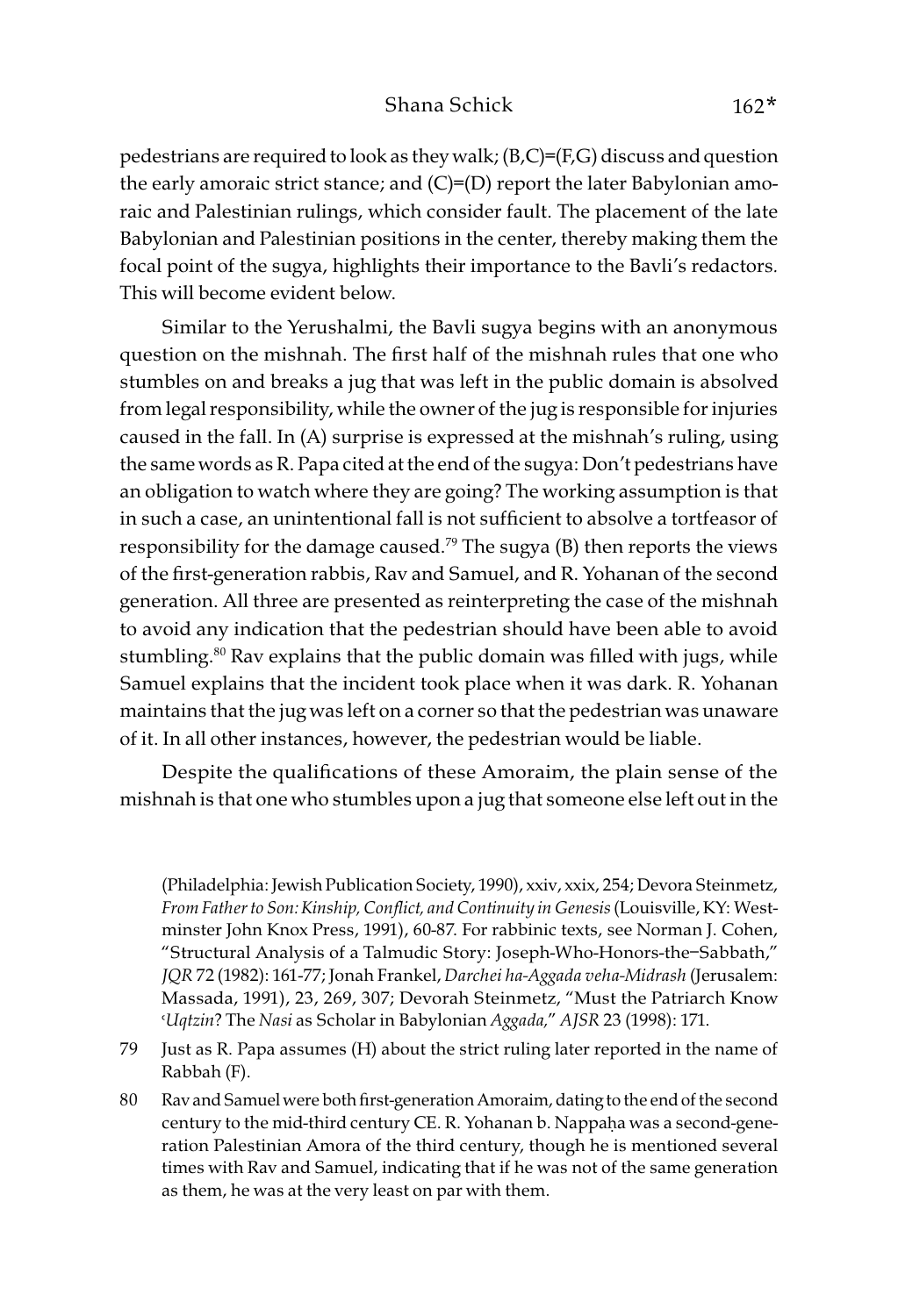public domain is not held accountable at all. On the contrary, the owner of the jug is at fault, and he is liable for any consequential damages that occur. In contrast to the Yerushalmi, the underlying assumption of all three rulings is that a pedestrian would be liable were it not for the fact that almost no degree of caution on his part could have prevented the accident while still allowing the public domain to serve its purpose as a thoroughfare. It may be that in the Bavli the mishnah was interpreted against its plain meaning in order to reconcile it with m. B. Qam. 2:6, which states, "man is always forewarned," and must, therefore, always pay full restitutions for damages.<sup>81</sup>

While it might appear that all three amoraic rulings subscribe to a system of negligence in that they consider a pedestrian at fault under normal circumstances, this is not necessarily so. In order not to be considered negligent, one need only take precautions that a reasonable person would take in that particular society in order to prevent damage. But the cases of Rav and Samuel, in particular, construe the mishnah as referring to a case in which the pedestrian cannot avoid causing damage, and it is only at that point that fault shifts back to the owner of the property. When the public domain cannot be used for its intended purpose without a passerby causing damage, the accidents that result are not merely unintentional, they are essentially inevitable. It is, therefore, likely that at least Rav and Samuel can be understood as having maintained that, unless the damage caused by a tortfeasor was inevitable, he would be liable even if he had taken measures to prevent causing damage. What this implies is that, as presented in the Bavli, Rav and Samuel maintain a position of absolute liability for torts, and that the opinions of Rav, Samuel, and R. Yohanan do not take intent or the presence of fault into account when determining liability.

Moreover, despite the negligence on the part of the property owner in leaving his belongings in a public thoroughfare where there is a high likelihood that damage will occur, the early amoraic positions focus on the immediate cause of the damage and the agent who performed that action, making the pedestrian liable. This, then, is consistent with a doctrine of strict liability.<sup>82</sup>

81 In Pisqei Ha-Rosh to b. B. Qam. 3:1, R. Asher b. Yeḥiel (late thirteenth to early fourteenth century) makes this point, stating that "even though [the mishnah maintains] 'man is always forewarned,' in a case of great coercion like this, a person is exempt." The case described in m. B. Qam. 3:1, as explained by Rav, Samuel, and R. Yohanan, is one of coercion, which therefore does not contradict the principle established by m. B. Qam. 2:6 that a person is liable for all damages whether they are intended or not.

<sup>82</sup> Epstein, "A Theory of Strict Liability," 177-79.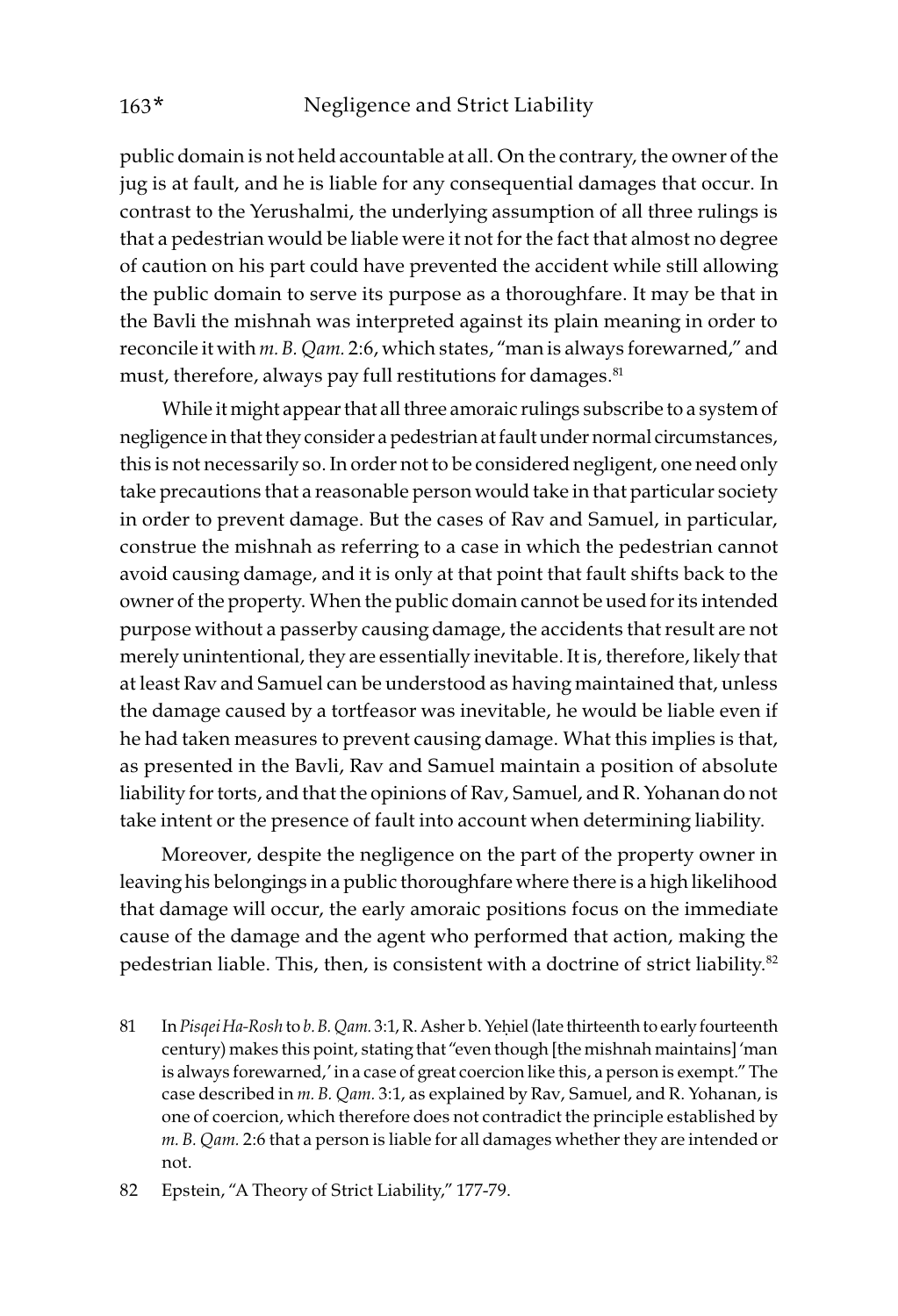When faced with a choice between a negligent act that leads to damages and an action that is the immediate cause of the damage, they choose the latter as the determinate for liability. Also consistent with the rules of strict liability is the notion that where the jug owner creates a dangerous situation, one that leads to and, thus, causes the damage, Rav, Samuel, and R. Yohanan all consider him responsible. In this case, the dangerous condition is what results in the specific injury that ultimately occurs when the thoroughfare is subjected to its intended purpose of passing through. The damage is therefore inevitable, irrespective of the intervening stumbling of the pedestrian.<sup>83</sup> Their construal of the mishnah is, therefore, not an exception to their view of strict liability, but a refocus on to whom strict liability applies; the jug owner as opposed to the pedestrian. This insistence on a doctrine of strict liability led Rav, Samuel, and R. Yohanan to impose an interpretation of the mishnah that is neither apparent in nor compelling according to its plain sense.

As recounted in the sugya, the later Amoraim ultimately reject this interpretation. R. Papa (fifth-generation Amora and student of Rava) subsequently challenges the interpretation of Rav (C). Rav is reported as construing the case of  $m$ . B. Qam. 3:1 as one in which a pedestrian is exempt from accidentally breaking a jug only in a public domain that is filled with jugs (i.e., only where the property owner creates an inherently dangerous situation). R. Papa points out that according to Rav's construal of the case, the pedestrian should be exempt even if he shavar, a verb that, in this context, clearly signifies that he intentionally and directly breaks a jug in order to walk therein. R. Papa's statement might be explained as exposing a hole in Rav's stance of strict liability. Richard Epstein notes that in a consistent system of strict liability, one who creates a dangerous situation is responsible for subsequent damages even if the intervening act, which directly causes the injury, is performed negligently or even deliberately. This is because the harm is, in essence, a result of the dangerous condition initially created by the first party, making the intervening act inconsequential.<sup>84</sup> R. Papa thus makes the case that Rav's interpretation does not accord with the phrasing of the Mishnah, which states that the pedestrian is exempt only where he acts accidentally.

It is not clear whether the following statement by R. Zebid (D) is intended as a response to R. Papa's challenge or as an independent report of a ruling by Rava. If the former, R. Zebid might be attempting to reconcile Rav's inter-

83 Ibid. 84 Ibid., 181.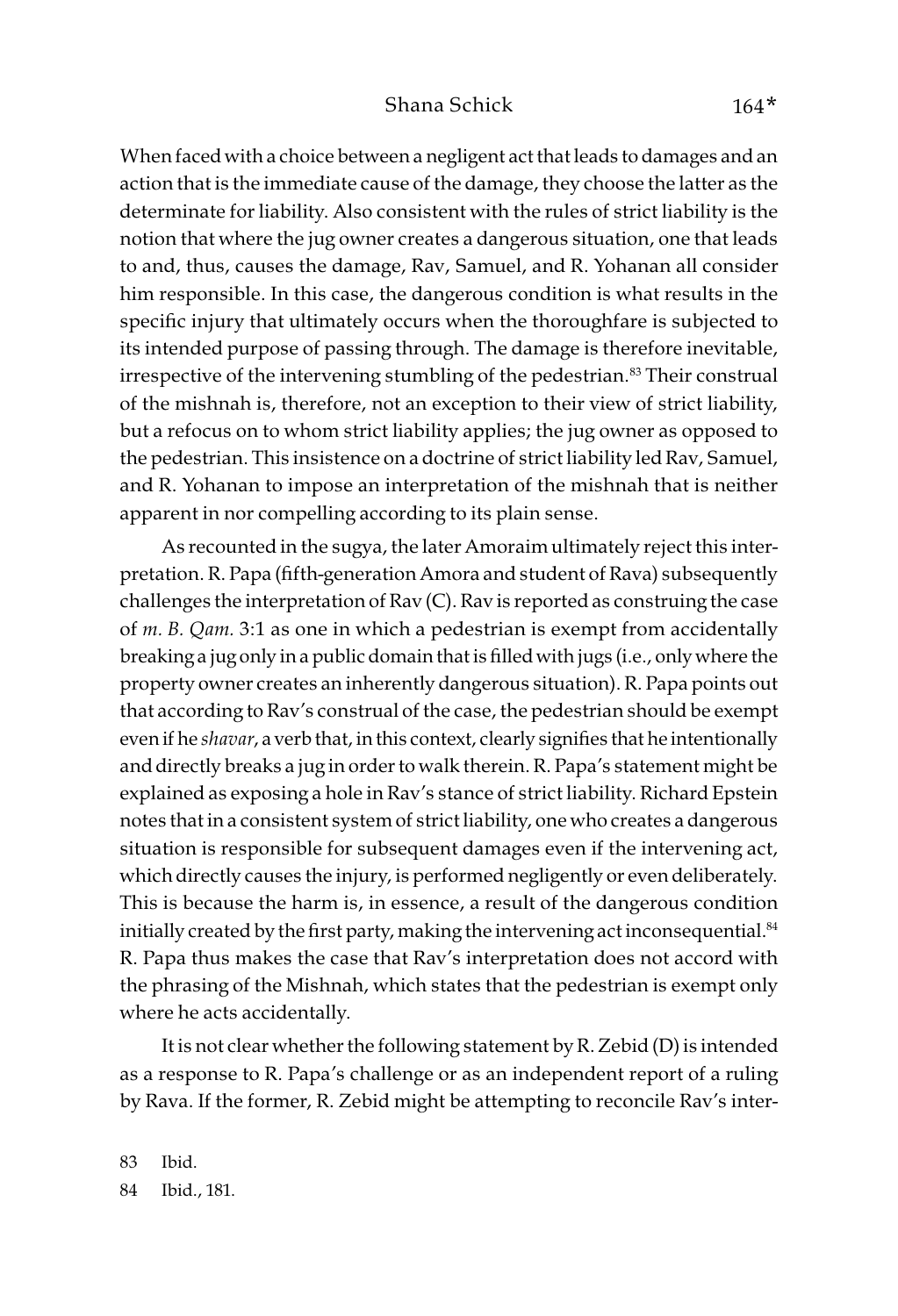pretation with R. Papa's objection by affirming that it does comply with the mishnah.85 If R. Zebid's statement was cited independently, which its placement at the center of the sugya's chiastic structure might suggest,<sup>86</sup> then that would indicate that Rava maintains that pedestrians are always exempt for damages they cause—even if the domain is not filled with jugs, or in darkness, etc. This latter possibility would mean that Rava's position is a radical departure from the early amoraic one since the pedestrian is never deemed responsible. Importantly, it also coincides with the last ruling reported in the Yerushalmi sugya.<sup>87</sup> Whatever the context of his original statement, it remains certain that Rava sanctions intentional harm on the part of the pedestrian (under certain or all circumstances). In contrast, the early Amoraim did not, at least not explicitly, hold this view—either because it is inevitable or because it allows pedestrians to enjoy their prior inherent entitlement to pass through public areas.<sup>88</sup>

R. Papa's more apparent rejection of the earlier position is evidenced in his interpretation of a ruling reported in the name of the third-generation Amora, Rabbah, in which the latter imposes liability on a pedestrian in a case comparable to the one presented in the mishnah (F, H). As already discussed, this decision of Rabbah is entirely consistent with many of his rulings that assign liability in the absence of fault.<sup>89</sup> Nevertheless, R. Papa limits Rabbah's ruling to a case in which the jug is left on the corner of an olive press, and, therefore, he (or perhaps the redactors) explains that the owner of the jug has permission to leave it out. In this case, pedestrians are expected to proceed with caution, while

- 85 Halivni seems to understand R. Zebid's statement as a response to R. Papa since he addresses the reason why R. Papa was unaware of Rava's ruling that answered his questions. He explains that, while Rava preceded R. Papa, it is possible that R. Papa was unaware of Rava's statement; the tradition was passed down by R. Zebid alone. Halivni, Mekorot u-Mesorot, 102.
- 86 See above, pp. 161\*-62\*. This is also indicated by the fact that the explanation for how intentional harm accords with the words of the mishnah appears to be redactional and not part of Rava's statement.
- 87 It has been shown that Rava demonstrates a tendency to apply Palestinian interpretations of the Mishnah. See Yaakov Elman, "Rava ve-Darkei ha-Iyyun ha-Eretz Yisraeliyyot be-Midrash ha-Halakhah," in Merkaz u-Tefutzah: Eretz Yisrael veha-Tefutzot bi-Ymei Bayit Sheni, ha-Mishnah veha-Talmud, ed. Y. Gafni (Jerusalem: Merkaz Shazar, 2004), 217-42.
- 88 See Owen, "Philosophical Foundations of Fault in Tort Law," 220, regarding rights to public areas.
- 89 See, e.g., b. B. Qam. 26b-27a; Haut,"Some Aspects," 28. See also the fourth chapter of my dissertation, supra n. 9.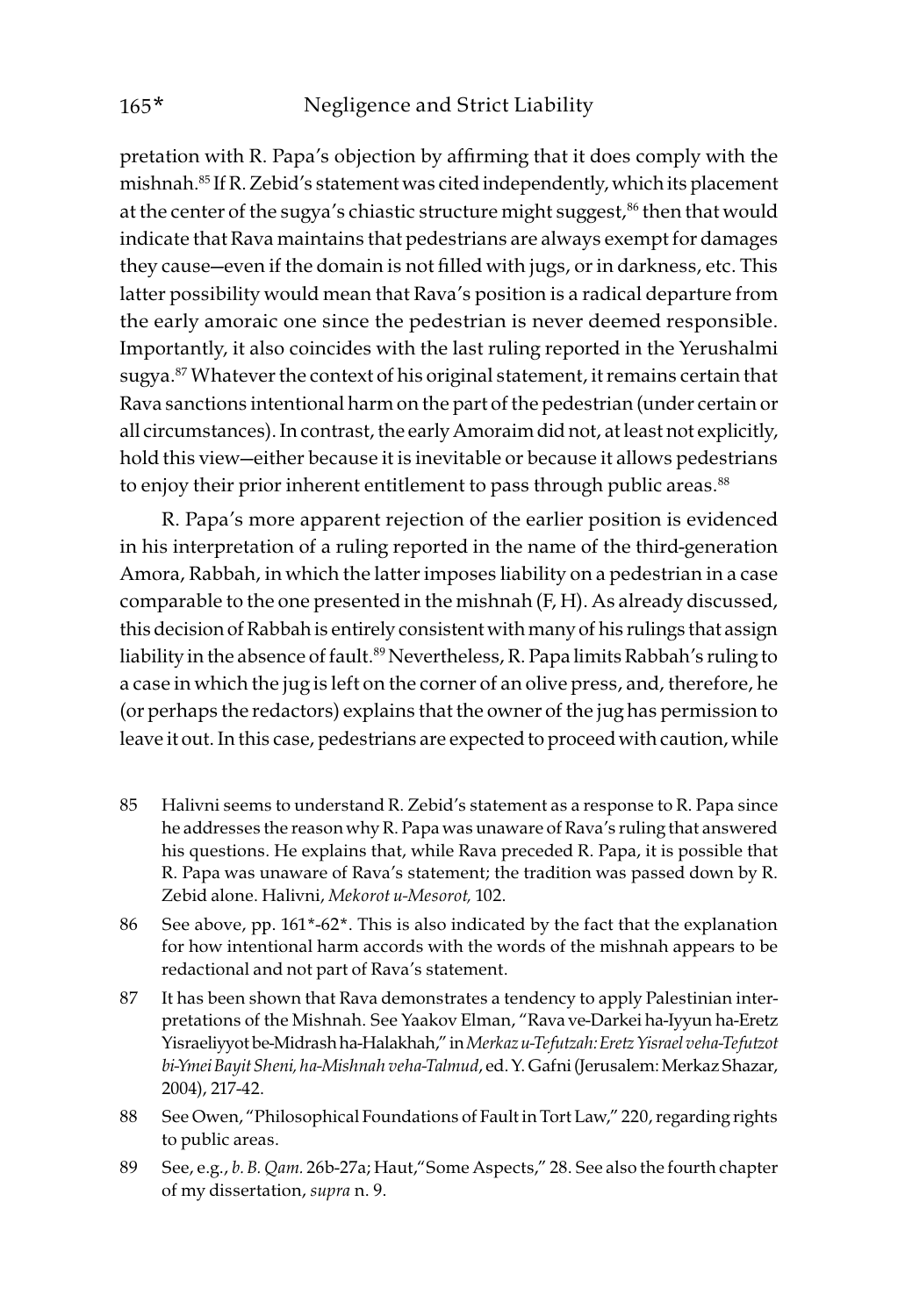## Shana Schick 166\*

in all other instances, R. Papa understands Rabbah to have exempted them. The later Amoraim did not determine liability solely on the basis of the result of damage without regard for the contributing circumstances that lead to it.

In the middle of the sugya, R. Zebid and R. Papa's statements are followed by R. Abba's report to R. Ashi<sup>90</sup> of another interpretation of the mishnah in the name of the third-generation Palestinian Amora (and student of R. Yohanan), R. Ilai "from the West," which has a similar connotation  $(E)$ . <sup>91</sup> R. Abba states that one is exempt for damages he inadvertently caused when passing through the public domain, since it is not the norm for pedestrians to pay attention while doing so. This exemption presumably applies even in those instances where the damages are preventable. This is certainly a departure from how the earlier Babylonian Amoraim interpreted the mishnah, since R. Abba did not obligate pedestrians to take any precautions and yet exempted them from remitting compensation for damages. Unlike the interpretations of the early Amoraim, this interpretation maintains the plain sense of the mishnah and is virtually identical to the ruling of R. Eleazar (who was also R. Ilai's teacher<sup>92</sup>) as reported in the Yerushalmi.<sup>93</sup> Given a number of similarities—their names, the time and place in which they lived, and their close connection to R. Yohanan —along with the general tendency of the Bavli and Yerushalmi to give different attributions for the same ruling, it is not surprising that "Ilai" and "Eleazar" could have been confused.<sup>94</sup> However, it is also possible that R. Ilai taught this ruling in consonance with the position of his teacher, R. Eleazar. Irrespective of whether

- 90 Sixth-generation Amoraim.
- 91 R. Abba is cited a number of times as reporting Palestinian teachings before R. Ashi. During the period of the fourth and fifth generations of Babylonian Amoraim, a number of Palestinian Amoraim immigrated from Palestine to Babylonia and brought with them teachings from their homelands. Sussman, "Ve-shuv," 113 n. 211. The Bavli reports that a number of his teachings were sent to Babylonia  $(b.$ >Eruv. 96a; b. B. Bat. 144b). In the Yerushalmi this teaching is attributed to R. Eleazer, and the Bavli contains a number of possible variants in the MSS and printed editions. Richard Kalmin has also noted the "influx of Palestinian traditions" into Babylonia during the fourth century; see his Jewish Babylonia between Persia and Roman Palestine (New York: Oxford University Press, 2006).
- 92 See y. Ter. 2:1 (41b).
- 93 They are identical if the first part of R. Eleazar's statement is not original but represents the work of the redactors. See Yerushalmi discussion above, section 2.a.
- 94 Zecharias Frankel, Mevo Ha-Yerushalmi (Breslau: Shletter, 1870; reprinted Jerusalem, 1967), 41b. Moreover, "Ilai" appears in a variety of forms in the text witnesses with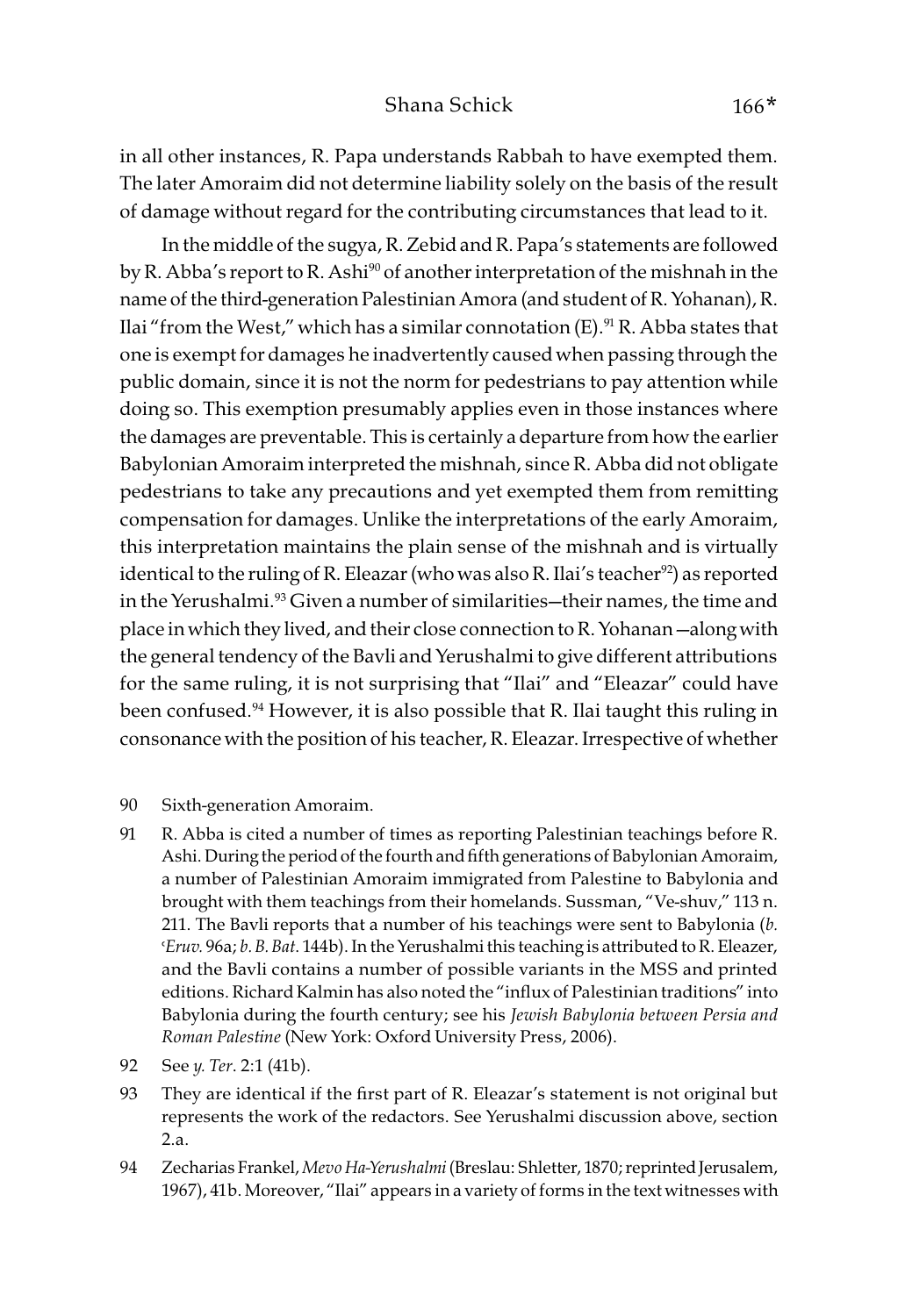"Ilai" is a corruption of "Eleazar" or a reliable attribution, the Palestinian ruling reported by R. Abba is consistent with and corroborated by the Yerushalmi.

The later Amoraim thus reject the previously held view of strict liability and base their rulings on how the damage came about. Furthermore, where a ruling cited in the name of Rabbah contradicts their position, R. Papa has interpreted and re-contextualized it accordingly. Their rejection of strict liability and positions that exempt only in cases in which damages are unavoidable is a reversal from the view presented in the name of the earlier Amoraim, which considered the objective outcome.

This sugya is organized around a clear progression of the Babylonian Amoraim's system of liability. The first three generations of Amoraim cited—Rav, Samuel, R. Yohanan, and Rabbah—all impose liability despite the absence of fault on the part of the pedestrian. The fourth-generation Rava, along with the Palestinian rabbis, exempts the pedestrian in all cases. As a result, his students question and re-interpret earlier amoraic positions that ruled otherwise. The tight literary structure of the sugya by the Bavli's redactors indicates that they concurred with the position of both the Palestinian Amoraim and the later generations of Babylonian Amoraim (along with the latter's understanding of the earlier generations).

It is tempting to suggest that the Bavli contains the more authentic context of the statements by Rav and Samuel, since only in the Bavli do they directly address the mishnah and qualify the case it refers to. In the Yerushalmi, on the other hand, their statements highlight exceptions to the mishnah's ruling and are explicable only in response to the anonymous question preceding them, thus indicating that they were re-contextualized by its redactors. Moreover, the Bavli's version of Rav's viewpoint is confirmed by R. Papa of the fifth-generation in his challenge of Rav's strict interpretation, which indicates that it was not the product of redactional filtering but already an established tradition during the amoraic period. Samuel's interpretation is also confirmed, albeit anonymously, by a tradition in which he issues a strict ruling. R. Papa's attempt to harmonize a similar ruling issued by Rabbah of the third-generation likewise confirms the fifth-generation's understanding of the early amoraic position. In addition, in the Yerushalmi, Rav's statement has an added explanation, which appears to be redactional and is absent from the Bavli's report of his ruling. Likewise, the Yerushalmi's version of Samuel's statement reiterates Rav's ruling as well as

regard to this particular attribution, with MS Vatican 116 even containing "Eleaza," perhaps to accord with the Yerushalmi.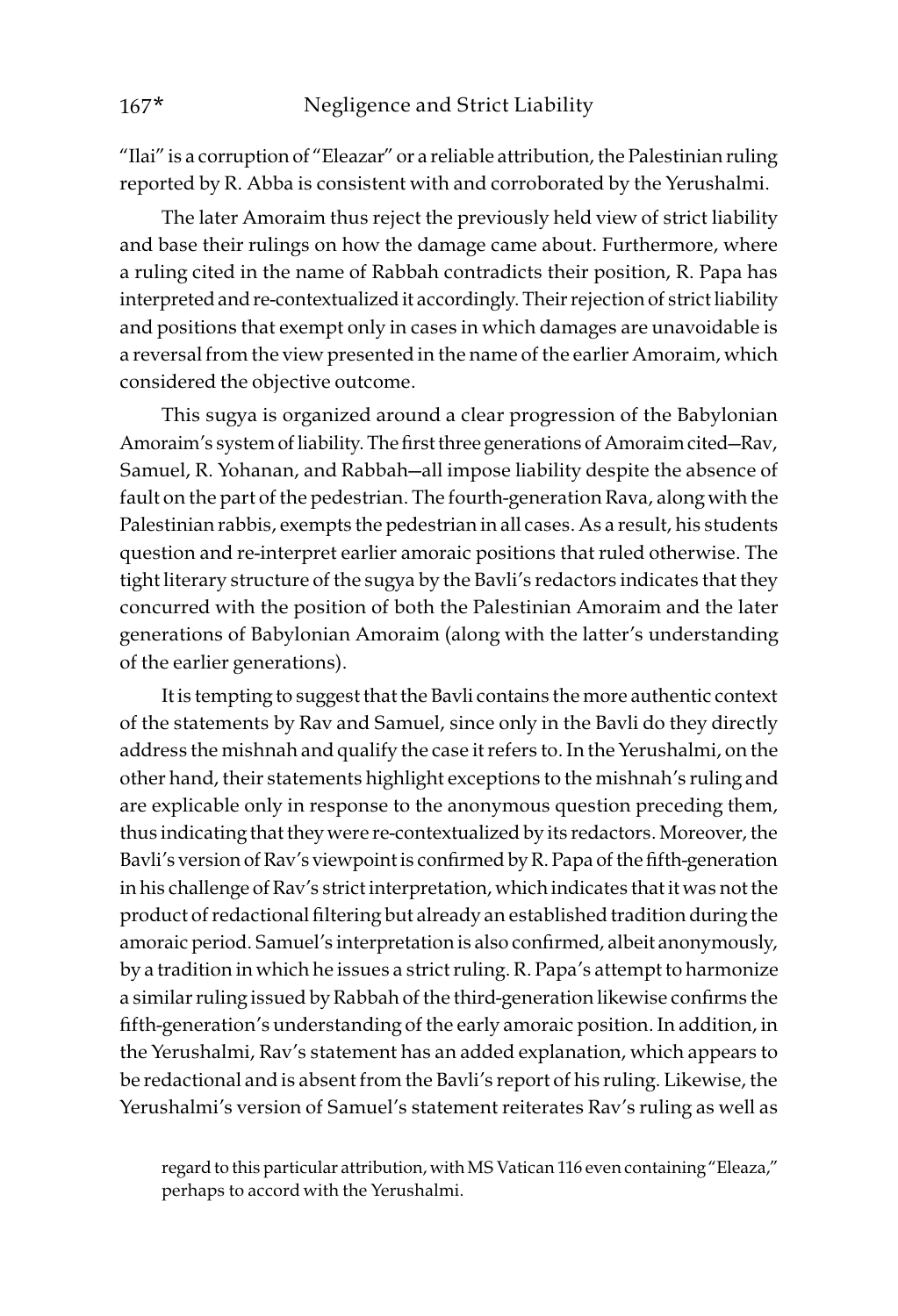#### Shana Schick 168\*

what is attributed to R. Yohanan in the Bavli, while his statement cited in the Bavli is absent. As it is more likely that a statement be left out than created anew, this might also suggest that the Bavli contains the more authentic version of Samuel. Furthermore, Rav and Samuel lived in Babylonia and most probably issued their respective dicta there. It is therefore possible that their traditions were preserved more accurately in their native context, especially since their positions presented in the Bavli correspond with the Babylonian tradition of their time.

One exception to the seeming authenticity of the Bavli sugya is the attribution of a strict interpretation to R. Yohanan, a Palestinian Amora, which is discussed by R. Papa, but absent in the Yerushalmi itself.<sup>95</sup> The fact that R. Yohanan's ruling runs counter to what has been found to be the predominant Palestinian position favoring fault would suggest that either R. Yohanan merely maintained an opposing position or that the Bavli's attribution is unreliable and the Yerushalmi's report is more accurate in attributing R. Yohanan's statement to Samuel. While it is possible that R. Yohanan dissented from the prevailing Palestinian position, it is also conceivable that the Bavli correctly attributes the three statements to three different tradents, but in the course of transmission the author of the final statement was lost. This would mean that in the Bavli it was subsequently attributed to R. Yohanan, whose rulings often follow Rav's and Samuel's,<sup>96</sup> while in the Yerushalmi it was combined with Samuel's statement.<sup>97</sup> R. Yohanan's position presented in the Bavli may thus still be representative of the tradition of the early Babylonian Amoraim despite its (inaccurate) Palestinian attribution. Whether this crafted attribution was known to R. Papa or whether his challenge was also shaped by the Bavli's redactors remains unclear. 98 Zvi Dor has noted that in a number of passages in the Bavli R. Papa reports teachings in the name of R. Yohanan, which are

- 95 It is not uncommon for the Bavli to possess a ruling attributed to a Palestinian authority, which the Yerushalmi lacks, and vice versa. See Frankel, Mevo, 41a.
- 96 E.g., b. *Š*abb. 37b, 145a; b. *Ḥ*ul. 95b.
- 97 See David Brodsky, Bride Without a Blessing, 386-88, 415, who finds a number of variant attributions and explains them as resulting from the process of oral transmission. His findings point to a certain degree of fallibility with regard to attributions such that we can not be certain of them or their history but that, contra Neusner, they were not late fabrications but represent well-meaning attempts to accurately report them, albeit within the confines of oral transmission.
- 98 It is possible that this challenge posed by R. Papa is a redactional construction in order to introduce R. Zebid's report of Rava's statement and create a literary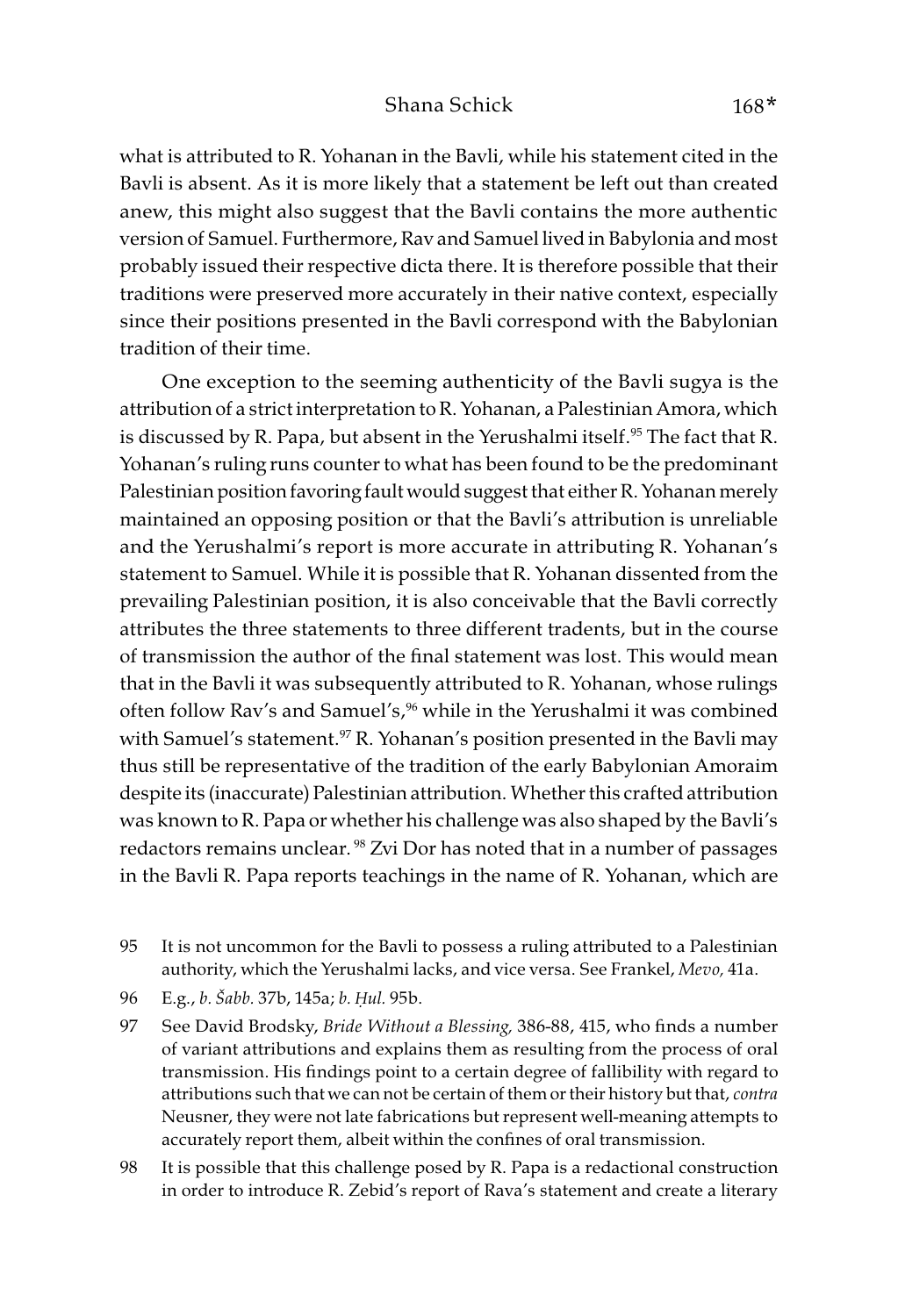either absent from the Yerushalmi or are attributed to other Palestinian tradents. Moreover, he demonstrates awareness of early redactional discussions concerning various Palestinian traditions.<sup>99</sup> A crafted attribution to R. Yohanan reported by R. Papa is, therefore, not unusual.

Questions regarding context and authenticity also raise larger questions about the redactional history of the two Talmuds. If the Bavli contains the more original context, this could suggest that the redactors of the Yerushalmi had a heavier hand in reshaping their sources than has previously been thought, a degree of editorial formation that most scholars have reserved for the Bavli's redactors alone.<sup>100</sup> These scholars have assumed that the sugya of the Yerushalmi represents an earlier version, which the Bavli's redactors restructured and into which later Babylonian amoraic comments were incorporated. One indication for the latter possibility is that all of the rulings reported in the Yerushalmi are included in the corresponding Bavli sugya; the ruling that appears at the end of the Yerushalmi directly corresponds to Rava's statement reported by R. Zebid, and R. Eleazar's ruling likewise is cited by R. Abba to R. Ashi in the name of R. Ilai. This is, of course, in addition to the statements of Rav and Samuel that are cited in both Talmuds. Moreover, as has already been noted, the Yerushalmi, and tractate Neziqin in particular, did not undergo the same extent of redactional activity as the Bavli and hence contain amoraic statements in a more pristine form. Nevertheless, the fact that the Bavli takes pains to include chains of transmission in reporting the rulings of Rava and R. Ilai is more indicative of an attempt at authenticity rather than a conceit of the redactors, who sought to give the impression that they were reported by Babylonian tradents. Indeed, it is possible that the anonymous ruling cited in the Yerushalmi is actually a report

balance for the chiastic structure. Since R. Papa already appears at the end of the sugya, the redactors placed him at the beginning as well.

- 99 Zvi Dor, The Teachings of Eretz Israel in Babylon (Tel Aviv: Dvir Publishing House, 1971), 94-113 (Hebrew). Dor also notes that only R. Papa possessed the tradition that attributed the ruling in question to R. Yohanan, while both Rava and the "Palestinian beit midrash," as reported in the Yerushalmi, did not (97-98).
- 100 See, e.g., Shamma Friedman, "Pereq ha-Ishah Rabbah Ba-Bavli," Mehqarim u-Meqorot, ed. H. Dimitrovski (New York: Jewish Theological Seminary, 1977), 283-321; David Weiss Halivni, "Sefeqei de-Gavrei," PAAJR 46-47 (1980): 67-93; David Weiss Halivni, Midrash, Mishnah, and Gemara: The Jewish Predilection for Justified Law (Cambridge, MA: Harvard University Press, 1986); idem, "Aspects of the Formation of the Talmud," Sidra 20 (2005): 117-69 (Hebrew), as well as the introductions to his Mekorot u-Mesorot.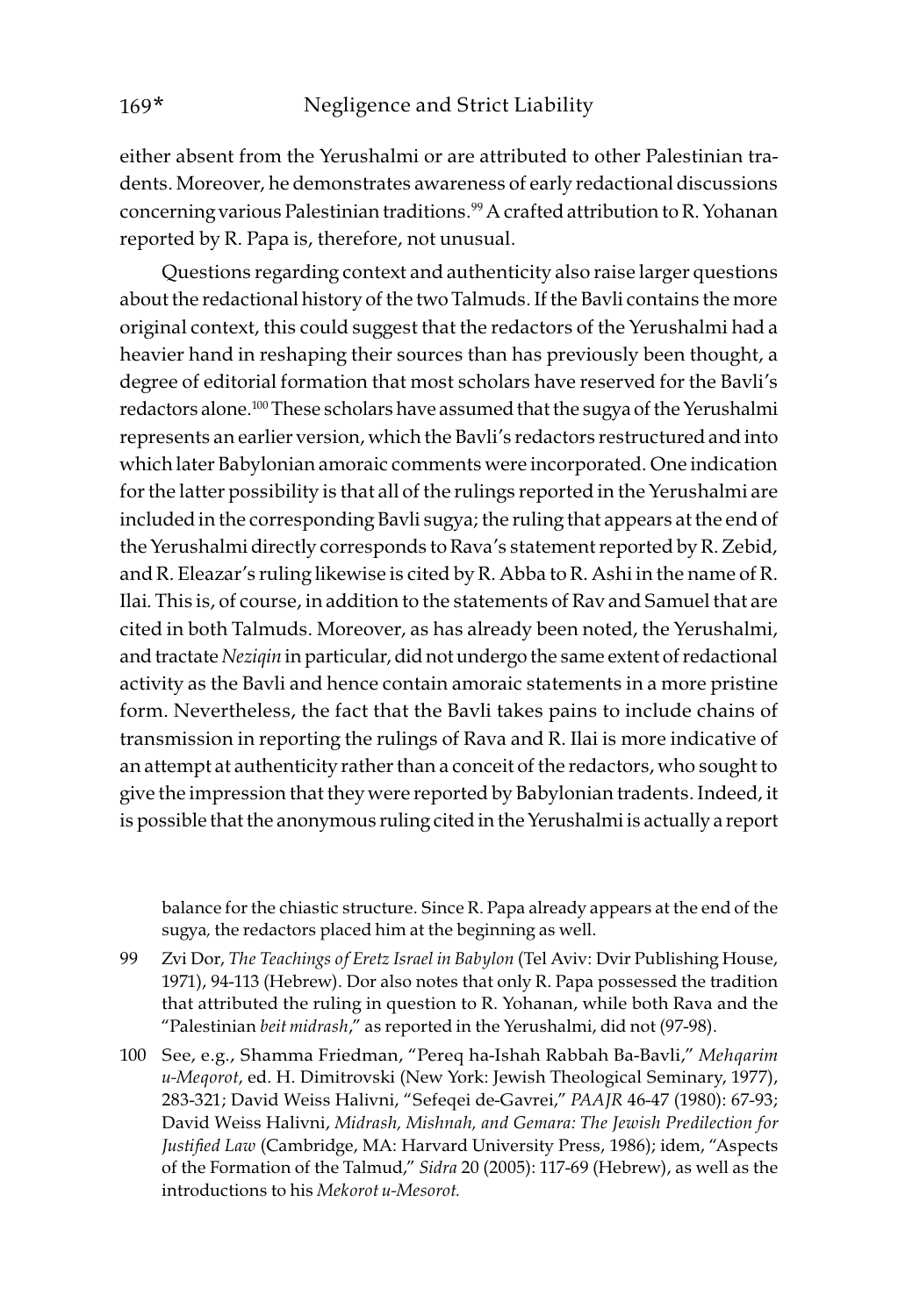of Rava's teaching minus the attribution, and not the other way around.<sup>101</sup> With so much competing evidence, any conclusion concerning the more authentic context must remain speculative.

What is definitive, however, is the existence of two distinct traditions among early Amoraim in Babylonia and Palestine respectively, which were either preserved or conceived by fifth-generation Babylonian Amoraim as well as the redactors of the Bavli. These later Amoraim, in turn, questioned their Babylonian predecessors and tried to harmonize them with the plain sense of the mishnah and their own system, which based liability on fault. They furthermore reported the Palestinian interpretation of the mishnah that accords with the Yerushalmi sugyot. While we cannot determine with absolute certainty the original positions of Samuel and Rav from the versions of their statements shaped by redactors, we can confirm the picture that emerges from both Talmuds of two different traditions concerning liability.

## C. Conclusion

Underlying the various rulings regarding tort law in the Bavli and the Yerushalmi exist two different systems of liability. The Bavli reports the rulings of early Amoraim, who all impose liability despite the absence of fault. Hezekiah rules strictly according to m. B. Qam. 2:6, Rav, Samuel, and R. Yohanan limit the exemption of m. B. Qam. 3:1, and Rabbah likewise issues strict rulings in a number of cases involving damages. In contrast, the Yerushalmi reports the same rulings of Rav and Samuel (and R. Yohanan in the name of Samuel) almost verbatim, but places them in another context and, in doing so, yields a series of opposing conclusions. In the Bavli, they are presented as limiting the exemption issued to pedestrians in m. B. Qam. 3:1, while in the Yerushalmi they limit exceptions to the mishnah. Furthermore, in the Bavli, m. B. Qam. 2:6, which considers a man always forewarned, is understood literally by Hezekiah and his school, while in the Yerushalmi it is limited by R. Isaac to instances where one acts negligently. We may infer that in Palestine there was a tradition of imposing liability only where one could be said to have acted with some degree of negligence and fault. This is likewise affirmed in the Bavli by R. Abba's report to R. Ashi of the Palestinian tradition (b. B. Qam. 27b). In Babylonia, however, there was a tradition of absolute liability among the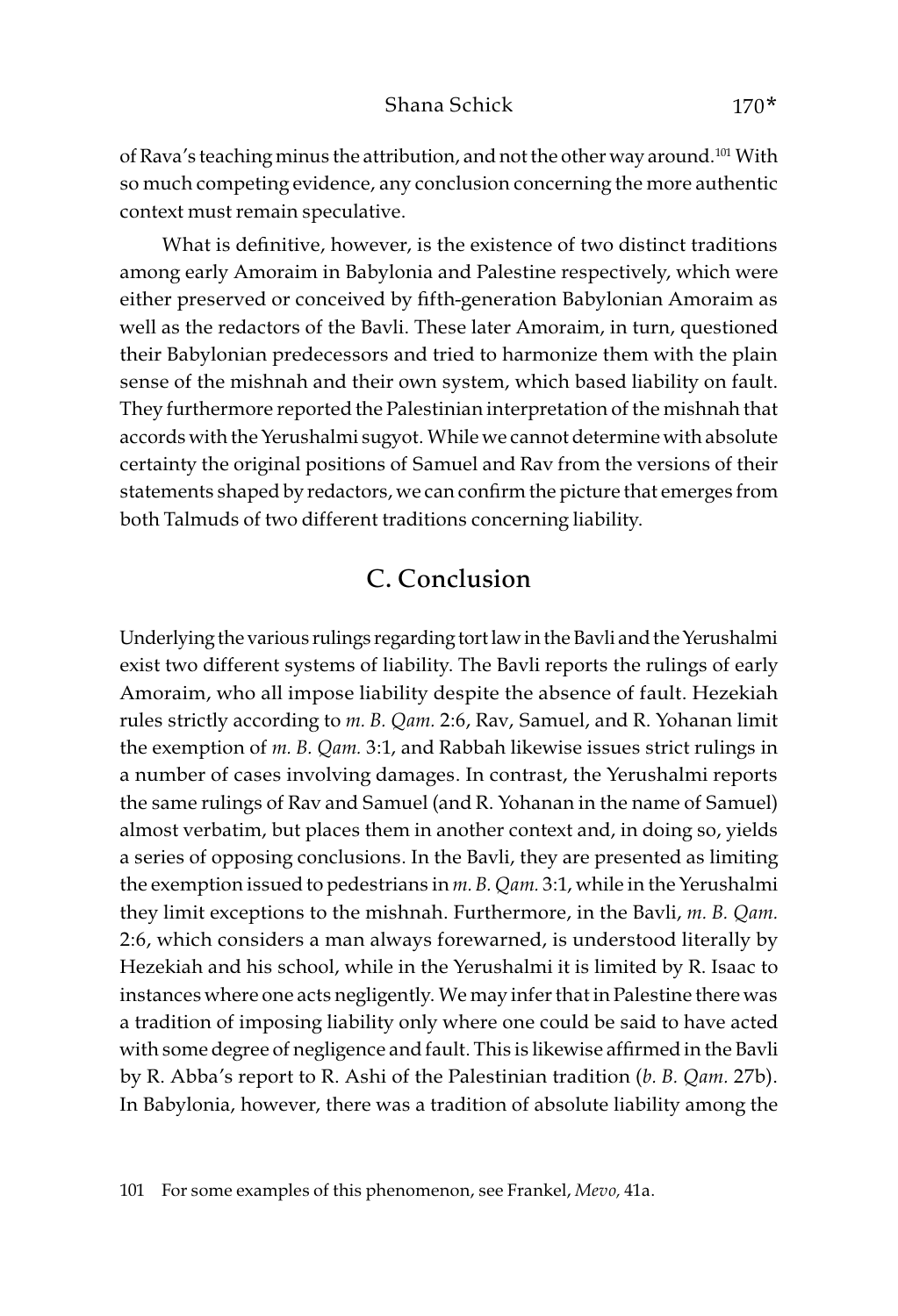early Amoraim; hence, m. B. Qam. 3:1 was reinterpreted and Hezekiah and his school understand m. B. Qam. 2:6 literally and render it applicable even when the damage is unavoidable, a teaching that only appears in the Bavli. Whether Hezekiah and his school actually made such a statement is uncertain, since it appears nowhere else in rabbinic literature.102 However, as it correlates with other Bavli statements attributed to early Amoraim, it likely represents an authentic position of the period, even if the attribution itself remains less certain. The later Babylonian Amoraim along with the Bavli's redactors, on the other hand, rejected the received tradition of the early Amoraim and re-interpreted their statements accordingly.<sup>103</sup>

The question that remains is how to account for the rise of these distinct legal traditions in the Bavli and Yerushalmi. One approach is to posit a historical explanation, which in this instance may be deduced by additional Palestinian evidence that provides a fuller picture of the conditions of public thoroughfares in Palestine. Daniel Sperber notes that it was the accepted practice in Roman-Palestine for vendors to exhibit their wares outside the confines of their shops, but that they did so at their own risk. In some places the narrow streets were so crowded with merchandise that it blocked the flow of traffic.<sup>104</sup> This situation is evidenced in Genesis Rabbah 19.5 in which a glass-vendor leaves his glass vessels outside his shop in the public thoroughfare and a blind man passing by inadvertently breaks them:

R. Judan in the name of R. Yohanan son of Zakkai (cited) R. Berekhiah in the name of R. Akiva: [it can be compared] to a blind man who was passing before a glass-vendor's shop. In front of him was a box filled with cups and diatreta (i.e., cut or engraved glass vessels). [The blind man] swung his stick and broke them (the glassware). [The vendor] stood up and grabbed him, [and]

- 102 See Meir Katz and Eliyahu Stern, "Hitḥayvut Muḥleṭet: Toledot Adam ha-Maziq," Beit Yi*ṣḥ*aq 31 (2000): 260-72.
- 103 Alternatively, all of the sources have been filtered by the redactors and the appearance of two distinct traditions does not represent a historical reality, but a literary construction. Either way, the picture that emerges from both Talmuds is of two different traditions in Babylonia and Palestine, whether it be historical or not.
- 104 Daniel Sperber, The City in Roman Palestine (Oxford: Oxford University Press, 1998), 12. In Rome proper, the practice of leaving merchandise outside shops only ceased when Domitian (81-96 CE) issued an edict forbidding it.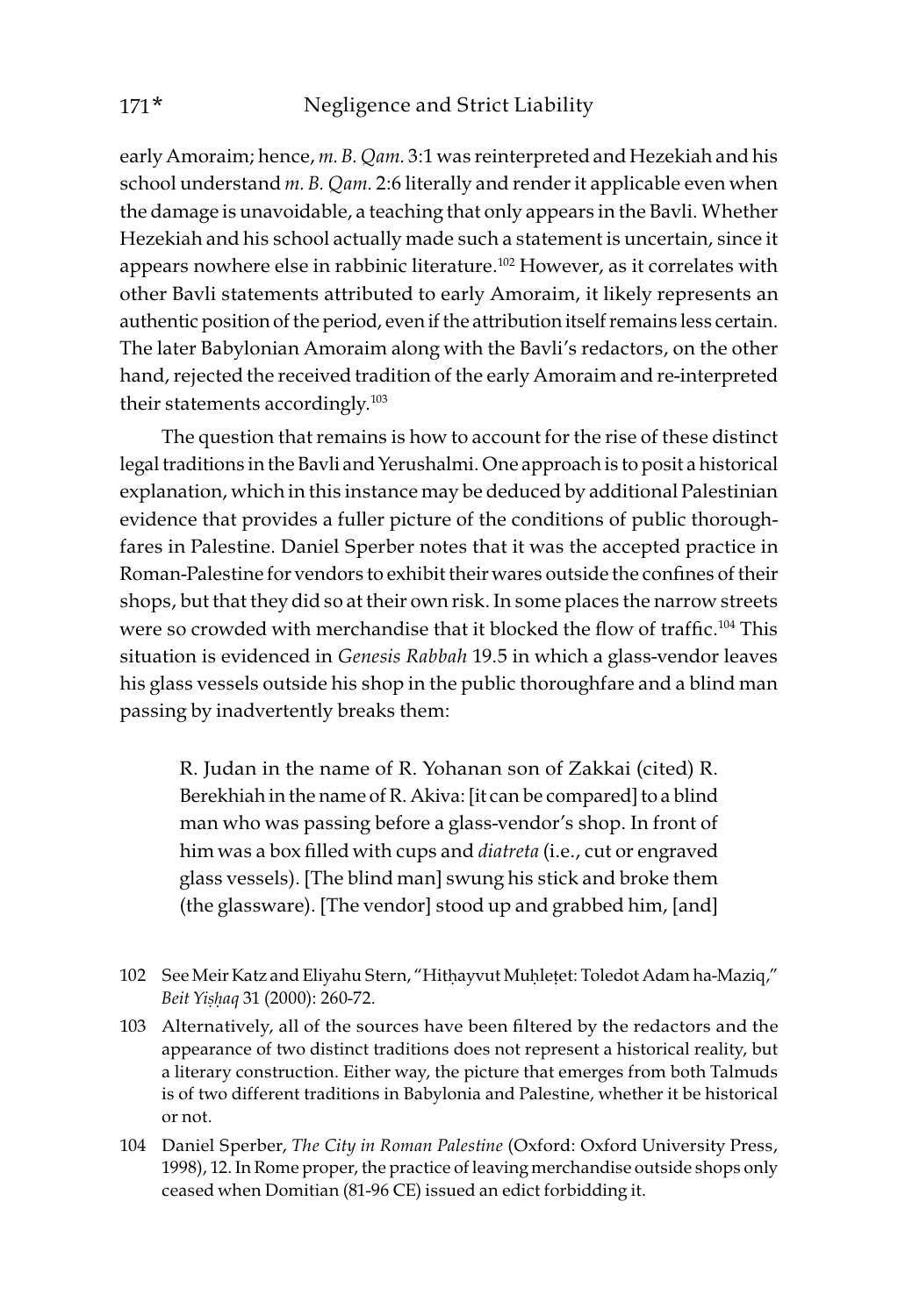#### Shana Schick 172\*

said to him: 'I know that I cannot get anything out of you, but come, I will show you how much you have destroyed.'105

 The parable reflects a reality in which a vendor acknowledges that although he may not collect compensation from the blind man, he nevertheless wishes to show him the extent of the damages. While it can be argued that the exemption in this case extends only to a blind person who is considered like one who acts under coercion, read in tandem with the above passages from the Yerushalmi, the third chapter and mishnah 6:6 of m. B. Qam., along with t. B. Qam., the picture that emerges is of a community that exonerated pedestrians from any damages they cause to merchandise left out in crowded marketplace thoroughfares. The position espoused by the rabbis of the Yerushalmi thus conforms to the historical conditions of their time—the unreasonably crowded thoroughfares made the chances of collisions likely and, hence, made pedestrians blameless.

The trajectory of Roman law, which eventually based liability on fault and negligence, likewise confirms the Palestinian stance. Boaz Cohen has described the transition in both biblical and ancient Roman law (as it appears in the Twelve Tables, a product of the fifth century BCE) from systems that imposed liability only for damages that resulted from direct physical contact to a gradual acceptance of systems that imposed liability even for indirect damages.<sup>106</sup> It has likewise long been asserted that Roman law developed from a system that considered objective standards in determining liability to one that added subjective considerations. Thus, while the Aquilian law (ca. 287 BCE) established liability only if a defendant directly killed another,<sup>107</sup> Gaius in his Institutes Book 3 (ca. second century CE) considers malice and negligence as determinants for liability.108 As such, if a defendant does not directly kill but rather creates the circumstances for it, Gaius deemed him liable. In the

- 105 Gen. Rab. 19.5 (ed. Theodor-Albeck).
- 106 Boaz Cohen, Jewish and Roman Law: A Comparative Study, vol. 2 (New York: Shulsinger Bros., Inc., 1966); see, in particular, his chapter on the "Principle of Causation," 578-609.
- 107 Alan Watson, The Spirit of Roman Law (Athens, GA: University of Georgia Press, 1995), 31. Lex Aquilia contains three sections, each dealing with property damages.
- 108 The Institutes of Gaius dates to 161 C.E. Samuel Parsons Scott, ed. and trans., The Civil Law: Including the Twelve Tables, the Institutes of Gaius, The Rules of Ulpian, the Opinions of Paulus, the Enactments of Justinian, and the Constitutions of Leo, vol. 1-2 (Cincinnati: Central Trust Co., 1932; New Jersey: The Lawbook Exchange, 2006), 181.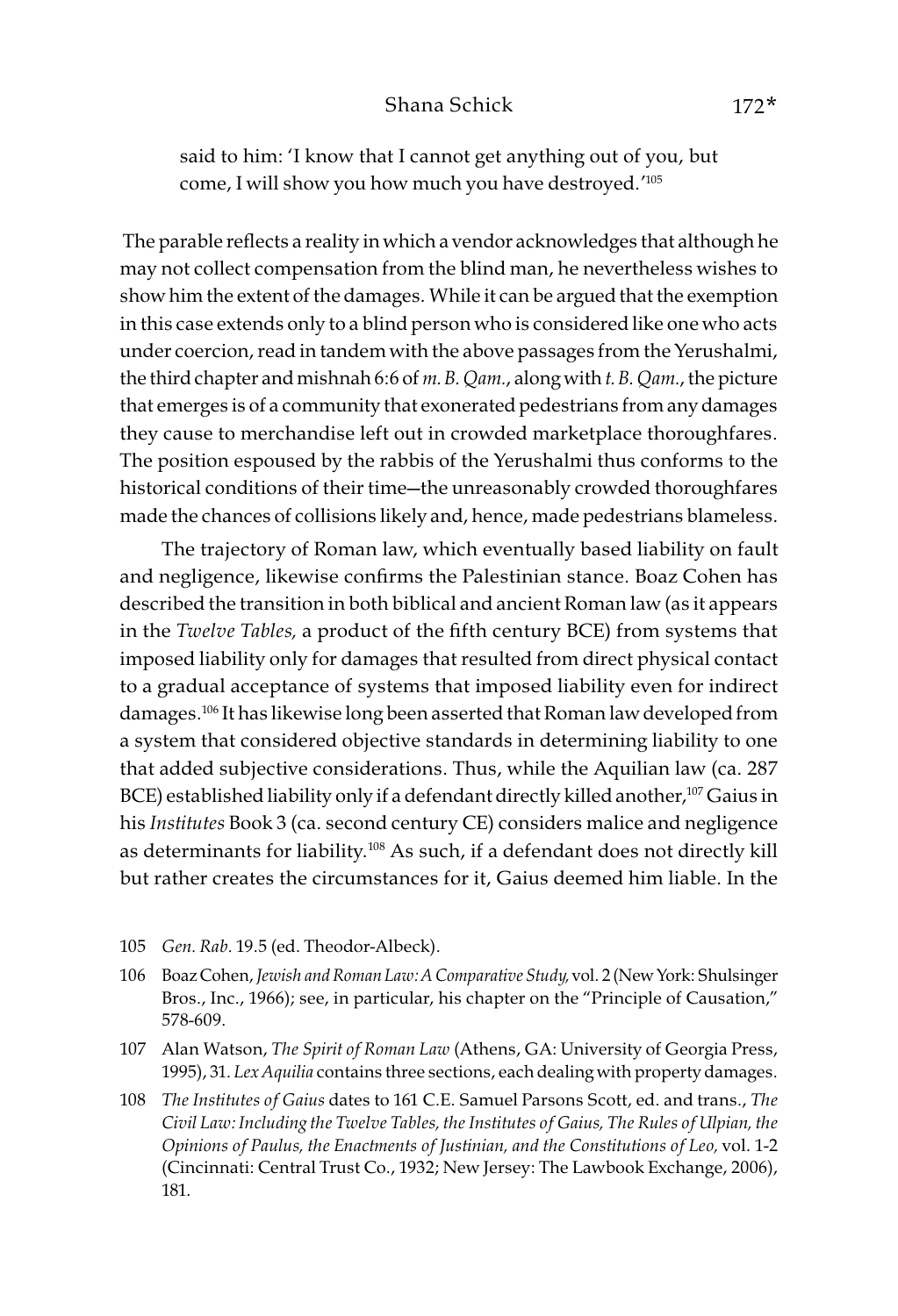sixth century CE, intention and negligence continued to be considered in a number of contexts in Justinian and juristic law, albeit not in a systematized or consistent manner.109

The picture of the situation in Babylonia is far less clear. What limited evidence there is may be gleaned by examining individual passages from Zoroastrian legal and religious texts of the Sasanian period, which is contemporaneous with the Babylonian Amoraim. Thus, H*ē*rbedest*ā*n 9.5 records a debate between the late fourth to early fifth century Sasanian jurisconsults Sōšāns and Kay Ādur Bozēd, both of who impose liability based on the presence of injurious outcome alone, irrespective of an actor's intent.<sup>110</sup> In turn, Abarg, who was Sōšāns' student and can be dated to the first half of the fifth century, considered the defendant's level of fault and negligence, using the term ad*ā*d*ī*h*ā*  salar*ī*h, or unlawful guardianship.111 Similarly, Mariah Macuch has pointed out that the Frahang *ī* Oim, a later text that deals with Avestan words, contains the terms b*ō*d*ō*zed for deliberate offenses and k*ā*d*ō*zed for injury caused through negligence.112 Whether these terms accurately reflect Sasanian law or are later retrojections is not certain. However, the term b*ō*d*ō*zed very likely appears in the H*ē*rbedest*ā*n 2.4.1 and in the Pahlavi Vid*ē*vd*ā*d in the name of Neryōsang, whose dates are unknown, but who probably lived after Abarg.113 Consequently, the earliest evidence of negligence in extant Sasanian legal texts can be dated to Abarg, who lived roughly half a century after Rava.<sup>114</sup> While such passages may indicate a similar line of development to the Babylonian Amoraim and, hence, explain the changing Babylonian positions, the evidence is far too sparse to make sweeping conclusions.

One further point worthy of note is that the Sasanian dynasty seized power from the Parthians in the early third century during the period in which Rav and

- 109 Watson, Spirit of Roman Law, 117-23.
- 110 The H*ē*rbedest*ā*n is one of twenty one books that once comprised the Avesta, the holy book of the Zoroastrians. Orally composed in Young Avestan, the H*ē*rbedest*ā*n was eventually written down around 500 C.E. During the Sasanian period, the Zand was composed, which was a Middle Persian translation and commentary that also includes the opinions of a number of named jurisconsults.
- 111 See Elman, "Toward an Intellectual History of Sasanian Law," 21-22, along with the seventh chapter of my dissertation, supra n. 9.
- 112 Elman, "Toward an Intellectual History," 37.
- 113 Ibid., 53.
- 114 Ibid., 5.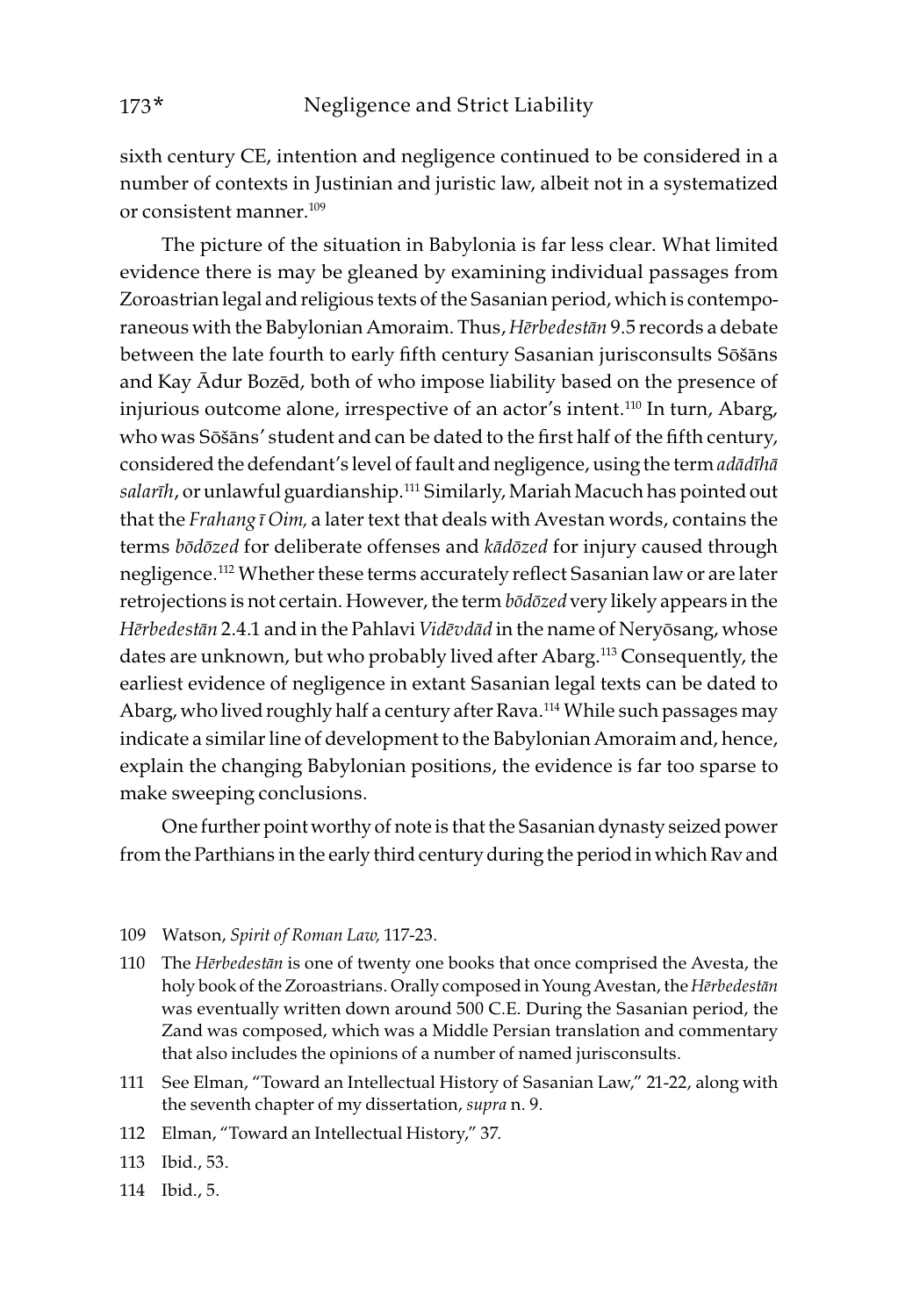Samuel lived.<sup>115</sup> This is significant because the traditional, if simplistic, view in legal and social theory is that legal systems evolve from "primitive" beginnings to more "complex" as they continue.<sup>116</sup> Although David Daube rejects the use of the term "primitive," he suggests that such development occurs in this way because legal systems in their earliest stages do not generally have sufficient means to investigate subjective considerations nor the authority to do so.<sup>117</sup> As such, initially liability is imposed for the presence of harm irrespective of an actor's intent, level of fault, or even awareness. Perhaps the same was true of the Sasanian legal system as well. The rise of the new Sasanian dynasty might have ushered in a new legal paradigm, which, in the spirit of other early legal systems, preferred strict liability and, in turn, was embraced by the rabbis.<sup>118</sup> This could account for the early Babylonian preference for strict liability, despite the overriding tannaitic stance that considered fault. However, without further evidence, such a possibility remains speculative.

 Another possible method to account for the different traditions is to investigate internal exegetical concerns that likewise may have contributed to multiple interpretations. Indeed, Christine Hayes has persuasively cautioned against the scholarly tendency to reduce all differences between rulings in the Bavli and Yerushalmi to distinctions in historical and socioeconomic factors alone.119 She argues:

- 115 See b. >Avod. Zar. 10a-11b; b. B. Qam. 117a-b.
- 116 This also accords with Yochanan Muff's findings in his philological study of the volition clauses found in Ancient Near Eastern deeds and in later Seleucid transaction formulary. He states, albeit hesitatingly, that "the later the literature—be it legal, religious, or literary—the greater the stress on inner states of mind, and in legal contexts in particular, the great constitutive importance of intent and volition." Yochanan Muffs, Love and Joy: Law, Language, and Religion in Ancient Israel (New York: Jewish Theological Seminary of America, 1992), 145. However, this approach has received much criticism; see Annelise Riles, Rethinking the Masters of Comparative Law (Oregon: Hart Publishing, 2001).
- 117 David Daube, The Deed and the Doer in the Bible: David Daube's Gifford Lectures, vol. 1, ed. Calum Carmichael (West Conshohocken, PA: Templeton Foundation Press, 2008), 33-34.
- 118 Tellingly, it was Samuel who famously maintained that dina de-malkhuta dina (b. Gi*ṭ*. 10b; b. Ned. 28a; b. B. Qam. 113a).
- 119 Christine Hayes, Between the Babylonian and Palestinian Talmuds: Accounting for Halakhic Difference in Selected Sugyot from Tractate Avodah Zarah (New York: Oxford University Press, 1997), 3-24.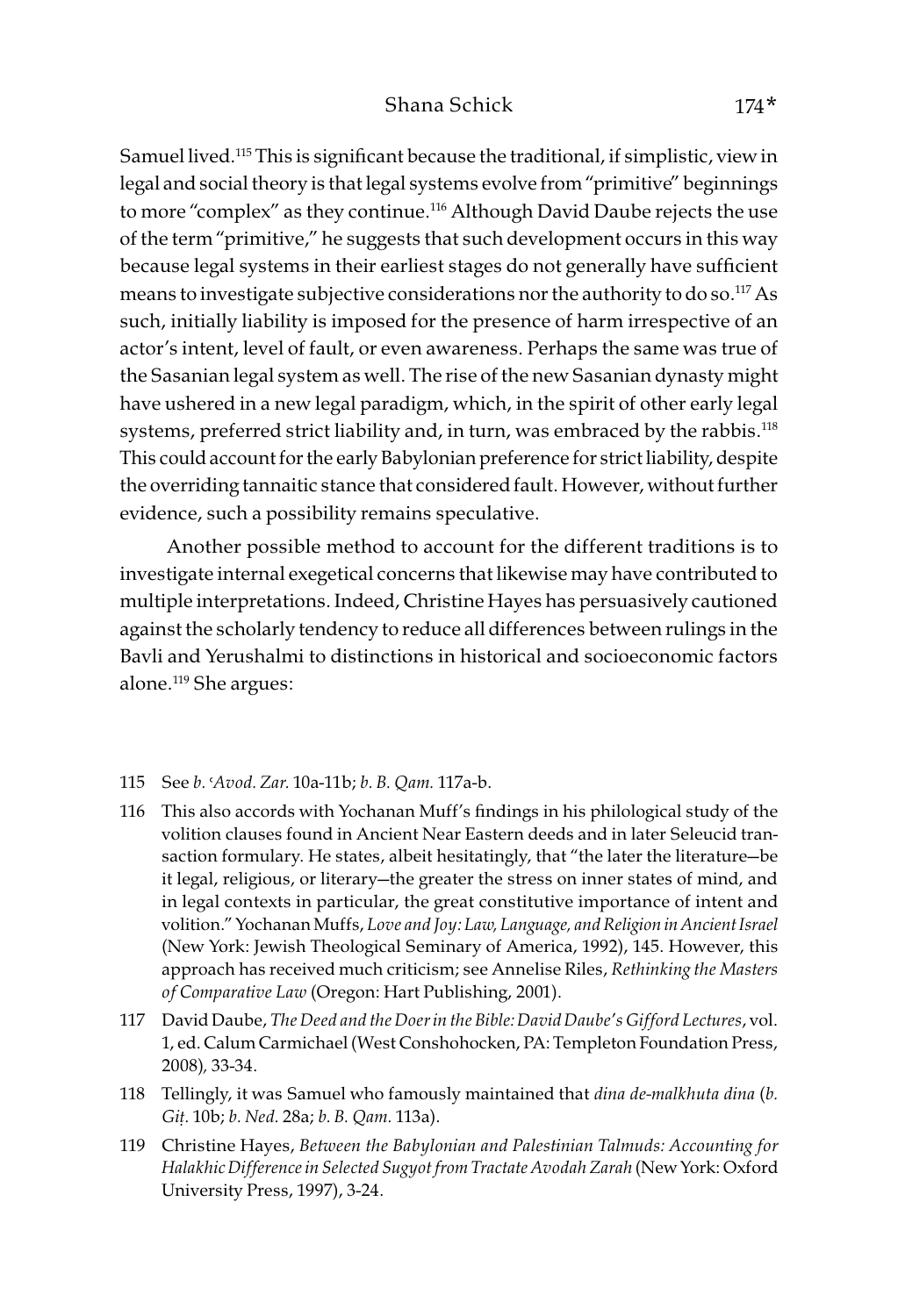Such a view undermines a serious appraisal of the Talmuds as hermeneutical literatures and fosters an impression of them as purely independent and ideologically driven discussions superimposed upon the Mishnah in the light of socioeconomic and regional interests of a later time.<sup>120</sup>

She maintains that while historical and cultural analyses are worthwhile, they must first and foremost be preceded by a textual analysis that takes into account exegetical and other internal considerations that may often be the motivation behind rabbinic statements.

In the case of the present inquiry, there is a compelling textual reason for the conflicting sugyot in the Bavli and Yerushalmi: the ambivalence of the Mishnah itself. On the one hand, m. B. Qam. 2:6 states, "man is always forewarned," thus indicating that liability is always imposed for damages caused by a person, irrespective of fault. On the other hand, the balance of tractate Bava Qamma presents a system that considers a person's level of fault and negligence, and seemingly rejects the notion of absolute liability. Consequently, the early Amoraim, as reported in the Bavli, viewed 2:6 as the overarching principle and attempted to reconcile conflicting mishnayot in order to provide a streamlined and unified approach. Hence, 2:6 was taken at face value as indicated by Hezekiah's dictum and Rabbah's rulings, which unambiguously rule that one is liable for damages caused by his person even where there is a total lack of intent and awareness. Similarly, Rav, Samuel, and R. Yohanan are recorded as reinterpreting 3:1 against its plain meaning and limiting the exemption of pedestrians in the mishnah to cases where the damage is unavoidable. In contrast, in the Yerushalmi, the balance of mishnayot was preferred, and R. Isaac therefore reinterpreted the apparent stance of strict liability in 2:6 to instances of fault. One is only liable for non-volitional activities if aware of possible danger and, therefore, expected to take precautions. In a similar manner, assuming the Bavli contains the more authentic context of Rav's and Samuel's statements in regard to m. B. Qam. 3:1, the redactors of the Yerushalmi re-contextualized them to conform to the preferred system of fault. Any position that expresses absolute liability was effectively silenced.

The struggle to explain why certain legal theories and approaches to law become popular in specific cultures at specific moments in time is an issue